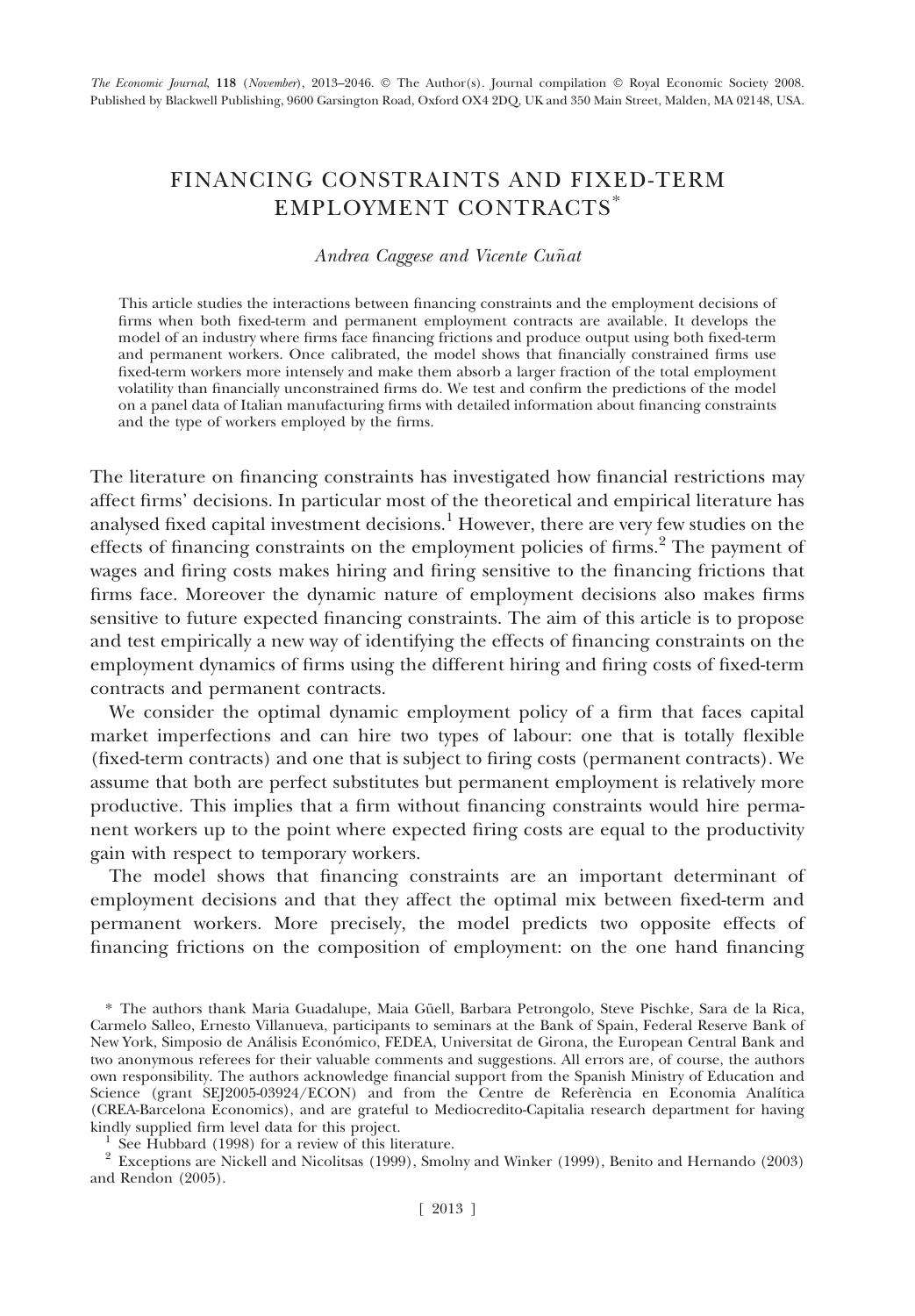constraints generate a 'demand for productivity' effect: they increase the value of internally generated earnings, and thus increase the demand of the more productive permanent workers. This effect is stronger for those firms that are currently severely financially constrained but expect to be less so in the future. On the other hand future expected financing constraints generate a 'demand for flexibility' effect: they make firms more vulnerable to liquidity shocks, and increase both the expected volatility of employment and the demand for the more flexible fixed-term workers.

To identify these two effects empirically, we solve the model and calibrate a simulated industry that matches the employment dynamics and the volatility of profits of our data. The simulated industry allows us to have testable implications. It shows that the 'demand for flexibility effect is the most important one and as a result financing constraints significantly increase the use of fixed-term workers. Moreover the simulations show that financially constrained firms not only hire more fixed-term workers but also use them to absorb a larger part of the total employment volatility, so that their permanent employment becomes relatively less volatile. In other words, we show that the flexibility provided by fixed-term workers is particularly useful for firms facing financing frictions and that this higher use of fixed-term workers interacts with financial frictions and significantly increases the volatility of total employment in an industry.

In the second part of the article we focus on the set of predictions that can be empirically tested:

- (1) Financing constraints increase the amount of fixed-term workers relative to permanent workers.
- (2) The positive effect of financing constraints on fixed-term employment is asymmetric, because it is much stronger for firms that increase employment than for firms that decrease it.
- (3) Financing constraints increase the volatility of all types of employment but should increase the volatility of fixed-term employment relatively more than that of permanent employment.

These predictions are tested on a database of small and medium Italian manufacturing firms with balance sheet data from 1995 to 2000. This data set represents a unique opportunity to verify the joint effect of firing costs, flexible employment contracts and financing imperfections on the labour demand of firms, for several reasons:

- (i) Italy's labour law establishes a very high level of employment protection.<sup>3</sup> At the same time flexible contracts have been gradually more available to Italian firms in the last 20 years. Therefore our data set is particularly well suited to analysing the effect of the presence of a flexible labour contract in a heavily regulated environment.
- (ii) The Italian financial system is traditionally underdeveloped. Italian firms, especially small and medium sized ones, face capital market imperfections that are only partially corrected by the availability of bank credit as the main source of external finance.

<sup>&</sup>lt;sup>3</sup> The OECD 1999 *Employment Outlook* places Italy as the country with the third strictest employment protection legislation among OECD countries in the 1990s.

<sup>©</sup> The Author(s). Journal compilation © Royal Economic Society 2008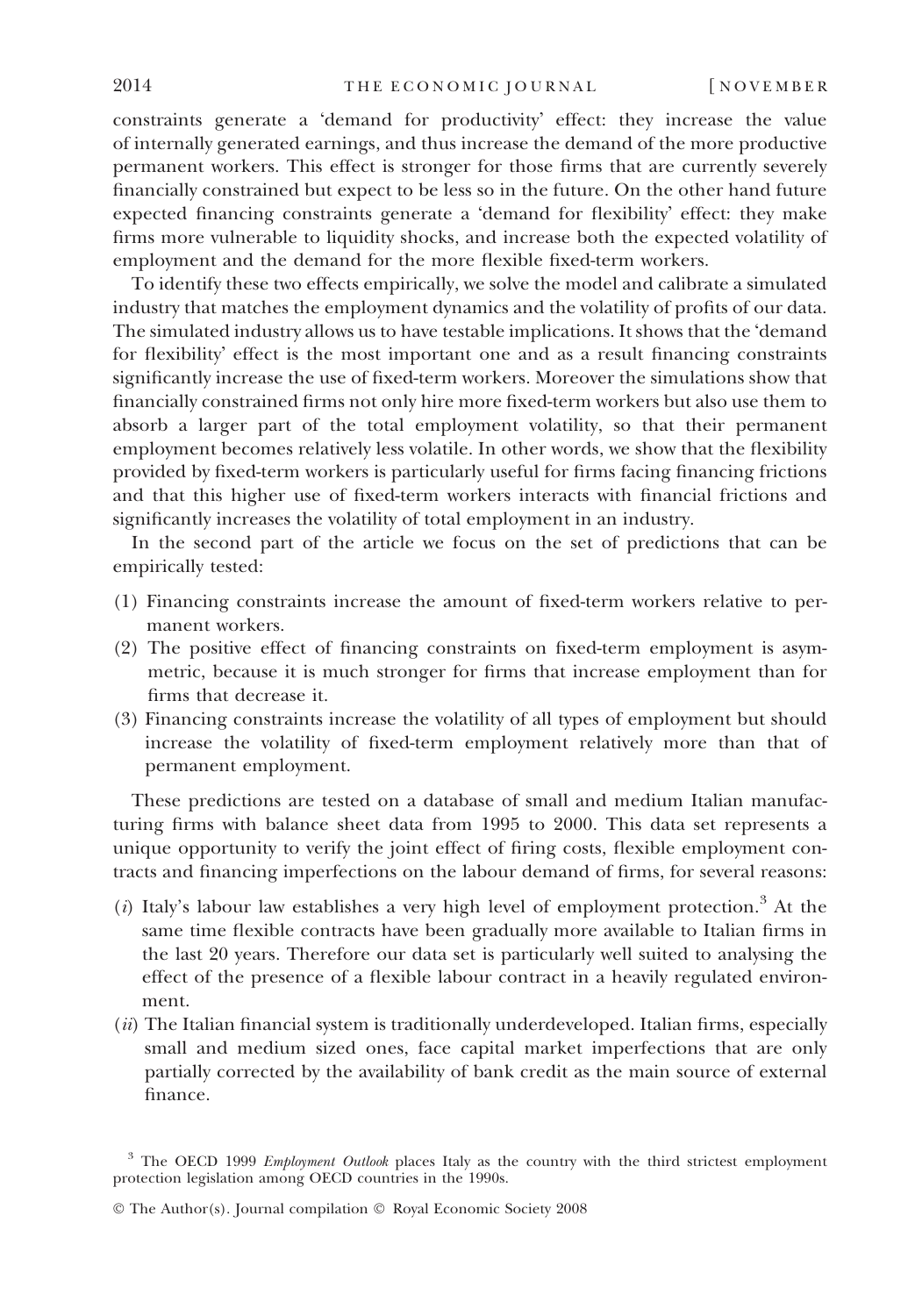(*iii*) The data set analysed in this article contains a unique combination of self-reported measures of financing constraints and information on fixed-term and permanent labour contracts.

The results from our empirical analysis confirm the predictions of the model that financially constrained firms use fixed-term contracts more intensively, especially during expansion phases, and have a higher volatility of total employment than financially unconstrained firms. The empirical results also provide some evidence that this increase in volatility is substantially higher for fixed-term contracts than for permanent contracts. Finally, all the results are robust to:

- $(i)$  the inclusion of additional control variables that take into account possible heterogeneity in the empirical data that is not present in the model;
- $(ii)$  the use of instrumental variables to correct for the potential endogeneity of the selfreported measure of financing constraints.

### 1. Related Literature

The findings of this article complement those in the literature on the effect of employment protection on employment dynamics (Bentolila and Bertola, 1990; Bentolila and Saint Paul, 1992; Hopenhayn and Rogerson, 1993). In particular, the issue of fixed-term labour contracts and their interaction with permanent contracts has attracted significant attention in the pre-existing literature.<sup>4</sup> The European countries where both types of contracts coexist, and where several labour reforms have been introduced, constitute interesting natural experiments to test the effects of firing costs and labour market regulations. A significant number of articles have studied the different country cases empirically: Spain (Dolado et al., 2002; Alonso-Borrego et al., 2004), France (Blanchard and Landier, 2002) and Italy (Kugler and Pica, 2004) among many others. All of these articles explore the changes in volatility of employment, the effect of fixed-term contracts on unemployment and the relative use of fixed-term versus permanent contracts. In general they show that, after the introduction of fixedterm contracts, fixed-term workers absorb a higher share of the volatility of output. They also show that overall employment volatility increases but they find ambiguous effects on whether their introduction increases or decreases unemployment. However these articles do not take into account the possible influence of financing constraints. The contribution of this article is to show that not only are financing constraints an important determinant of the decision to hire fixed-term workers in the first place but also that the interactions between financing frictions and firing costs are important for understanding the employment dynamics of firms.

This article is also related to the literature on the effect of financial imperfections on the labour demand of firms. Nickell and Nicolitsas (1999), Smolny and Winker (1999) and Benito and Hernando (2003) explore the relationship between financing constraints and total employment at the empirical level. In general, they find that the presence of financing constrains may deter hiring. The added value of our article

<sup>&</sup>lt;sup>4</sup> Dolado et al. (2002) and Saint Paul (1996) provide a good survey of the relevant theoretical literature on the topic.

<sup>©</sup> The Author(s). Journal compilation © Royal Economic Society 2008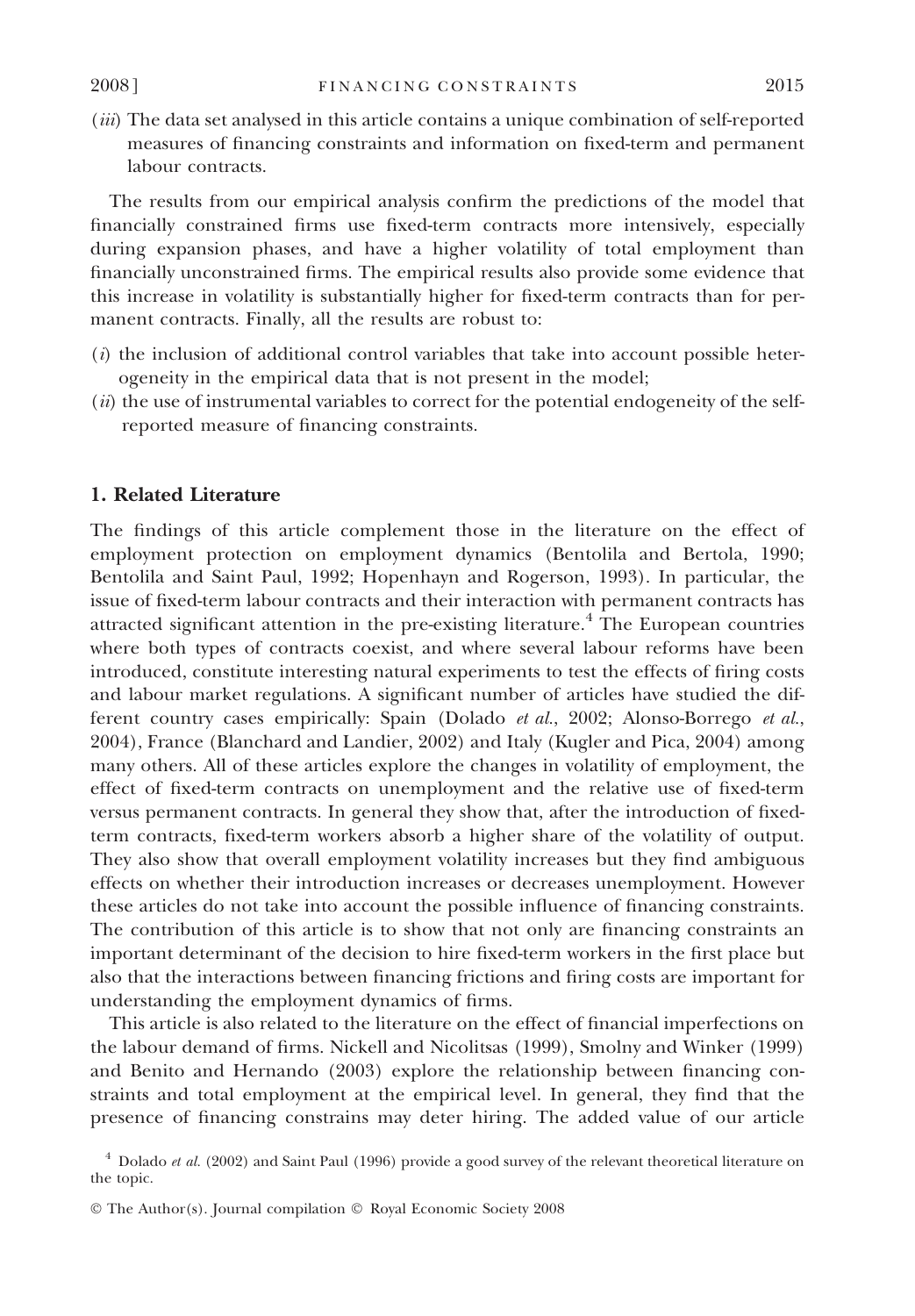comes from exploring the interaction between financing constraints, firing costs and the joint dynamics of fixed-term and permanent employment contracts. That is, in contrast with the previous literature we explicitly model the existence of both types of contracts and show how the presence of financing constraints affects their use. The advantage of our approach is that our calibrated structural model provides several clear and unambiguous predictions about the effect of financing constraints on the trade off between permanent and fixed-term labour contracts. In this sense our article can be considered as a bridge between the two strands of the literature mentioned above.<sup>5</sup>

This article also contributes to the recent literature that investigates new ways of testing for the effect of capital market imperfections at firm level (Almeida and Campello, 2006; Whited, 2006; Hennessy et al., 2007; Hennessy and Whited, 2006; Caggese, 2007 among others). In contrast to these authors, who study the effect of financing frictions on fixed and working capital investment decisions, we focus on the effect on employment decisions. Moreover, while most of the literature does not distinguish between the effects of current and future financing problems, we show that the interactions between financing frictions and employment decisions are also helpful for identifying the effect of future expected financing constraints on the current employment decisions of firms.<sup>6</sup>

#### 2. The Model

### 2.1. Setup

We consider a risk neutral firm that maximises the discounted flow of dividends:

$$
V_t(l_t^p, \theta_t, a_t) = \max_{l_{t+1}^p, l_{t+1}^f, b_t} d_t + \frac{1}{R} \mathcal{E}_t \big[ V_{t+1}\big(l_{t+1}^p, \theta_{t+1}, a_{t+1}\big) \big],\tag{1}
$$

where  $V_t(l_t^{\cancel{p}}, \theta_t, a_t)$  is the discounted value of the firm at time  $t$  and  $d_t$  are dividends. The gross discount rate is  $R = 1 + r$ , where r is the market real net interest rate. The state variables that determine the situation of a firm at any given point in time are: the stock of permanent employment contracts  $l_t^{\hat{p}}$ , the value of the net cash flow (from operations and maybe financial assets)  $a_t$ , and the stochastic productivity parameter  $\theta_t$ , with

$$
\theta_t \in \{\theta_1, \dots, \theta_N\} \text{ and } \infty > \theta_N > \dots > \theta_1 > 0. \tag{2}
$$

We assume that  $\theta_t$  follows a first order Markow process with transition probabilities  $\Gamma(\theta'/\theta)$ . The decision variables of the firm are as follows:  $l_{t+1}^{\hat{p}}$  and  $l_{t+1}^{\hat{p}}$  are the amount of permanent and fixed-term labour contracts, respectively, which will produce output in period  $t + 1$ . Fixed-term contracts only last one year, while permanent contracts are open ended;  $b_t$  is the face value of one period debt borrowed in period t. If negative, it indicates that the firm is a net lender.

<sup>5</sup> Another paper that follows a similar approach is Rendon (2005). The author uses a simulation procedure and compares the effect, on fixed investment and job creation, of relaxing financing constraints as opposed to relaxing labour market rigidities.

<sup>&</sup>lt;sup>6</sup> One interesting exception is Almeida *et al.* (2004). They study the effect of expected financing constraints on the propensity of firms to retain earnings, while we focus on their effect on the employment decisions of firms.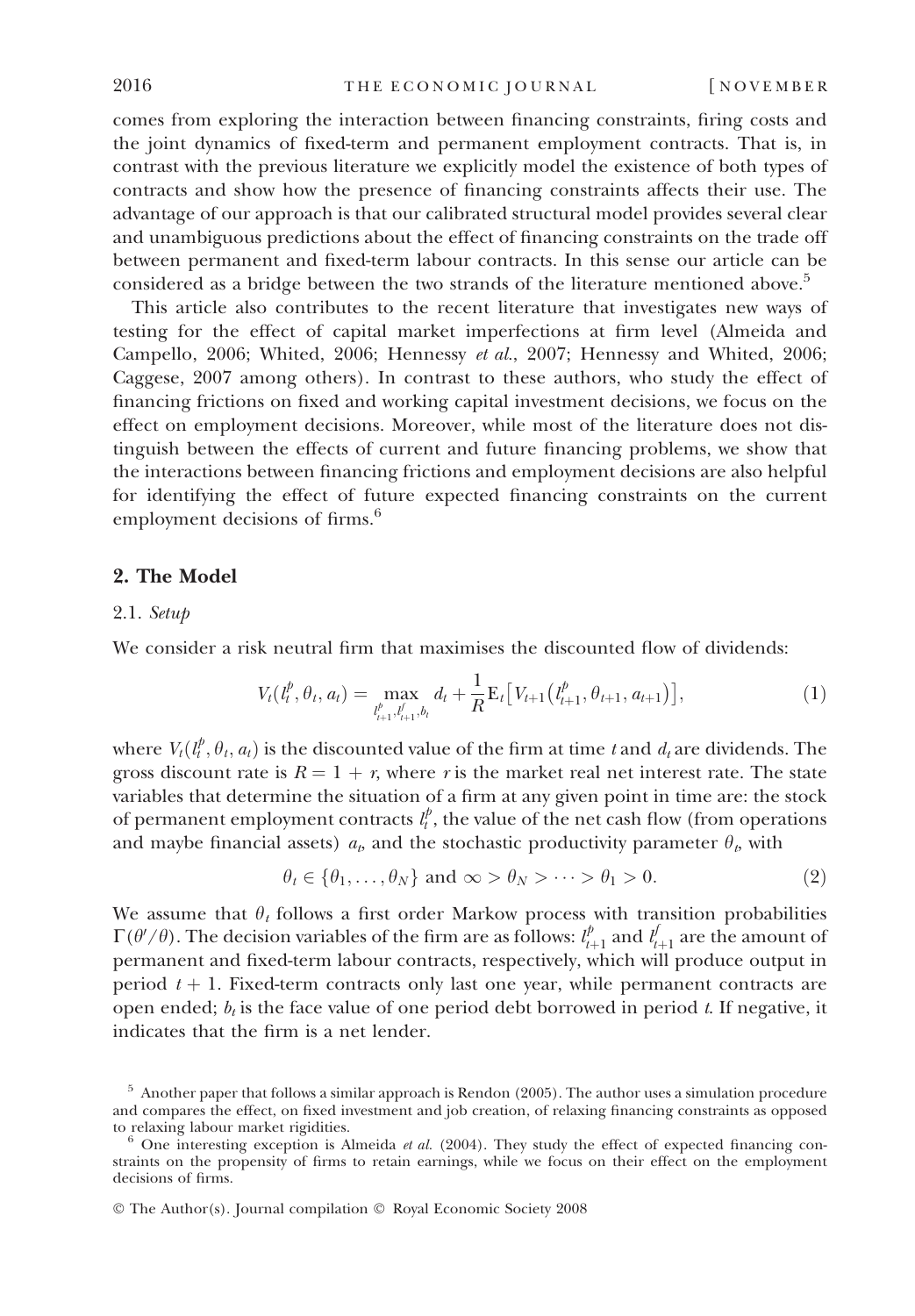The firm uses a concave technology in labour input with a degree of returns to scale equal to  $\alpha$ :

$$
y_t = \theta_t \left( l_t^b + \rho l_t^f \right)^{\alpha}, \tag{3}
$$

$$
0 < \rho < 1, 0 < \alpha < 1.
$$

The parameter  $\rho$  represents the relative productivity differential between fixed-term and permanent workers. For simplicity we assume that permanent and fixed-term contracts are perfect substitutes and are paid the same wage, normalised to one. They differ in that permanent workers are more skilled but they can be fired only by paying a fixed cost. Fixed-term workers can be fired without restrictions but are relatively less productive than permanent workers. Appendix 1 shows that this setup is equivalent to a setup where all workers are equally productive ( $\rho = 1$ ), but fixed-term workers are paid a higher wage to compensate for the higher expected probability of losing the job. In other words, the assumption that  $\rho < 1$  only implies that the difference in productivity between the two types of contracts is not fully compensated by their wage differential.<sup>7</sup> The timing of the model is as follows:

Time  $t + 1$  $l_t^p$ ,  $l_t^f$  are currently employed. Debt  $b_{t-1}$  repaid.  $d_t, l_t$  $t_{t+1}^p, t_{t+1}^f$  $\theta_t$ ,  $y_t$  are realised.  $a_t$  is net wealth and are determined.  $b_t/R$  is new borrowing.

At the beginning of period  $t$  the firm has a stock of permanent and fixed-term workers equal to  $\vec{l}_t^p$  and  $\vec{l}_t^f$ , respectively. The firm observes  $\theta_t$ , realises revenues  $y_t$  and repays the debt  $b_{t-1}$ . The dynamics of the net assets of the firm can therefore be expressed as

$$
a_t = y_t - b_{t-1}.\tag{4}
$$

After production the contract of fixed-term workers ends. Conversely, permanent workers leave the firm at the exogenous separation rate  $\delta$ , so that after producing there are  $(1 - \delta)l_t^p$  workers still employed. The firm uses financial wealth plus new borrowing to pay dividends and wages. The budget constraint is the following:

$$
d_t + l_{t+1}^p + l_{t+1}^f - F_t^p S_t = a_t + \frac{b_t}{R},
$$
\n(5)

where  $b_{t}/R$  is the amount borrowed,  $l_{t+1}^{f}$  is the new hiring of fixed-term workers, F is a positive constant that represents the cost of terminating the contract of one permanent worker and  $i_t^b$  is the new hiring of permanent workers,  $i_t^b = l_{t+1}^b - (1 - \delta) \hat{l}_t^b$ . In order to measure firing costs, we define  $S_t$  as an indicator function that is equal to one when  $i_t^{\hat{p}}$  is negative and is equal to zero otherwise. It follows that  $-F_i^{\hat{p}}S_i$  is non-negative and is the total amount of firing costs paid by the firm in period  $t$ . If the firm does not pay the firing cost then  $S_t = 0$ , and  $i_t^{\hat{p}}$  is constrained to be non-negative. Therefore  $S_t$  and  $i_t$ must satisfy the following condition:

<sup>&</sup>lt;sup>7</sup> We take  $\rho$  as exogenous and later calibrate it to match the observed use of fixed-term workers. However, in a general equilibrium setup with bargaining,  $\rho$  would be an endogenous outcome and the presence of firing costs does not necessarily guarantee that  $\rho < 1$  (Ljungqvist, 2002).

<sup>©</sup> The Author(s). Journal compilation © Royal Economic Society 2008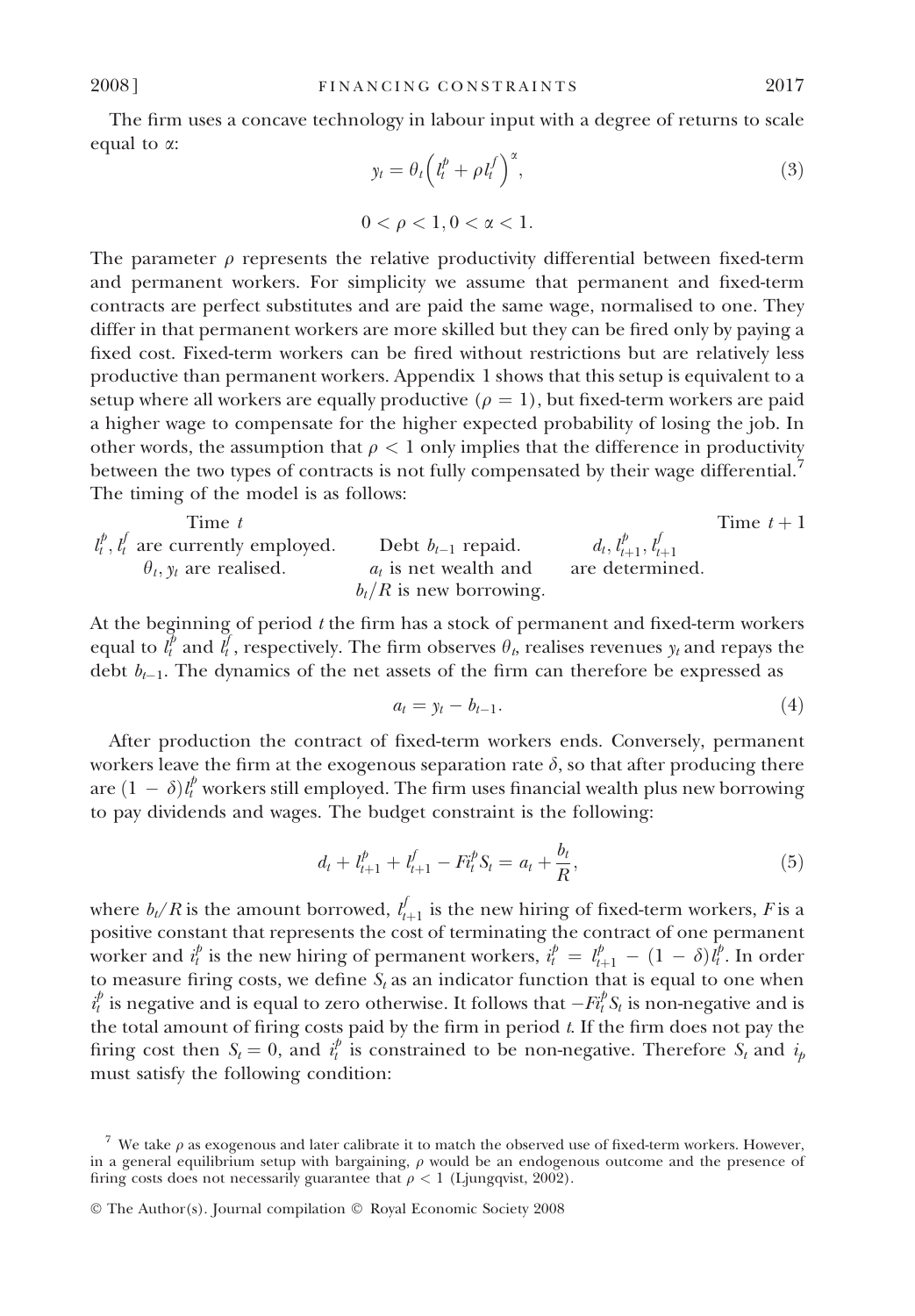$$
(1 - S_t) i_t^P \ge 0. \tag{6}
$$

Financing imperfections are present in the form of constraints to external financing. The first constraint is the non-negativity of dividends or, in other words, that the firm cannot issue new equity:

$$
d_t \geq 0. \tag{7}
$$

The second constraint is a borrowing limit  $\bar{b}$  on the face value of debt  $b_i$ :

$$
b_t \leq \bar{b}.\tag{8}
$$

This constraint imposes some exogenous credit rationing to the firm.<sup>8</sup> To solve the firm's problem we add the Lagrange multipliers  $\phi_t$  and  $\lambda_t$  to constraints (7) and (8), respectively. Moreover without loss of generality we define  $(1 + \phi_i)\mu_i$  as the multiplier of constraint (6). If the firm is firing  $(S_t = 1 \text{ and } i_t^p < 0)$  or hiring  $(S_t = 0 \text{ and } i_t^p > 0)$ permanent workers then  $\mu_t = 0$ . Instead  $\mu_t$  is positive when  $S_t = 0$  and  $i_t^p = 0$ , indicating that the firm is hoarding the marginal permanent worker. We use (5) to substitute  $d_t$  in (1) and we derive the first order conditions of the problem with respect to  $b_t$ ,  $l_{t+1}^f$  and  $l_{t+1}^p$  as follows:

$$
1 + \phi_t = R\lambda_t + \mathcal{E}_t \left( 1 + \phi_{t+1} \right). \tag{9}
$$

Equation (9) is the first order condition for  $b_t$ . For the following analysis it is useful to solve it forward:

$$
\phi_t = R \sum_{j=0}^{\infty} \mathcal{E}_t(\lambda_{t+j}), \qquad (10)
$$

where (10) shows that  $\phi_t$  is equal to the sum of the current and future costs of a binding financing constraint. Therefore the shadow cost of one additional unit of external finance is equal to  $1 + \phi_t$ . As long as  $\phi_t > 0$ , then the return from investing earnings inside the firm is higher than r, and the firm does not distribute dividends, so that  $d_l = 0$ . The first order condition for  $l_{t+1}^f$  is

$$
\frac{1}{R} \mathbf{E}_t \left[ \left( 1 + \phi_{t+1} \right) \frac{\partial y_{t+1}}{\partial t'_{t+1}} \right] = 1 + \phi_t,
$$
\n(11)

where

$$
\frac{\partial y_{t+1}}{\partial t_{t+1}^f} \equiv \rho \alpha \theta_t \left( t_{t+1}^p + \rho t_{t+1}^f \right)^{\alpha - 1} . \tag{12}
$$

Equation (11) holds with equality when the firm hires a positive amount of fixed-term workers. It shows that the expected marginal return of fixed-term workers must be equal to their opportunity cost. The first order condition for  $l_{t+1}^{p}$  is

<sup>8</sup> The existing theoretical literature has offered various reasons for its existence. See for example Stiglitz and Weiss (1981) or Ausubel (1991).

<sup>©</sup> The Author(s). Journal compilation © Royal Economic Society 2008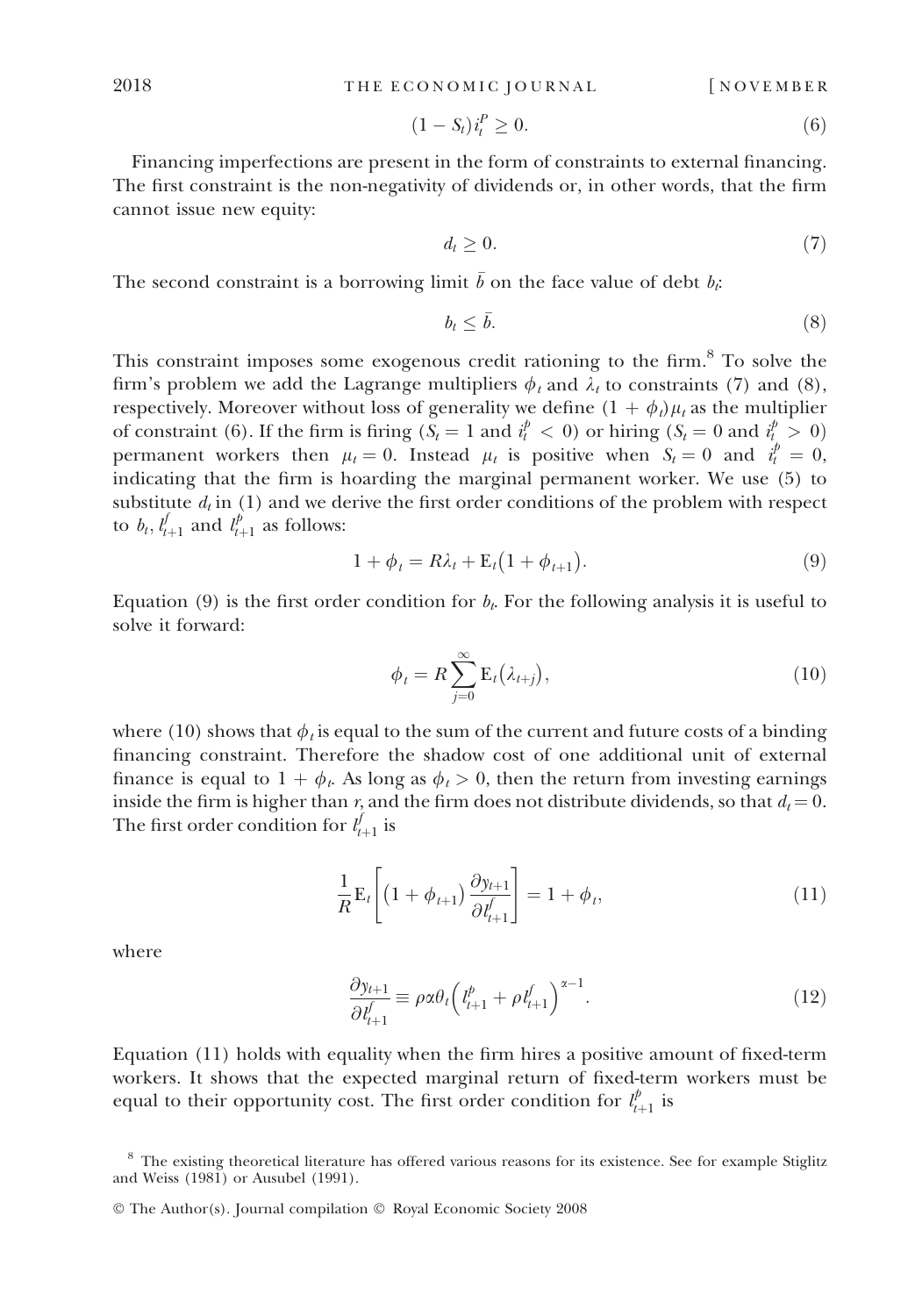$$
\frac{1}{R} \mathbf{E}_{t} \left[ \left( 1 + \phi_{t+1} \right) \frac{\partial y_{t+1}}{\partial t_{t+1}^{\rho}} \right] = (1 + \phi_{t}) - (1 + \phi_{t}) \Omega_{t} + c \mathbf{E}_{t} \left[ \left( 1 + \phi_{t+1} \right) \Omega_{t+1} \right], \tag{13}
$$

where

$$
\frac{\partial y_{t+1}}{\partial l_{t+1}^p} \equiv \alpha \theta_t \left( l_{t+1}^p + \rho l_{t+1}^f \right)^{\alpha - 1}; \Omega_t \equiv S_t F + (1 - S_t) \mu_t; \ c \equiv \frac{1}{R} (1 - \delta). \tag{14}
$$

The term  $\Omega_t$  is positive when the firm decides to fire or to hoard the excess permanent workers. Therefore the term  $E_t[(1 + \phi_{t+1})\Omega_{t+1}]$  is the future expected cost of firing or hoarding permanent workers. Finally, we combine (5) and (8) and we define the maximum investment capacity of the firm as follows:

$$
d_{t} + l_{t+1}^{p} + l_{t+1}^{f} - Fi_{t}^{p} S_{t} \leq a_{t} + \frac{\bar{b}}{R}.
$$
\n(15)

When the financing constraint is not binding then  $\lambda_t = 0$ . In this case (10) determines  $\phi_b$  and (11) and (13) determine  $l_{t+1}^b$  and  $l_{t+1}^f$ . When the financing constraint is binding then (15) holds with equality and, together with (9), (11) and (13) it determines  $\lambda_t$ ,  $\phi_t$ ,  $l_{t+1}^p$  and  $l_{t+1}^f$ .

#### 2.2. Employment Decisions

In this Section we analyse the first order conditions of the problem conditional on firing, hoarding and hiring permanent workers. The labour demand of the firm is increasing in the productivity level  $\theta$ , which is a persistent stochastic process. Therefore when  $\theta_t$  is low, future expected productivity is also low and the amount of permanent workers currently employed in the firm may be inefficiently high, so that the firm may decide to fire or hoard some of them. More formally, let us denote the demand of permanent workers that would be optimal if firing costs were absent in period  $t$  but present from period  $t + 1$  onwards by  $\hat{l}_{t+1}^b$ . If  $l_t^b$  is relatively large and the productivity shock at time  $t$  is negative, then the optimal amount of permanent workers is lower than the amount of currently employed workers:  $\hat{l}^p_{t+1} < (1 - \delta)l^p_t$ . Because of the presence of firing costs, the firm can either hoard all workers and choose  $\hat{l}^{\rho}_{t+1} = (1 - \delta) l^{\rho}_t$ , or, alternatively fire some of them paying the fixed cost F and hoard some others. In the former case  $S_t = 0$  and  $\Omega_t = \mu_t > 0$ . In the latter case  $S_t = 1$ ,  $\mu_t = 0$ and  $\Omega_t = F$ .

The decision to hoard or to fire the marginal worker depends on the magnitude of  $\mu_t$ relative to F.  $\mu$ , measures the cost of hoarding a marginal worker and is decreasing in the difference between the optimal unconstrained level of permanent workers and the actual level of workers. That is, as  $\hat{l}_{t+1}^b$  increases and converges to  $(1 - \delta)l_t^b$  then  $\mu_i$ decreases and converges to zero. Therefore, a value of  $\hat{l}_{t+1}^p$  exists sufficiently close to  $(1 - \delta) l_t^b$  such that  $\mu_t$  is smaller than F and the firm chooses  $S_t = 0$  and  $l_{t+1}^p = (1 - \delta)l_t^p$ . The difference  $l_{t-1}^p - \hat{l}_{t+1}^p$  can be interpreted as labour hoarding.<sup>9</sup>

<sup>&</sup>lt;sup>9</sup> This definition of labour hoarding simplifies the exposition but is actually different from the standard definition usually employed in models with firing costs, where it is defined as the difference between employement under firing costs and the fully frictionless employment level (no firing costs ever).

<sup>©</sup> The Author(s). Journal compilation © Royal Economic Society 2008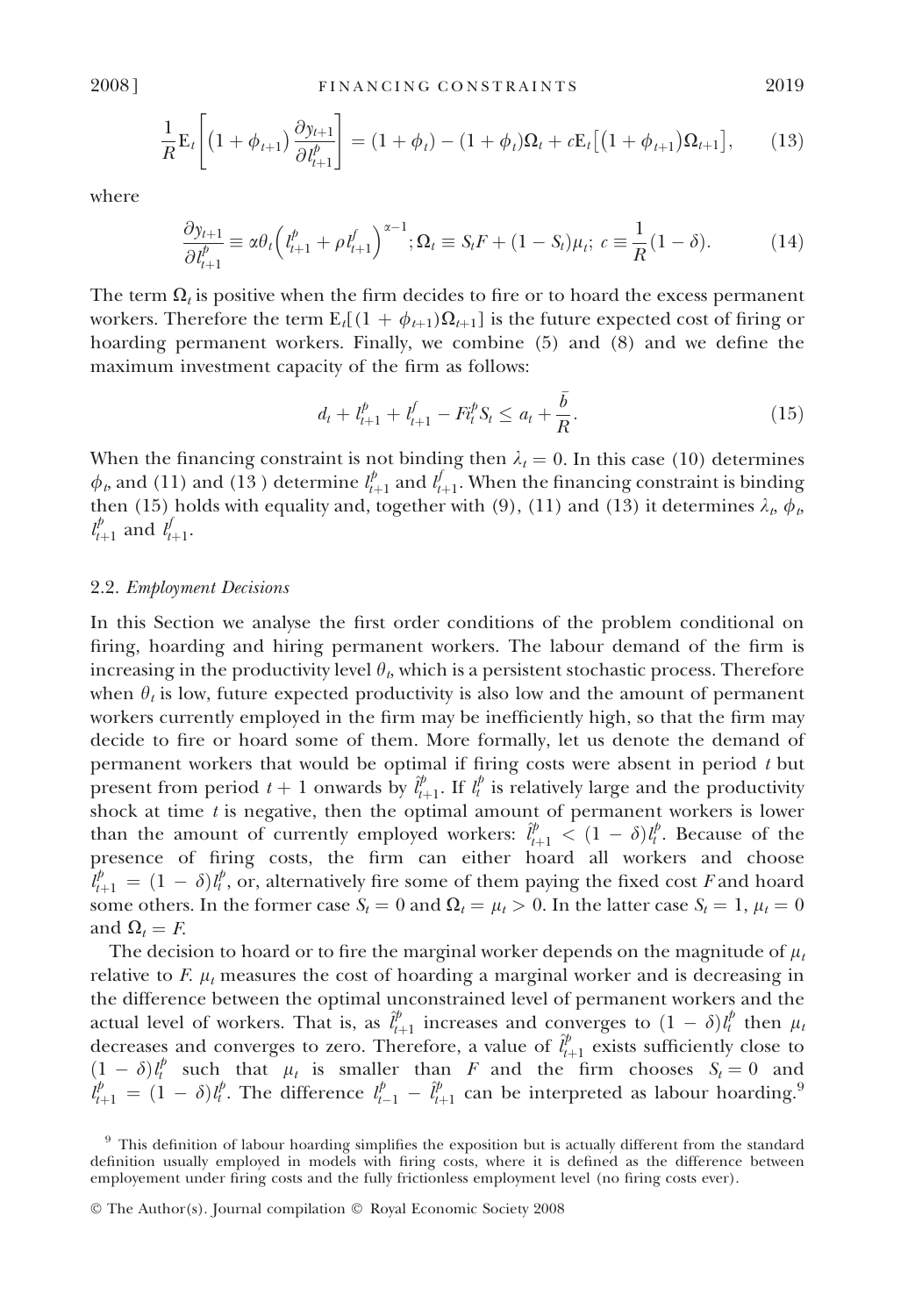Given the value of  $l_{t-1}^{\cancel{p}}$ , it is possible to solve (11) for  $l_{t+1}^{\cancel{p}}$ . If the resulting  $l_{t+1}^{\cancel{p}}$  is positive, it measures the optimal hiring of fixed-term workers. If it is negative, the optimal hiring of fixed-term workers is zero.

The smaller are  $\theta_t$  and  $\hat{l}^p_{t+1}$ , the larger becomes the difference  $(1 - \delta)l^p_t - \hat{l}^p_{t+1}$  and the cost  $\mu_t$  of hoarding the marginal worker. When at the margin  $\mu_t > F$ , it becomes optimal to fire the marginal fixed-term worker, so that in equilibrium  $\mu_t$  is bounded above by the value of F. In this case  $S_t = 1$  and  $\hat{l}_{t+1}^p < \hat{l}_{t+1}^p < (1 - \delta)l_t^p$ . The difference  $(1 - \delta)l_t^b - l_{t+1}^b$  is the amount of fired workers, while the difference  $l_{t+1}^b - l_{t+1}^b$  is the amount of hoarded workers. In this case  $l_{t+1}^f = 0$ , because it is always optimal to fire fixed-term workers first.

We now consider the case in which the productivity shock is positive and the firm increases employment, so that  $\hat{l}^{\rho}_{t+1} \geq (1 - \delta) l^{\rho}_t$ . In this case  $S_t = \mu_t = \Omega_t = 0$ . When hiring, the firm has also to decide on the optimal mix between permanent and fixedterm workers. This decision depends on a trade off. Permanent workers are more productive but also costly to fire. Therefore a firm prefers to hire permanent workers if it expects that the probability of firing them in the future is low. The key factor in this decision is the value of the term  $E_t(\Omega_{t+1})$ , the expected cost of firing and hoarding permanent workers in the future. The discussion above makes it clear that  $E_t(\Omega_{t+1})$ increases in  $l_{t+1}^{p}$ , as formalised in the following Proposition:

**PROPOSITION 1.** Conditional on  $\theta_t$  and  $a_t$ ,  $E_t(\Omega_{t+1})$  is a continuous and weakly increasing function of  $l^p_{t+1}$ :

$$
E_t(\Omega_{t+1} | l^b_{t+1} = 0) = 0; \frac{\partial E_t(\Omega_{t+1})}{\partial l^b_{t+1}} \ge 0.
$$

Proof. See Appendix 2.

For a hiring firm,  $l_{t+1}^{\cancel{p}}$  and  $l_{t+1}^{\cancel{p}}$  are jointly determined by the following two conditions:

$$
\mathbf{E}_{t}\left[ (1+\phi_{t+1}) \frac{\partial y_{t+1}}{\partial t'_{t+1}} \right] = R(1+\phi_{t})
$$
\n(16)

$$
\mathbf{E}_{t}\left[ (1+\phi_{t+1}) \frac{\partial y_{t+1}}{\partial l_{t+1}^{p}} \right] - c \mathbf{E}_{t} \left[ (1+\phi_{t+1}) \Omega_{t+1} \right] = R(1+\phi_{t}). \tag{17}
$$

Equation (16) is basically (11) rearranged and (17 ) is derived from (13) evaluated at  $\mu_t = 0$  and  $S_t = 0$ . Equations (16) and (17) determine the optimal mix between fixedterm and permanent workers for a hiring firm. The right-hand side is the same for both equations because, as shown in Appendix 1, the amount of labour can be interpreted as measured in wage units. By comparing (16) and (17) and by using the result that  $\partial y_{t+1}/(\partial t_{t+1}^f) = \rho[\partial t_{t+1}^f/(\partial t_{t+1}^f)],$  it follows that a firm is indifferent between hiring a permanent worker or a fixed-term worker if:

$$
\rho R(1 + \phi_t) + \rho c E_t [(1 + \phi_{t+1}) \Omega_{t+1}] = R(1 + \phi_t). \tag{18}
$$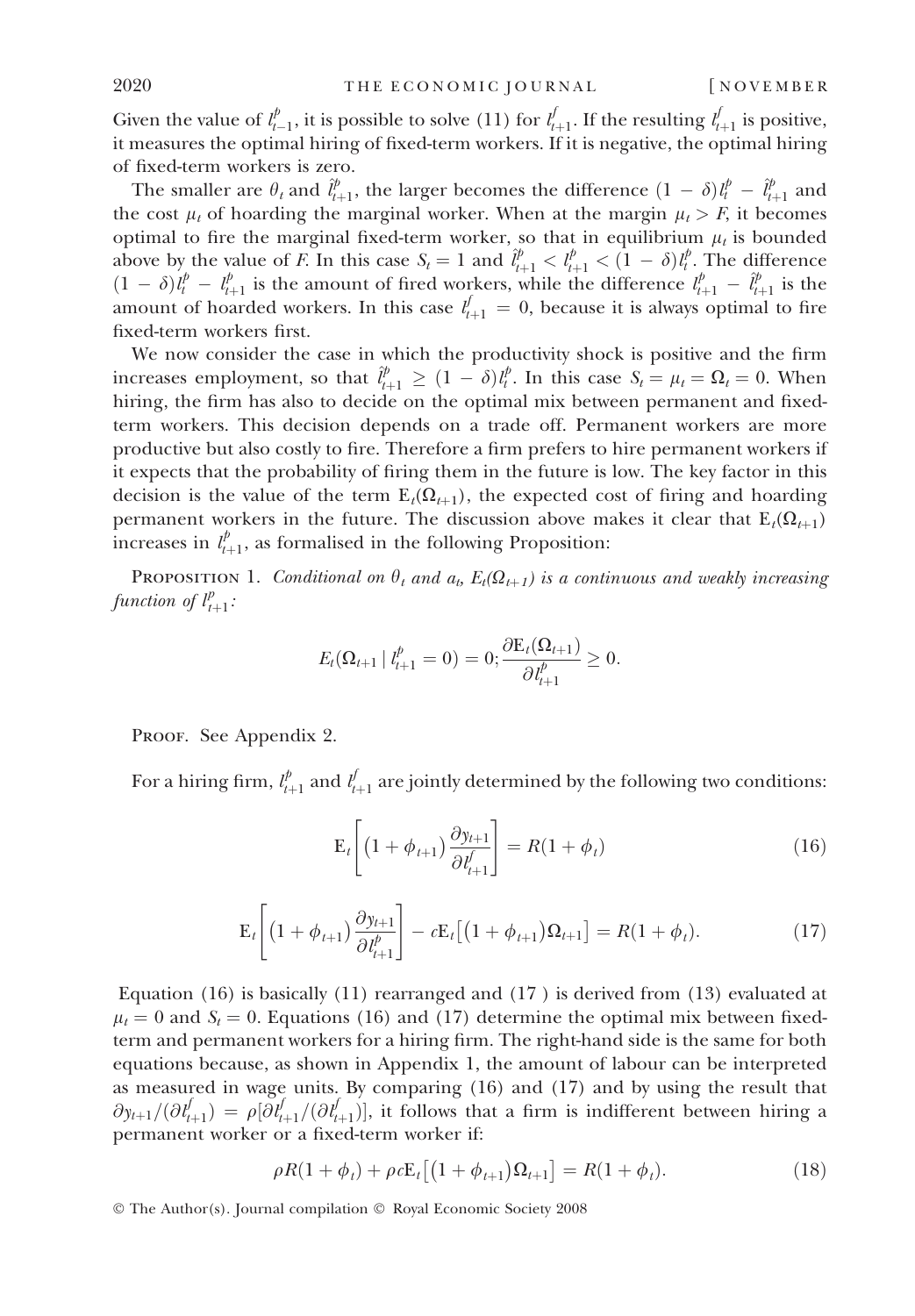The term  $R(1 + \phi_i)$  on the right-hand side of (18) is the opportunity cost of the wage paid to one additional fixed-term worker. The left-hand side is the opportunity cost of producing the same output using  $\rho < 1$  permanent workers instead. Equation (18) implies that the firm pays less today for the output produced by permanent workers because these are more productive but it faces a positive probability of paying more in the future if it hoards or fires them. Equation (18) can be rearranged as follows:

$$
[E_t(\Omega_{t+1}) + B_t] = R \frac{1 - \rho}{\rho} A_t
$$
\n(19)

where:

$$
A_{t} \equiv \frac{1 + \phi_{t}}{cE_{t}(1 + \phi_{t+1})}
$$
 and  $B_{t} \equiv \frac{\text{cov}(\phi_{t+1}, \Omega_{t+1})}{E_{t}(1 + \phi_{t+1})}$ 

Condition (19) has an intuitive interpretation. The right-hand side is the marginal productivity gain from the hiring of one additional permanent worker instead of one additional fixed-term worker. The left-hand side is the expected marginal firing costs. Therefore a firm that wants to hire one marginal worker will:

hire a permanent worker if 
$$
[E_t(\Omega_{t+1}) + B_t] < R \frac{1 - \rho}{\rho} A_t
$$

\nhire a fixed-term worker if 
$$
[E_t(\Omega_{t+1}) + B_t] > R \frac{1 - \rho}{\rho} A_t
$$

\n(20)

Proposition 1 and conditions (2) and (20) imply that (13) always holds with equality, and therefore  $l_{t+1}^{p} = 0$  is never optimal, since the firm prefers to hire permanent workers when its employment level is so low that it does not expect to fire them in the future. But as  $l_{t+1}^{\not p}$  increases,  $\mathrm{E}_{t}(\Omega_{t+1})$  also increases, until it becomes expedient to hire fixed-term workers.

Equation (19) shows that financing constraints have two counteracting effects on the optimal hiring of a firm. The term  $A_t$  summarises the effect of a currently binding financing constraint. It increases in  $(1 + \phi_t) / [E_t(1 + \phi_{t+1})]$ , which is the ratio between the shadow value of money in period  $t$  and the expected shadow value of money in period  $t + 1$ . Therefore the higher is the intensity of current financing constraints relative to future expected financing constraints, the larger are  $A_t$  and the value of  $\mathbb{E}_t(\Omega_{t+1})$  that satisfies equation (25), and the smaller is the optimal ratio  $l_{t+1}^f/l_{t+1}^b$ . We define a firm for which  $A_t$  is large relative to  $B_t$  as 'Type A'. This may be a small firm that has profitable opportunities and would like to invest and grow but it faces financing constraints and can only invest up to the amount of internal funds available. In other words, this firm is currently financially constrained but it expects to make profits, grow over time and become less financially constrained in the future. The model predicts that such a firm may hire a smaller fraction of fixed-term workers relative to permanent workers with respect to a similar firm that does not face financing frictions.

The term  $B_t$  summarises the effect of future expected financing constraints. Its sign depends on the sign of cov ( $\phi_{t+1}, \Omega_{t+1}$ ), the covariance between the expected shadow value of money and the expected costs of firing permanent workers. This covariance is positive when the firm expects that, in case financing conditions will worsen in the

<sup>©</sup> The Author(s). Journal compilation © Royal Economic Society 2008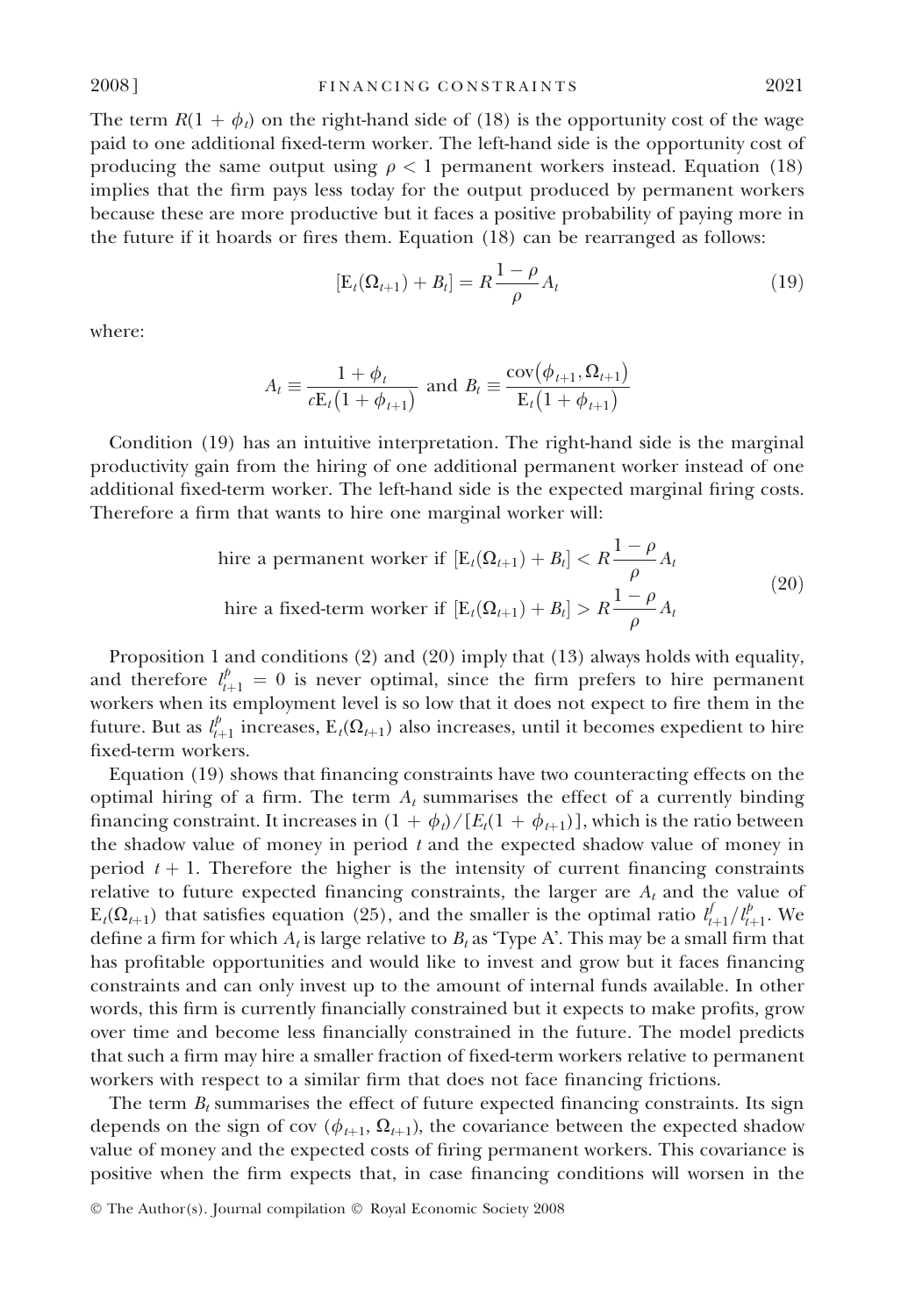future, the expected cost of firing or hoarding permanent workers will also increase. The larger is  $B_t$ , the smaller is the value of  $E_t(\Omega_{t+1})$  that satisfies (19), the larger is the ratio  $l_{t+1}^f/l_{t+1}^p$ . Therefore we define a firm for which the term  $B_t$  is large relative to  $A_t$  as -Type B. This may be a firm than that is currently generating profits and is not constrained in the amount of debt it borrows, because it has sufficient internal funds to finance current operations but it faces future expected financing problems. The model predicts that this firm may hire a larger fraction of fixed-term workers relative to permanent workers than a similar firm that does not face financing frictions. It is important to notice that a positive correlation between  $\phi_{t+1}$  and  $\Omega_{t+1}$  may be driven by both persistent productivity shocks and purely transitory liquidity shocks. After a negative productivity shock at time  $t + 1$ ,  $\Omega_{t+1}$  increases because the firm has excess workers, and  $\phi_{t+1}$  may also increase because the firm expects that firing and hoarding workers is costly and it will reduce financial wealth and increase future expected financing constraints. Moreover consider now a pure liquidity shock that does not affect future expected productivity. Such a shock could reduce wealth  $a_{t+1}$  and increase  $\phi_{t+1}$  but it is also likely to increase  $\Omega_{t+1}$ , because in the presence of financing frictions the reduction in wealth may imply that the firm is unable to pay all the wages and is forced to fire some workers.<sup>10</sup>

It is useful to illustrate how the trade off between the two effects is affected by the structural parameters of the model. The term  $B_t$  is on average larger for intermediate values of  $\rho$ . If  $\rho$  is very close to 1 and the fraction of fixed-term workers is large, it is seldom necessary to fire permanent workers. Likewise if  $\rho$  is very small then the firm never hires fixed-term workers in the first place. The term  $B_t$  is also decreasing in  $\delta, \bar{b}$ , and R. An higher  $\delta$  increases the turnover of permanent workers and reduces  $E_t(\Omega_{t+1})$ . A higher  $\bar{b}$  has the same effect, because it reduces the tightness of the borrowing constraint. An increase in R has the same effect of a reduction in  $\rho$ . It discourages the usage of fixed-term workers by increasing the opportunity cost of wages and by reducing the net present value of future expected hoarding and firing costs.

#### 2.3. Predictions

According to the previous discussion, the interactions between financing constraints, firing costs and the hiring of fixed-term and permanent workers can be used to identify the effect of financing constraints on the dynamics of firms' employment.

We expect the presence of financing frictions to reduce the use of fixed-term workers when most firms are Type A, i.e., when financing frictions only affect young and fast growing firms, that are financially constrained today but expect to be less so in the future. Instead we expected financing frictions to increase the use of fixed-term workers when most firms are Type  $B$ . In this case, even though few firms are severely financially constrained at a certain point in time, all firms may enter cyclical phases of

 $10<sup>10</sup>$  Note that if F is so large that a financially constrained firm is unable to pay it, then the firm would be forced to go bankrupt and to liquidate its activity even though it may have been more profitable to continue. This possibility would increase the hiring of fixed-term workers for firms that expect to be financially constrained in the future. However, to simplify the dynamic optimisation problem and make the numerical solution feasible, this possibility is ruled out in this article, where we consider a set of parameter for which such 'endogenous forced liquidation' never happens in equilibrium.

<sup>©</sup> The Author(s). Journal compilation © Royal Economic Society 2008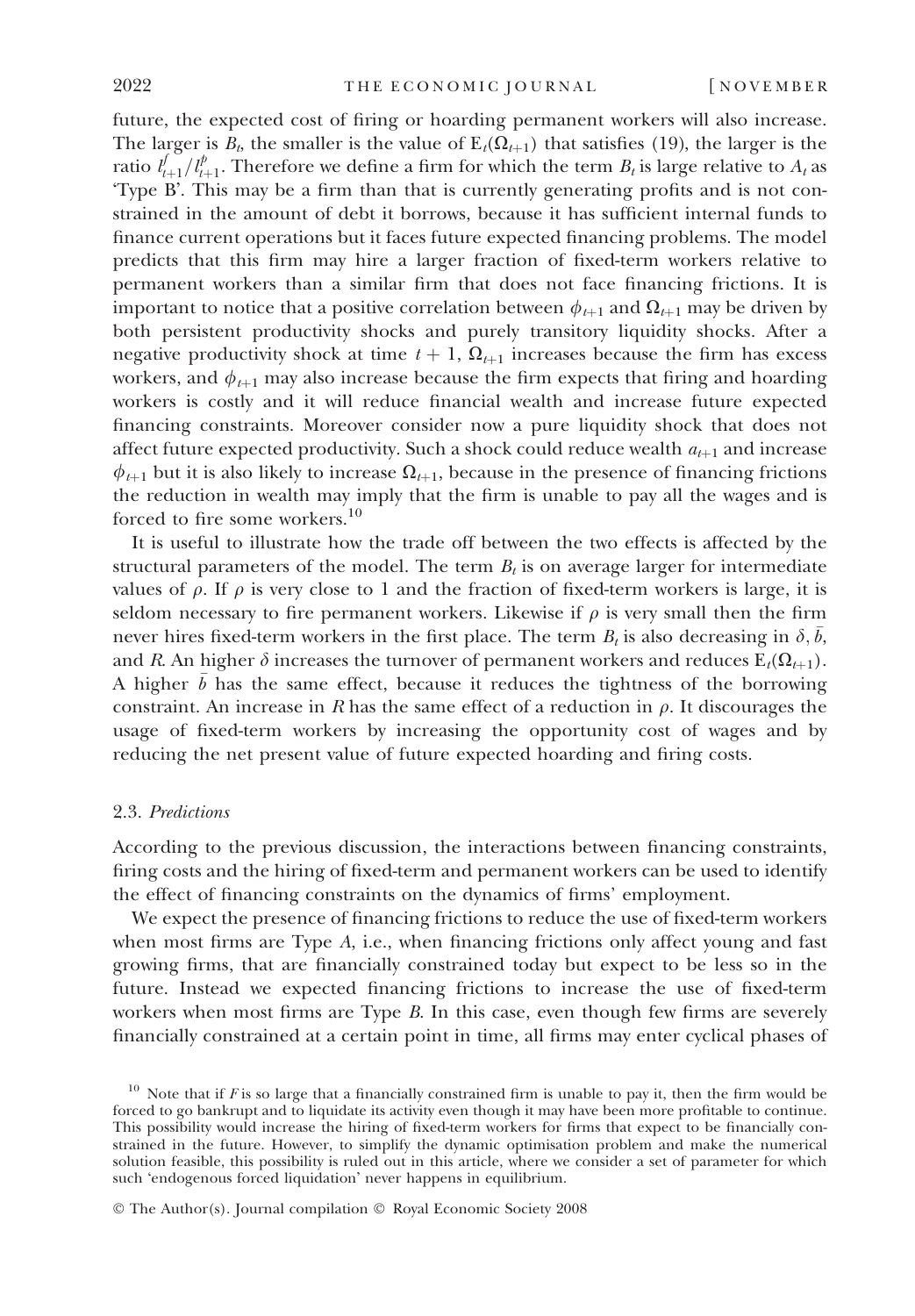high intensity of financing constraints, and therefore they hire fixed-term workers to reduce the costs of future expected financing problems.

In order to estimate which of the two effects dominates empirically, we use the following strategy. First, we calibrate the parameters of the model to match the moments estimated from our sample of Italian firms. We focus on the statistics that are key to determine the two effects above, such as the volatility and growth of employment, the volatility of revenues, the average fraction of fixed-term over permanent workers and the average fraction of constrained firms. Second, we simulate the artificial industry and evaluate the effect of financing constraints on employment dynamics. Third, we use the simulation results to derive several predictions about the employment dynamics of financially constrained versus unconstrained firms, that can be verified with the empirical data.

#### 2.4. Calibration

In this Section we solve the model numerically, we simulate the activity of many artificial firms and we derive testable implications about the effects of financing constraints on the employment dynamics of the firms. To allow the simulated industry to match the key features of the empirical data, we introduce two changes in the basic model illustrated in the previous Section. First, we assume that with an exogenous probability  $1 - \gamma$  the firm's technology becomes useless, the firm is liquidated and the value of the assets is distributed as dividends. We assume that a liquidated firm does not have to pay the firing costs for the permanent workers, so that (1) is modified as follows:

$$
V_t(l_t^p, \theta_t, a_t) = \max_{l_{t+1}^p, l_{t+1}^p, b_t} \gamma d_t + (1 - \gamma) a_t + \frac{1}{R} \mathbb{E}_t \big[ V_{t+1}(l_{t+1}^p, \theta_{t+1}, a_{t+1}) \big]. \tag{21}
$$

This exogenous exit probability is necessary in order to generate a simulated industry in which a fraction of firms is financially constrained in equilibrium. If  $\gamma = 1$  and firms are infinitely lived, then they eventually accumulate enough wealth to become unconstrained and the simulated industry always converges to a stationary distribution of financially unconstrained firms, no matter how tight the borrowing constraint (8) is. Second, we model the idiosyncratic shock  $\theta_t$  as a combination of a persistent and an i.i.d. shock (in the remainder of the article we include the subscript  $i$  to indicate the  $i$ th firm):

$$
\theta_t = \theta_t^I \theta_{i,t}^P \tag{22}
$$

where  $\theta_{i,t}^P$  is a persistent shock:

$$
\ln \theta_{i,t}^P = v \ln \theta_{i,t-1}^P + \varepsilon_{i,t}^P \text{ where } 0 < v < 1
$$
  
\n
$$
\varepsilon_{i,t}^P \sim \text{iid}(0, \sigma_P^2) \text{ for all } i
$$
\n(23)

and  $\theta_{i,t}^{I}$  as an i.i.d. shock:

$$
\ln \theta_{i,t}^I = \varepsilon_{i,t}^I \tag{24}
$$

$$
\varepsilon_{i,t}^I \sim \text{ iid}(0, \sigma_I^2) \text{ for all } i. \tag{25}
$$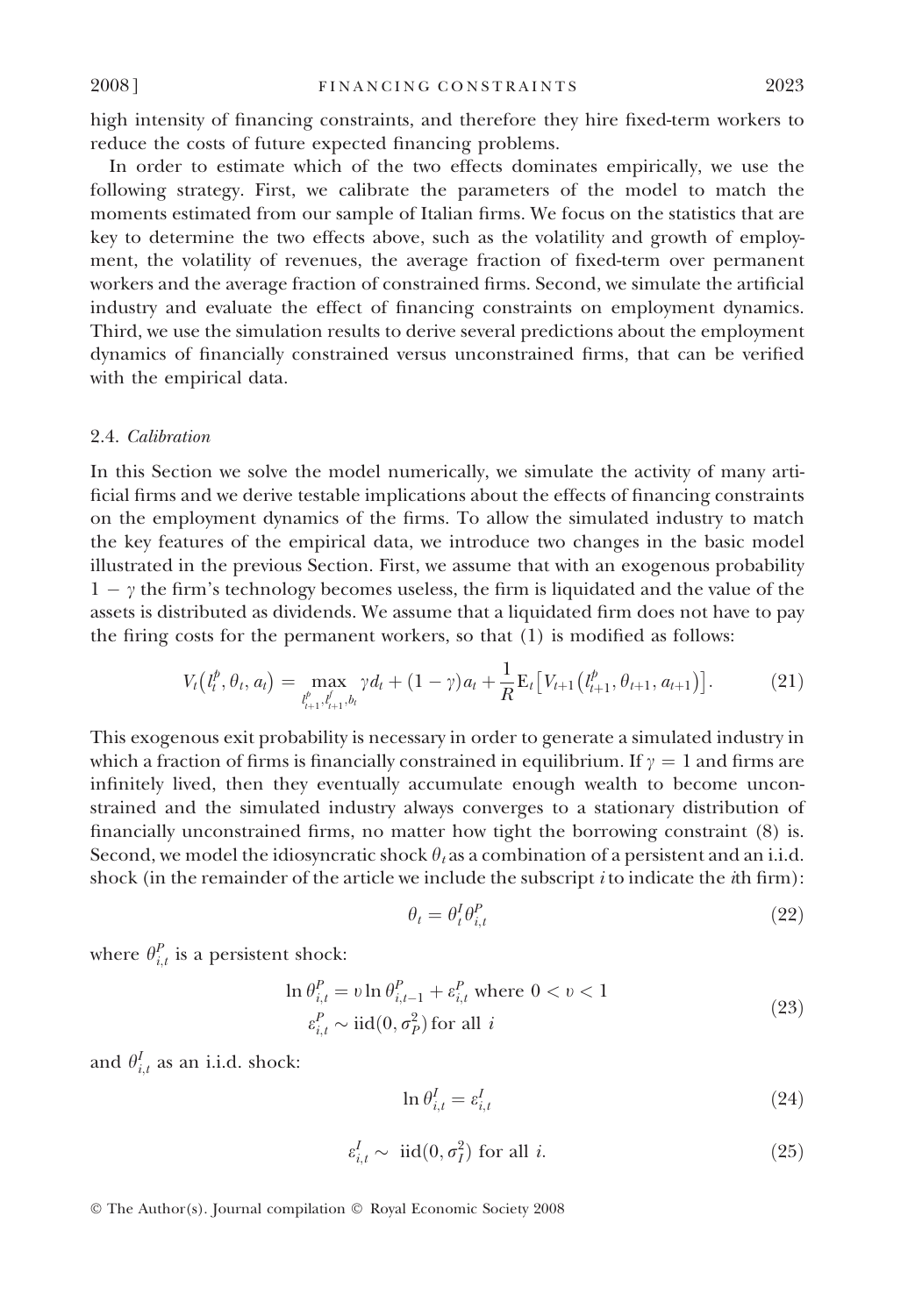The persistent shock  $\theta^P$  is necessary to match the dynamics of employment. The i.i.d. shock  $\theta^I$  matches the volatility of revenues. Both shocks are important because they allow the simulated firms to have realistic dynamics for both employment and financial wealth. If we only allow for the persistent shock  $\theta^P$  (by setting  $\sigma_I^2 = 0$ ) then we cannot match the wealth dynamics observed in the data, because simulated firms would have too low volatility in revenues and also would almost never realise negative net income, which instead is realised in 24% of the firm-year observations in the sample.

One possible shortcoming of the model is that we assume the shock  $\theta$  to be stationary, while the productivity of the firms in our empirical data may be non stationary. However, we argue that this is not likely to be a problem in interpreting the results of the model and the empirical analysis, for at least three reasons. First, the time series dimension of the empirical data is very short, and therefore non-stationarity is not likely to significantly bias the empirical results. Second, in the model the shock  $\theta_{i,t}^P$  is stationary but very persistent and the entry-exit of firms generates growth dynamics very similar to the dynamics observed in the data, because all firms are created small, and conditional on surviving they increase in size and become less financially constrained. In fact the simulated industry matches well the average growth rate of employment at the firm level observed in the data. Third, in Appendix 3 we illustrate the implications of assuming a non stationary shock  $\theta$  in detail and we show that the predictions of the model regarding the optimal ratio between fixed-term and permanent workers are not affected by this change. Moreover the effect on the other predictions of the model is likely to be small and accounted for by the control variables included in the empirical analysis in the next Section.

The parameters are calibrated as follows:  $r = 0.03$ , corresponding to 3% interest rate;  $\alpha$ , the return to scale parameter, is equal to 0.95;  $\rho$  matches the average fraction of fixed-term to permanent workers. This fraction is equal to 0 for  $\rho = 0$ , then it increases in  $\rho$  and it becomes infinitely large as  $\rho$  goes to 1. The parameters v and  $\sigma_P$  jointly match the average and the standard deviation of the ratio of gross hiring over total employment. For a given persistence parameter  $v$ , the volatility of the permanent shock  $\sigma_P$  determines the average change in employment for the firm. Moreover the higher is v, the higher is the standard deviation of the change in employment.  $\sigma_I$  matches the standard deviation of the sales/assets ratio.  $\gamma$  matches the average age of the firms in the sample.

In handling job destruction rates, the empirical data do not allow us to distinguish between layoffs and voluntary separations. Therefore we choose  $\delta = 0.022$ , which corresponds to an exogenous separation rate of 2.2% permanent workers per year. Conditional on this value, F matches the average job destruction rate, which includes voluntary separations, firing of those on permanent contracts and the expiration of fixed-term contracts. The calibrated value is 10% of the yearly wage.<sup>11</sup> Table 1

 $11$  This is much lower than average firing cost for a permanent worker who is fired without a justified reason, which is at least equal to 120–150% of the wage (OECD, 2004). However, it is important to notice that no firm would ever fire a worker in the simulated economy for values of F greater than or equal to  $10.5\%$ . For the calibrated value of 10% average firing is as low as 0.6%. We believe that such a value is realistic, because in the model firms fire workers after a persistent negative shock, and such shock in reality may sometimes be considered as a justified reason for firing workers because of economic redundancy. In case of justified economic redundancy, the OECD (2004) estimates that firing costs in Italy are equal to 7% of the annual wage for every year of service.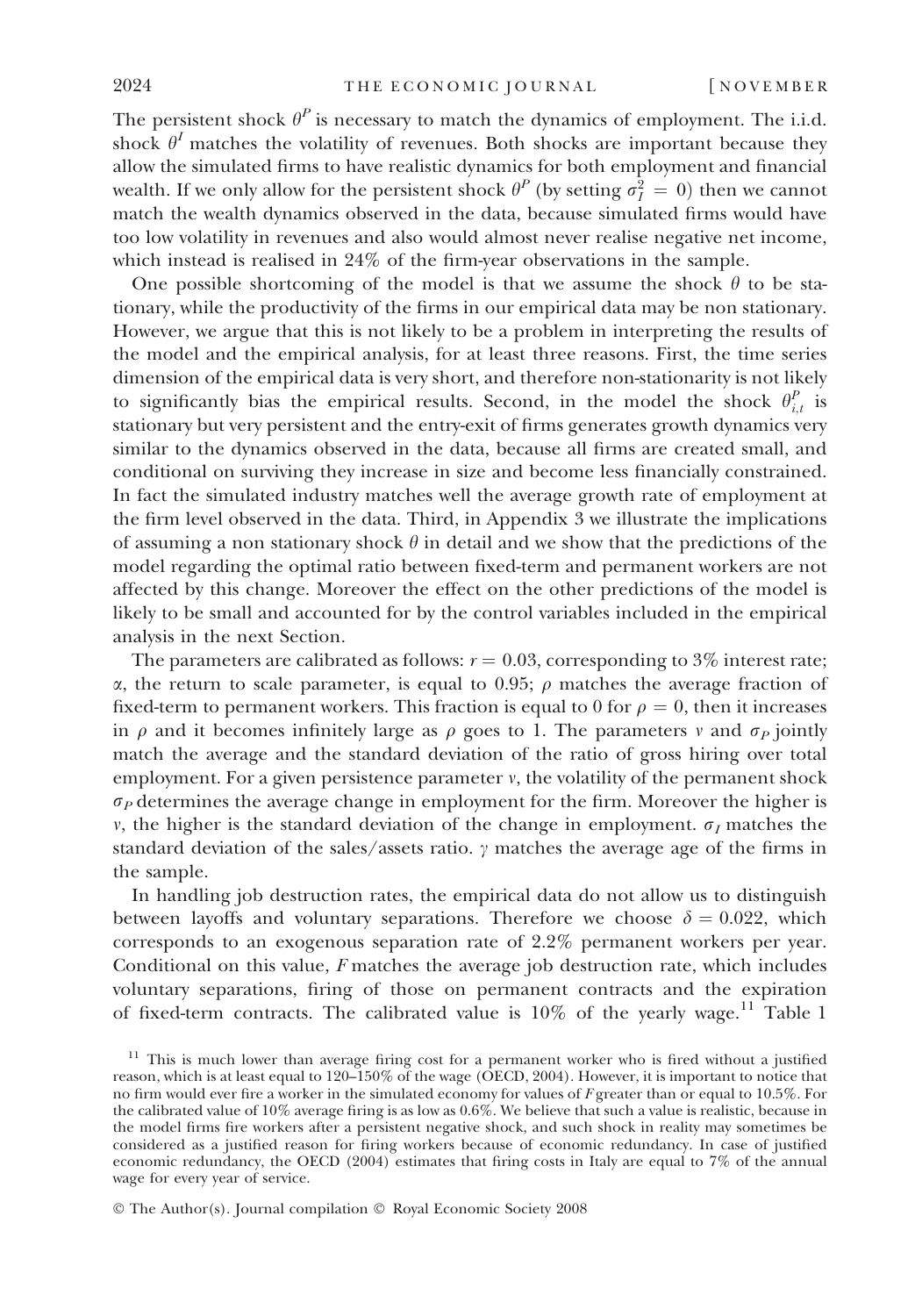|                            |          |                                           |          | Matched moments |
|----------------------------|----------|-------------------------------------------|----------|-----------------|
| Parameter values           |          | <b>Empirical restriction</b>              | Data     | Model           |
| r                          | 0.03     | Real interest rate                        | 0.03     | 0.03            |
| $\alpha$                   | 0.95     | Returns to scale                          | 0.95     | 0.95            |
| $\rho$                     | 0.985    | Average (fixed-term/permanent)            | 0.038    | 0.040           |
| $\delta$                   | 0.022    | Retirement of permanent workers           | 0.022    | 0.022           |
| $\mathcal V$               | 0.92     | Average (gross hiring/employment)         | 0.102    | 0.084           |
| $\sigma_P$                 | 0.032    | std(hiring/employment)                    | 0.175    | 0.183           |
|                            | 0.22     | Std.(sales/assets)                        | 0.283    | 0.239           |
| $\frac{\sigma_I}{\bar{b}}$ | $0.13*$  | % of financially constrained observations | $16\%$   | 14.5%           |
| F                          | $0.10**$ | Average job destruction rate              | 0.084    | 0.078           |
| γ                          | 0.96     | Average age                               | 24       | 25              |
|                            |          | Other moments                             | Data     | Model           |
|                            |          | Average net profits/sales ratio           | $0.42\%$ | $0.62\%$        |
|                            |          | % of firms with no fixed-term workers     | 67%      | 78%             |

## Table 1 Calibration

 $*$  The value of  $\bar{b}$  is measured as a fraction of the average employment cost for one simulated firm.  $**$  The firing cost  $F$  is expressed as a fraction of the yearly wage.

summarises the parameters choices and shows that the model matches the empirical moments reasonably well.

#### 2.5. Simulation Results

We use the solution of the model to simulate  $100,000$  firm-year observations. This corresponds to 4,000 firms that on average exist for 25 years. Every newborn firm starts with an endowment  $w_0$  equal to 50% of the average labour cost of firms in the steady state. Initial employment level  $l_0^p$  is equal to 0 and initial productivity  $\theta_0$  is drawn from a uniform distribution. The assumption on  $l_0^p$  implies an artificially high hiring rate in period 0. Therefore the statistics are computed on the simulated data starting from period 1 for each firm. We use the simulated data to sort firms into groups of more financially constrained firms using the average value of the Lagrangian multiplier  $\bar{\lambda}_i = \sum_{i=1}^{T_i} \lambda_{i,t}$ . Where  $T_i$  is the number of years of operation of firm i and  $\lambda_{i,t}$  measures the shadow cost of a binding financing constraint for firm i in period t. We use  $\bar{\lambda}_i$  as the criterion for identifying financially constrained firms so that the simulated statistics are more comparable to the empirical data analysed in the next Section. In our empirical sample firms are classified as constrained if they answered positively to one or more questions regarding problems in obtaining additional credit. In the model a higher value of  $\bar{\lambda}_i$  implies that firm i has been more frequently constrained in its borrowing. Nonetheless using either  $\lambda_i$  or  $\phi_{i,t}$  as the index of intensity of financing constraints produces very similar results. Unless otherwise specified, in Tables 2 to 5 we consider as constrained the 33% of firms with the highest value of  $\bar{\lambda}_i$ , and the other firms as unconstrained. The average value of  $\phi_{i}$ , the premium in the shadow value of money for the firm, is equal to 9.5% for the constrained firms and 2.0% for the unconstrained firms.

The first two columns in Table 2 illustrate the employment dynamics of the constrained and unconstrained firms. The third column shows the difference across

<sup>©</sup> The Author(s). Journal compilation © Royal Economic Society 2008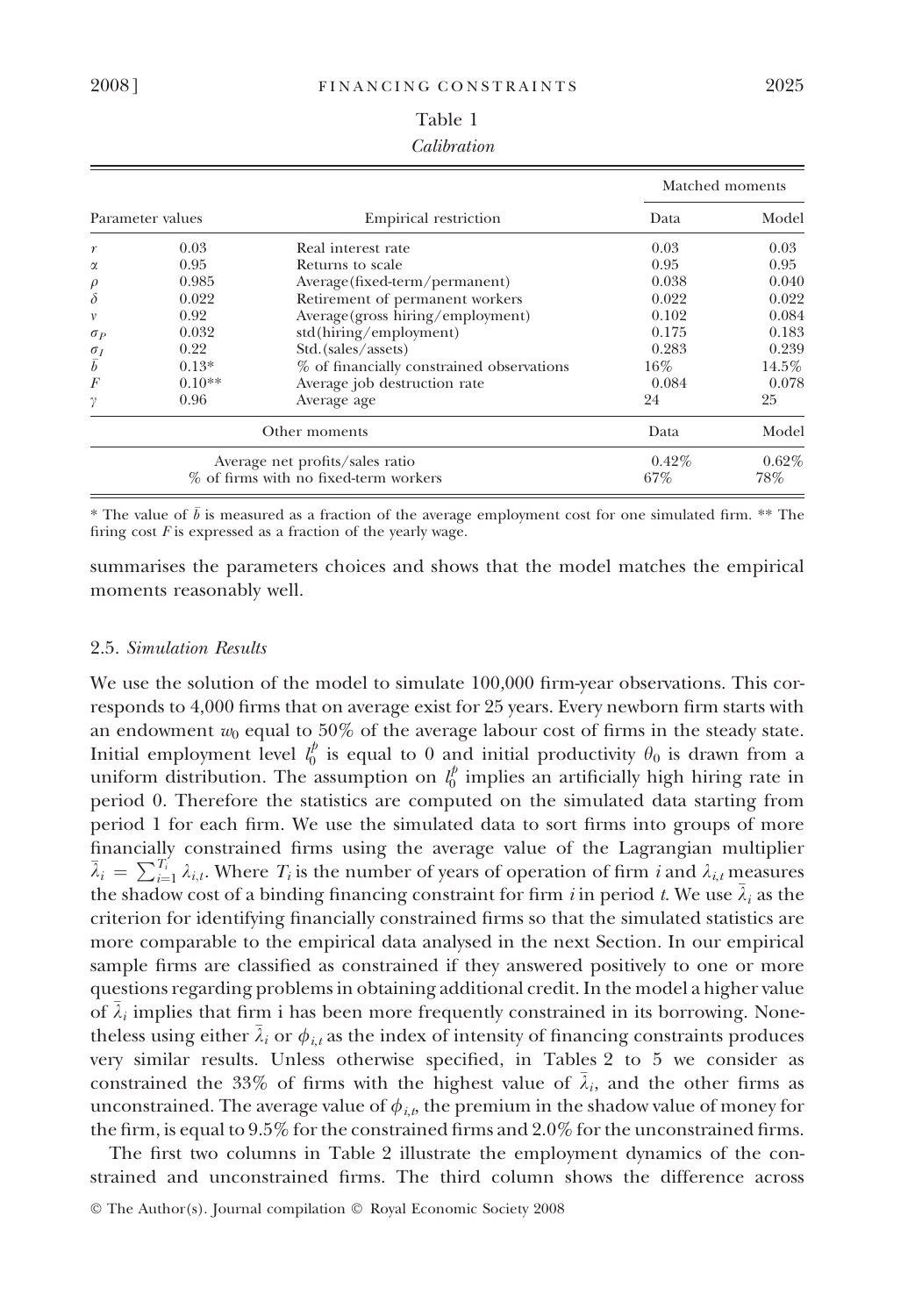|                                    |          | Constrained Unconstrained | $%$ diff. | % diff. from a simulated<br>panel of firms* |
|------------------------------------|----------|---------------------------|-----------|---------------------------------------------|
| Fixed-term/Permanent               | 0.055    | 0.033                     | 67%       | 148%                                        |
| st. dev. employment/employment     | 0.291    | 0.250                     | 16%       | 12%                                         |
| st. dev. permanent/employment      | 0.254    | 0.239                     | $6.4\%$   | $2.4\%$                                     |
| st. dev. fixed-term/employment     | 0.092    | 0.068                     | $36\%$    | $36\%$                                      |
| st. dev. permanent/permanent       | 0.266    | 0.244                     | 8.8%      | $3.1\%$                                     |
| st. dev. fixed-term/fixed-term     | 0.528    | 0.391                     | 35%       | 24%                                         |
| $%$ of firms with no fixed-term    | $68\%$   | $82\%$                    | $-17%$    | $-16\%$                                     |
| % of firing of permanent workers   | $0.35\%$ | $0.80\%$                  |           |                                             |
| % of hoarding of permanent workers | $12.9\%$ | $12.5\%$                  |           |                                             |

## Table 2 Predictions of the Model

\* These differences refer to a simulated balanced panel of firms. We calculate each statistic for 6 years of data for each firm. This panel is sampled so that the average age of the firms is the same as the average age in the full simulated sample and in the empirical sample. Then we calculate the percentage difference between the cross sectional averages in the statistics for the constrained and the complementary sample. Hoarding is the difference between  $l_{i+1}^p$  and the demand for permanent workers that would be optimal if firing costs were absent in period t but present from period  $t + 1$  onwards.

|                                  | Dependent variable: Fixed-term/Permanent |                            |                           |                            |  |  |  |
|----------------------------------|------------------------------------------|----------------------------|---------------------------|----------------------------|--|--|--|
|                                  | $D_{it} = 1$ for 50% most                | $D_{it} = 1$ for 33\% most | $D_{it} = 1$ for 50% most | $D_{it} = 1$ for 66\% most |  |  |  |
|                                  | constrained firms                        | constrained firms          | constrained firms         | constrained firms          |  |  |  |
| $hire_{it} \times D_{it}$        | 0.044                                    | 0.044                      | 0.047                     | 0.052                      |  |  |  |
| $\text{fire}_{it} \times D_{it}$ | (0.002)                                  | (0.002)                    | (0.002)                   | (0.002)                    |  |  |  |
|                                  | 0.005                                    | 0.006                      | 0.008                     | 0.010                      |  |  |  |
| $hire_{it}$                      | (0.0009)                                 | (0.0008)                   | (0.0007)                  | (0.0008)                   |  |  |  |
|                                  | 0.092                                    | 0.086                      | 0.078                     | 0.067                      |  |  |  |
| $\text{fire}_{it}$               | (0.001)                                  | (0.001)                    | (0.001)                   | (0.001)                    |  |  |  |
|                                  | 0.021                                    | 0.020                      | 0.018                     | 0.016                      |  |  |  |
|                                  | (0.0004)                                 | (0.0004)                   | (0.0005)                  | (0.0006)                   |  |  |  |

Table 3 Hiring and Firing: Effect on Fixed-term Employment

Standard errors in parenthesis are computed using a bootstrap procedure. The constant term and the coefficient of  $D_{it}$  are equal to zero by construction, and are therefore not reported.

Table 4 Effect of the Introduction of Fixed-term Workers

|                                | All firms |       | Constrained |       |       | Unconstrained |       |       |             |
|--------------------------------|-----------|-------|-------------|-------|-------|---------------|-------|-------|-------------|
| Fixed-term workers available   | Yes       | Nο    | $\% \Delta$ | Yes   | No    | $\% \Delta$   | Yes   | No    | $\% \Delta$ |
| Average value of $\phi_t$      | 0.045     | 0.040 | 12.5        | 0.096 | 0.083 | 15.6          | 0.020 | 0.018 | 11.1        |
| st. dev. employment/employment | 0.270     | 0.257 | 5.1         | 0.291 | 0.277 | 5.1           | 0.251 | 0.240 | 4.6         |
| st. dev. permanent/employment  | 0.254     | 0.257 | $-1.1$      | 0.255 | 0.277 | $-7.9$        | 0.239 | 0.240 | $-0.4$      |
| % of firing of permanent       | 0.65      | 0.92  | $-29$       | 0.35  | 0.66  | $-47$         | 0.80  | 1.06  | $-24.5$     |
| % of hoarding of permanent     | 12.57     | 13.74 | $-8.5$      | 12.9  | 15.0  | $-14$         | 12.5  | 13.1  | $-4.6$      |

Hoarding is the difference between  $l_{t+1}^{p}$  and the demand for permanent workers that would be optimal if firing costs were absent in period t but present from period  $t + 1$ , onwards.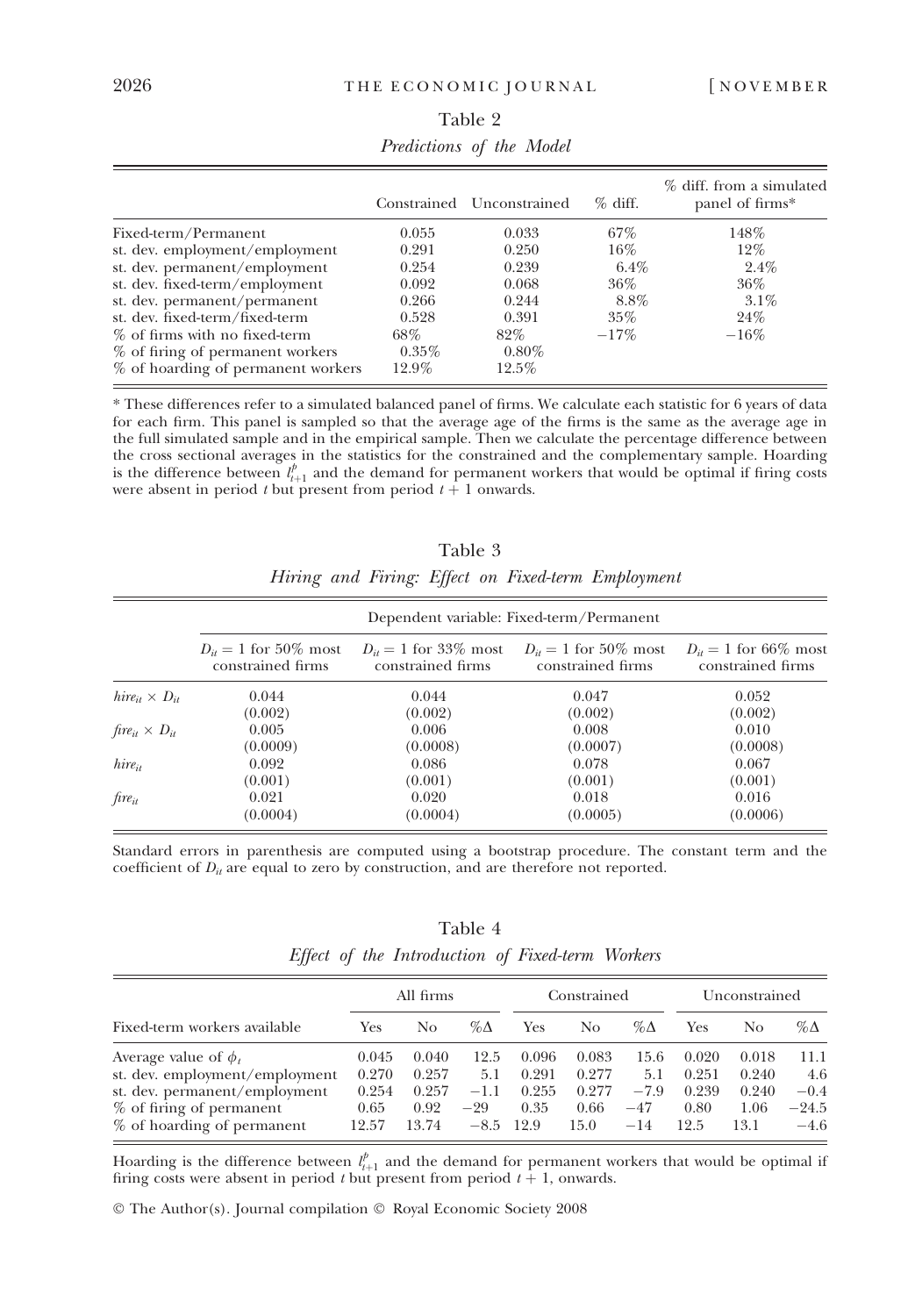|                                                                                                                                                                                                                                                                                                                             | All firms                                                                              |                                                                        | Constrained                                                                |                                                            | Unconstrained                                                        |                                                               |
|-----------------------------------------------------------------------------------------------------------------------------------------------------------------------------------------------------------------------------------------------------------------------------------------------------------------------------|----------------------------------------------------------------------------------------|------------------------------------------------------------------------|----------------------------------------------------------------------------|------------------------------------------------------------|----------------------------------------------------------------------|---------------------------------------------------------------|
| Fixed-term workers available                                                                                                                                                                                                                                                                                                | <b>Yes</b>                                                                             | No                                                                     | <b>Yes</b>                                                                 | No                                                         | <b>Yes</b>                                                           | No                                                            |
| Statistic                                                                                                                                                                                                                                                                                                                   | Elasticity with respect to $b$                                                         |                                                                        |                                                                            |                                                            |                                                                      |                                                               |
| Fraction of financially constrained firms<br>Fixed-term workers/Permanent workers<br>st. dev. employment/employment<br>st. dev. permanent workers/employment<br>st. dev. fixed-term workers/fixed-term workers<br>% of firing of permanent workers<br>% of hoarding of permanent workers<br>% of firms with no f.t. workers | $-0.127$<br>0.064<br>$-0.035$<br>$-0.033$<br>$-0.210$<br>$-0.010$<br>$-0.070$<br>0.045 | $-0.364$<br>n.a.<br>$-0.200$<br>n.a.<br>n.a.<br>0.023<br>0.092<br>n.a. | 0.215<br>$-0.111$<br>$-0.109$<br>$-0.328$<br>$-0.070$<br>$-0.167$<br>0.050 | n.a.<br>$-0.329$<br>n.a.<br>n.a.<br>0.307<br>0.035<br>n.a. | $-0.064$<br>0.028<br>0.026<br>$-0.164$<br>0.015<br>$-0.017$<br>0.043 | n.a.<br>$-0.093$<br>n.a.<br>n.a.<br>$-0.065$<br>0.125<br>n.a. |

Table 5 Elasticity of Employment to an Increase in the Borrowing Limit

Hoarding is the difference between  $l_{t+1}^{\rho}$  and the demand of permanent workers that would be optimal if firing costs were absent in period t but present from period  $t + 1$  onwards.

groups. The statistics are computed following the same method used in Table 1, by pooling all the observations in each group. This method is justified by the fact that in the simulations all firms are  $ex$  ante identical and operate the same technology. Nonetheless in the fourth column we show the percentage difference across groups when the statistics are instead computed on a balanced sample of simulated firms, following a procedure analogous to the procedure used on the empirical data in the next Section. The results show that the qualitative predictions of the model do not depend on the specific method used to compute the statistics.

Moreover, in Table 2 the volatility of the different employment types are scaled using the average employment levels, to control for the effect of size differences across groups of firms. The same scaling will be used later on in the empirical Section. Finally, the coefficient of variation of fixed-term workers is computed conditional on having a positive amount of such workers. This way we distinguish the probability of hiring fixedterm workers from the volatility of fixed-term workers conditional on them being currently used by the firms.

Table 2 shows that constrained firms have a higher volatility in permanent workers than unconstrained firms, even though they are more likely to hoard rather than to fire permanent workers. This is because financing problems force them to change employment in response to liquidity shocks. More importantly, constrained firms hire more fixed-term workers. This is because future expected financing constraints matter in the simulated industry and, as a consequence, fixed-term employment is mostly used by financially fragile firms that are either constrained or will be financially constrained in the future, conditional on a negative shock. Moreover, fixed-term employment is also substantially more volatile for constrained firms. It follows that while permanent employment is only 6.4% more volatile, total employment is 16% more volatile for constrained firms than for the complementary sample of unconstrained firms.<sup>12</sup>

 $12$  The qualitative results presented in Table 2 are robust to alternative criteria to select constrained firms. See Caggese and Cuñat (2007) for details. Furthermore, the differences in volatilities are relatively small in quantitative terms. This is because the model is calibrated so that in equilibrium the fraction of fixed-term workers is small, as is found in the empirical data. Nonetheless, given the large number of simulated firms, all differences are statistically significant throughout this Section.

<sup>©</sup> The Author(s). Journal compilation © Royal Economic Society 2008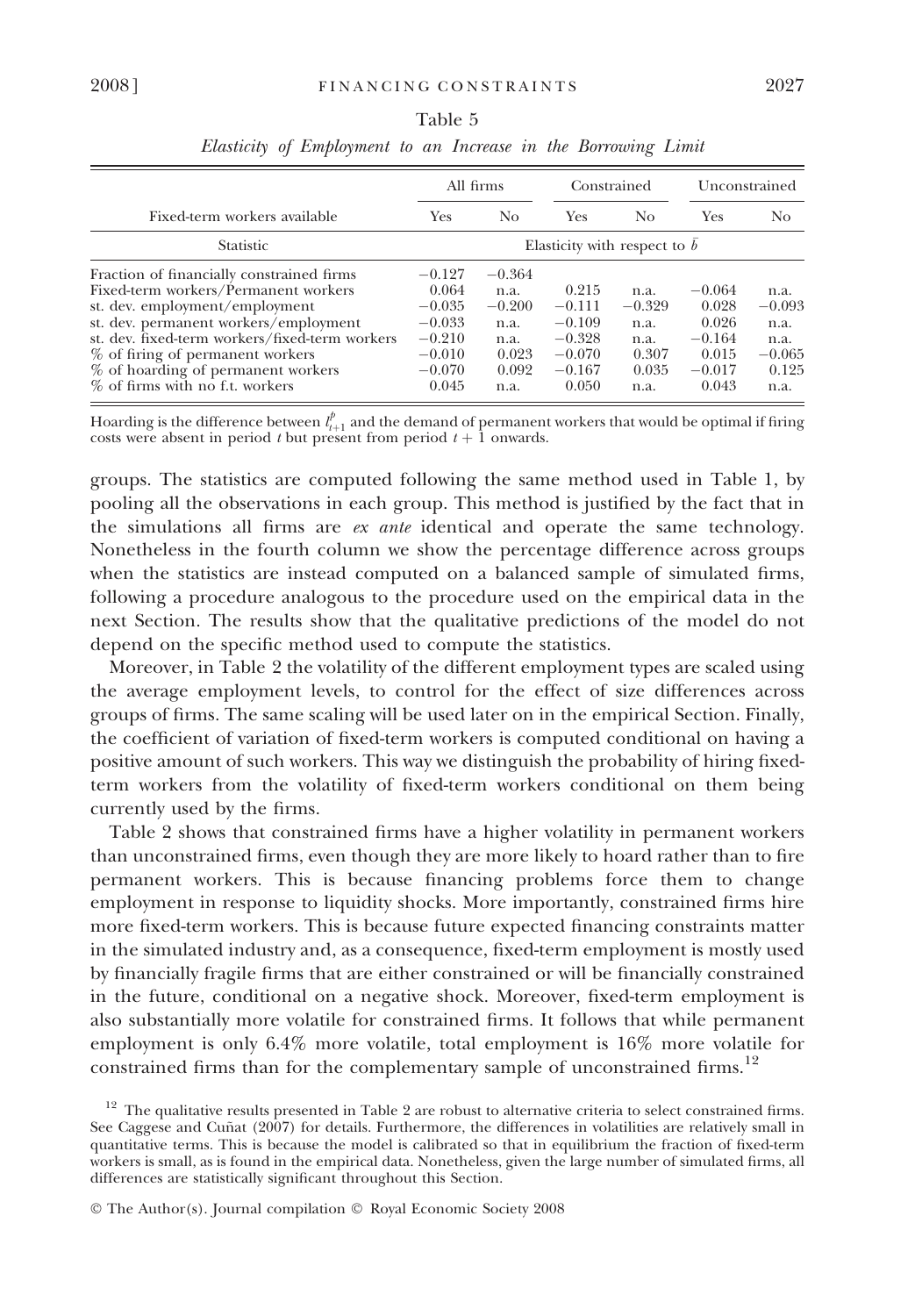Table 3 estimates the average ratio of fixed-term over permanent workers for firms that increase or decrease employment. Expanding firms are identified by the dummy hire<sub>it</sub>, which is equal to 1 if the firm i increases employment from period  $t - 1$  to period  $t$  and is equal to zero otherwise. Contracting firms are identified by the dummy  $\int r e_{it}$ , which is equal to 1 if the firm i decreased employment from period  $t - 1$  to period t and is equal to zero otherwise. Firms in this group reduce employment either by firing or by not replacing voluntary separations of permanent workers. Finally the constant term of this regression represents the excluded group, which is composed of firms that maintain a constant level of employment. These are the firms that have constant productivity and are not constrained ( $\phi_{ii} = 0$ ). The solution of the model implies that firms in this situation hire permanent workers only. Therefore the constant term and the coefficient of  $D_{ii}$  are equal to zero, and are omitted from the Table.

The results in Table 3 show that the difference between financially constrained and unconstrained firms is almost entirely driven by the behaviour of firms that increase employment. For example, among firms that reduce employment, the average ratio Fixed-term workers/Permanent workers is 2.6% for the quantile of most constrained firms (the sum of the *fire<sub>it</sub>* coefficient and the  $D_{ii} \times fre_{ii}$  coefficient in the first column) and 2.1% for the complementary sample (the coefficient of  $fire_{ii}$ ). Conversely among firms that increase employment this ratio is 11.3% and 7% for the quantile of most constrained and the complementary sample, respectively. Therefore financially constrained firms are mainly Type B firms that use fixed-term workers more intensely, especially during expansion phases, because they fear the financial consequences of having to fire or hoard permanent workers in the future.<sup>13</sup>

Tables 2 and 3 show that financially constrained firms hire more fixed-term workers than unconstrained firms, and that their employment is more volatile. It is a well-known result in the employment literature that the presence of fixed-term workers increases the volatility of employment, because it increases the ability of the firm to change employment policy in response to exogenous shocks.<sup>14</sup> In this respect the added value of our model is to show that financing constraints are an important determinant of the decision to hire fixed-term workers in the first place. Furthermore, our model also shows that not only do financially constrained firms hire more fixed-term workers but also their fixed-term employment is much more volatile than the fixed-term employment of the unconstrained firms. In other words, the positive effect of financing constraints on employment volatility is stronger for fixed-term employment than for permanent employment. Tables 4 and 5 show that this happens because financially constrained firms rely more on fixed-term workers and less on permanent workers to absorb exogenous

<sup>&</sup>lt;sup>13</sup> We find that the  $B_t$  effect dominates the  $A_t$  effect despite the model probably being biased against such result. In fact adding some realistic assumptions such as slow learning by doing of permanent workers or higher hiring costs for permanent workers would reduce the magnitude of the term  $A_t$  because such assumptions would imply a delay the net productivity gain from using permanent workers.

<sup>&</sup>lt;sup>14</sup> See Bentolila and Saint Paul (1992) for a general theoretical explanation of this effect. See also Garcia-Serrano (1998) and Amuedo-Dorantes and Malo (2005) among others for some empirical evidence.

<sup>©</sup> The Author(s). Journal compilation © Royal Economic Society 2008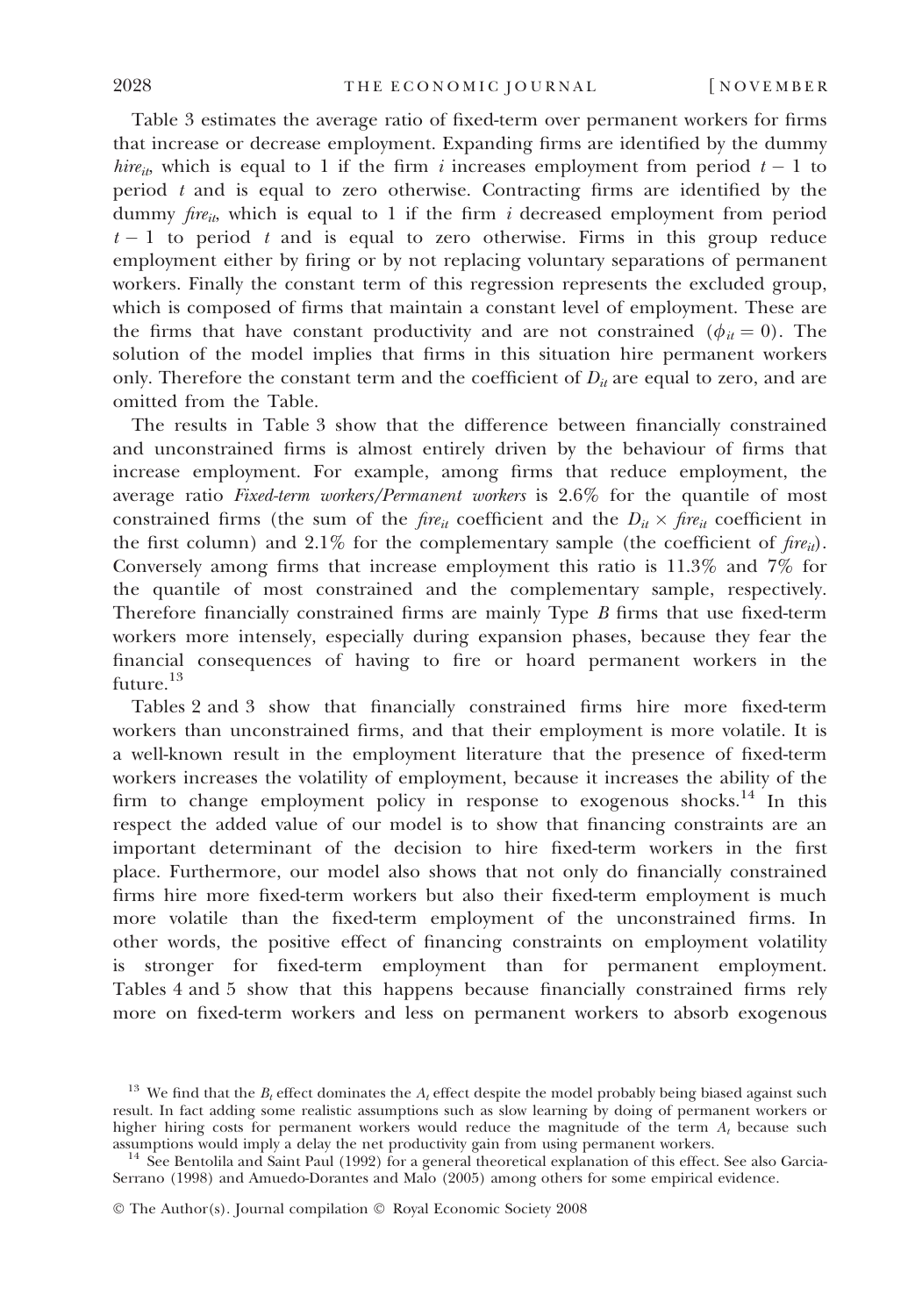shocks with respect to what financially unconstrained firms do. More precisely, Tables 4 and 5 compare employment dynamics in two industries. One is the industry with the benchmark parameters. The other is identical to the first, except that it does not allow for the presence of fixed-term workers.<sup>15</sup> Table 4 shows that the presence of fixed-term contracts increases the volatility of employment in the industry by around 5%. Interestingly, the introduction of fixed-term contracts reduces the volatility of permanent employment by 8% for constrained firms, while it does not affect such volatility for the unconstrained firms. This difference is quite striking, given that both groups of firms hire a significant number of fixed-term workers. The introduction of fixed-term workers reduces the volatility of permanent workers because it allows constrained firms to use fixed-term workers to absorb the fluctuations in employment induced by financing frictions. This also explains why average firing costs decrease by almost 50% for constrained firms after the introduction of fixed-term contract, while they decrease by only 20% for unconstrained firms. The consequence is that without fixedterm workers permanent employment is 15% more volatile for more constrained than for unconstrained firms. Conversely with fixed-term workers is only 7% more volatile.

Table 5 compares the elasticity of employment dynamics to a change in the borrowing limit for the industries with and without fixed-term workers.<sup>16</sup> The results show that relaxing the borrowing limit reduces the fraction of constrained firms and the volatility of employment. Importantly, this effect is much stronger in the industry without fixed-term workers. In other words, the presence of fixed-term workers provides additional flexibility for the employment decisions of the firms and reduces the impact of financing frictions on them.

The final result in Table 5 is that an increase in borrowing capacity increases the ratio of fixed-term over permanent workers, as a result of two counteracting effects. On the one hand the increase in borrowing capacity reduces expected financing constraints of more wealthy and less constrained firms, and reduces their fixed-term employment. On the other hand it increases the ability of constrained firms to hire fixed-term workers following a positive productivity shock. The second effect dominates in equilibrium for the parameter values of the benchmark calibration but only for a small change in  $\bar{b}$ . A further increase in the borrowing capacity of firms would make the first effect eventually dominate and the ratio between fixed-term and permanent workers would then decrease in the borrowing limit.

<sup>15</sup> Because the model is in partial equilibrium, the simulated industry without fixed-term workers does not account for the changes in prices that would occur in general equilibrium. Nonetheless the bias is relatively small because the total number of workers in the industries with and without fixed-term workers is nearly identical, because the introduction of fixed-term workers increase both average job creation and job

destruction by similar amounts.<br><sup>16</sup> We focus on marginal changes in  $\bar{b}$  so that the statistics reported in Table 5 can be interpreted as the estimation of the sensitivity of employment dynamics for marginal changes in the intensity of borrowing constraints. It would be interesting to evaluate the effect of relaxing the constraint even further. However we think that such exercise would make more sense in an general equilibrium environment, where equilibrium prices are endogenous. Instead in the context of the model the larger the change in  $\bar{b}$ , the less its effect on the simulated economy is representative of what would happen in reality, due to the partial equilibrium nature of our simulation exercise.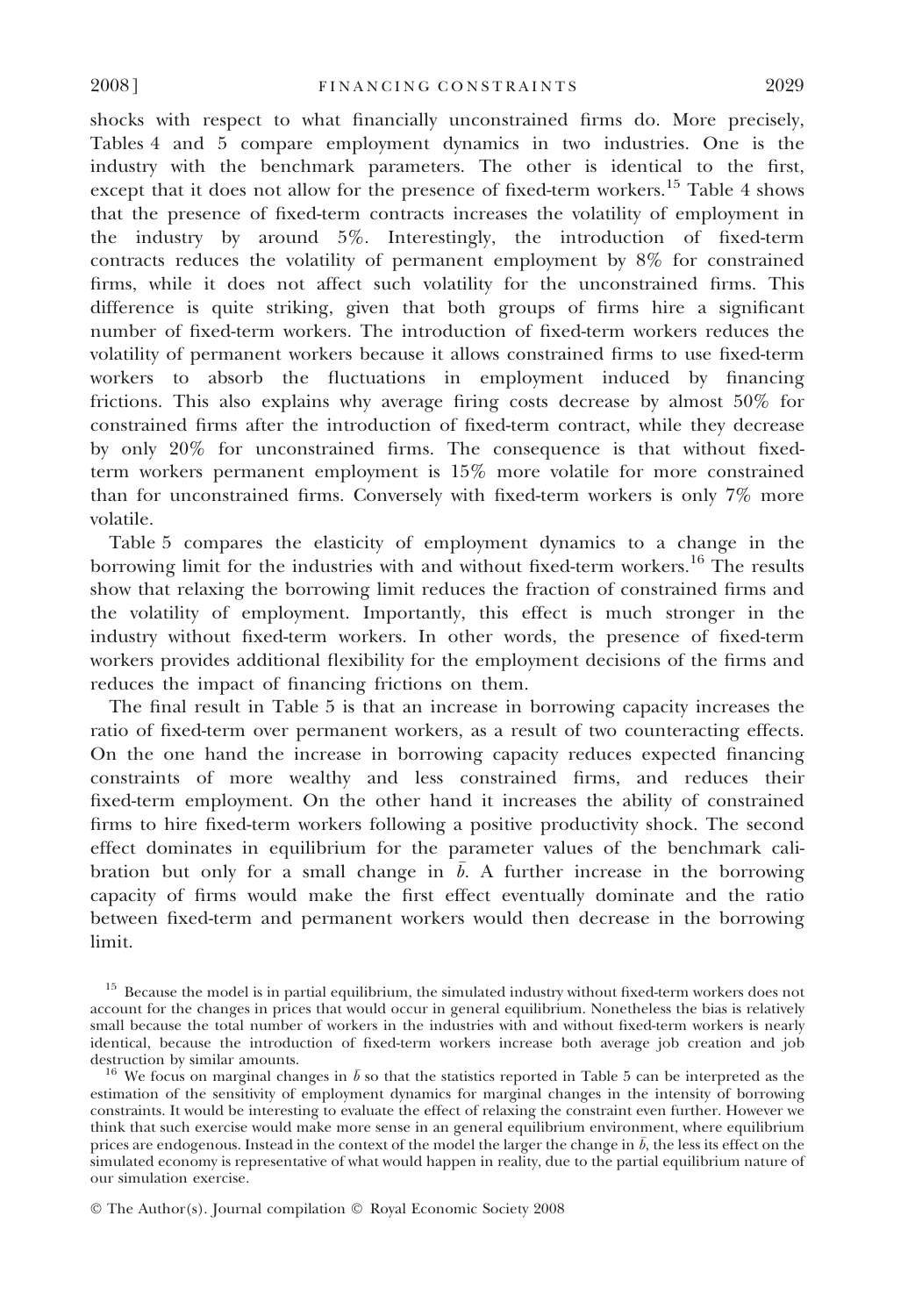## 3. Empirical Analysis

The results illustrated in the previous Section allow us to formulate the following predictions regarding the empirical relationship between financing frictions and employment dynamics:

- (i) Financially constrained firms hire a larger fraction of fixed-term workers than financially unconstrained firms.
- (*ii*) The higher use of fixed-term workers among constrained firms is almost entirely due to constrained firms hiring more fixed-term workers when they increase employment.
- (iii) Total employment, permanent employment and especially fixed-term employment are more volatile for more financially constrained firms than for the other firms.

This Section verifies these predictions on the empirical data, and is divided in three parts. Section 3.1 describes the data and variables used; Section 3.2 explores the validity of the financing constraint measure and shows the first stage of the instrumental variables approach used later on; finally Section 3.3 tests the predictions of our theoretical model.

### 3.1. Data and Specification

To test the empirical predictions of the model we use the data set of the Mediocredito Centrale surveys. The data set contains a representative sample of small and medium Italian manufacturing firms. It is an incomplete panel with two main sources of information gathered in two different surveys:

- (i) Yearly balance sheet data and profit and loss statements from 1989 to 2000
- (ii) Qualitative information from four surveys conducted in 1992, 1995, 1998 and 2001.

Each survey reports information about the activity of the firms in the three previous years.

The availability of detailed information about the firms accounts, the composition of employment and qualitative answers in the surveys makes this data set very useful for studying how the perceptions and expectations of firms affect their decisions.<sup>17</sup> Each survey is conducted on a representative sample of the population of small and medium manufacturing firms (smaller than 500 employees) and refers to three consecutive years of data. After the third year two-thirds of the sample is replaced and the new sample is then kept for the three following years.

For the analysis of this article we restrict our sample to the last six years of the data set (1995–2000), because detailed information about all the different types of employment is only available in the 1998 and 2001 surveys. We also restrict ourselves to firms with 10 or more workers, because firms below such a threshold are subject to a much less

<sup>&</sup>lt;sup>17</sup> Examples of papers that use the Mediocredito Centrale survey in this spirit are Basile *et al.* (2003) and Piga (2002).

<sup>©</sup> The Author(s). Journal compilation © Royal Economic Society 2008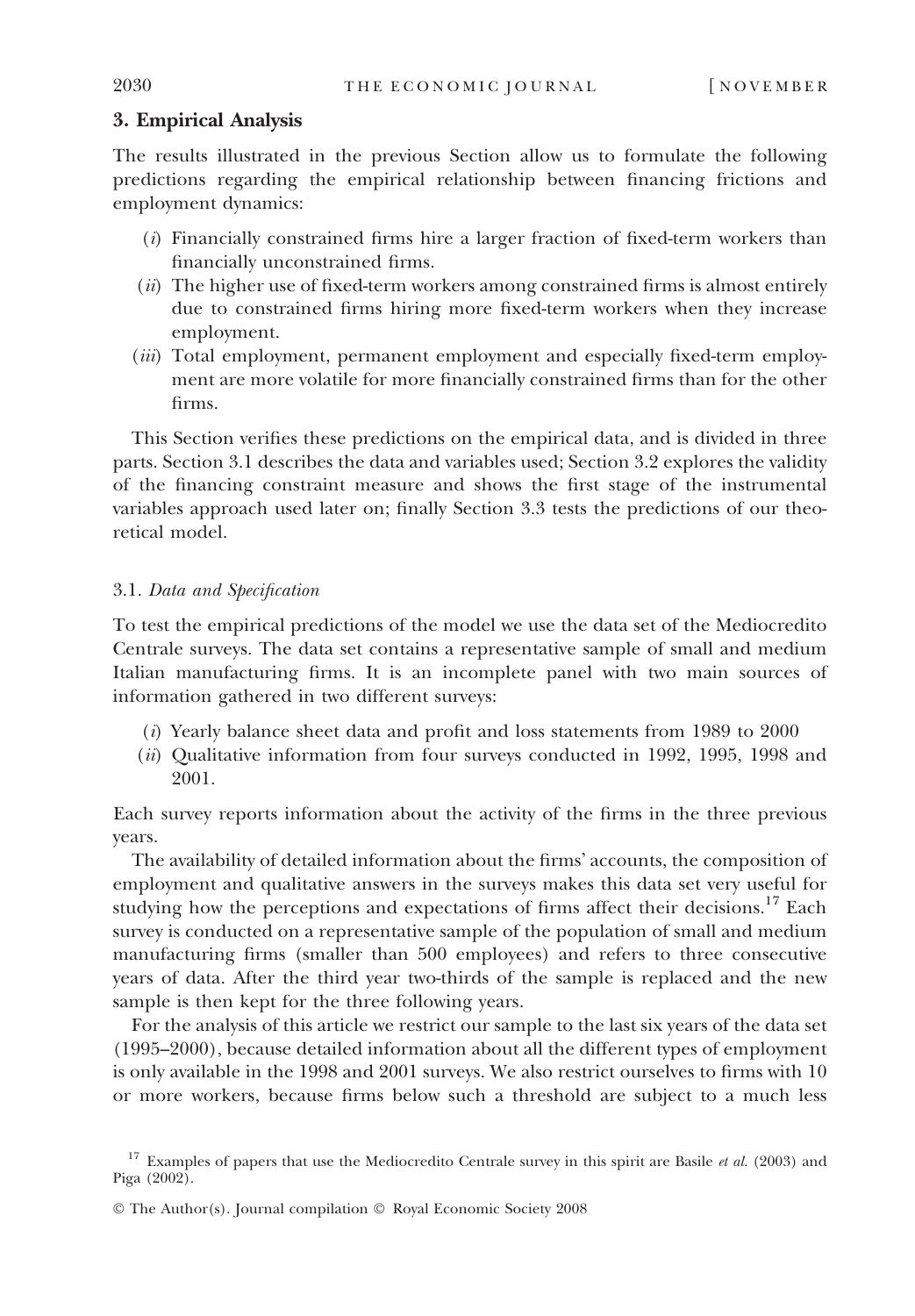stringent labour protection law. We also drop firms that were subject to a merger or an acquisition and firms that split due to spin-offs or divestitures. That leaves us with 6,540 firms and 18,783 firm-year observations for which we have valid information about the use of fixed-term and permanent contracts.<sup>18, 19</sup>

The calibration of the model predicts a differential use of fixed-term and permanent contracts depending on whether firms are financially constrained or not. To test these predictions we run different regressions in which the dependent variables are: the ratio of fixed-term workers over permanent workers, Fixed-term/Permanent<sub>it</sub> and the ratio of fixed-term workers over total employment,  $Fixed-term/Total_{it}$ . To test the predictions with respect to the volatility of total employment, we use the coefficient of variation of total employment,  $\textit{cvenplogment}_{it}$ , measured as the standard deviation of total employment calculated over a three-year window that coincides with each survey and divided by the mean of total employment in that same period. Therefore  $\mathit{c vembloyment}_{it}$  varies both across firms and for each firm across surveys, taking two different values for the 1995 to 1997 period and the 1998 to 2000 period. In the regressions where this variable is used, standard errors are clustered by firm and three-year period. Finally, to test the predictions on the volatility of each type of contract we use the coefficients of variation of the number of fixed-term contracts,  $\textit{cufixedterm}_i$  and of permanent contracts,  $\textit{cuper-}$ manent, using all available periods per firm. We also use as dependent variables the standard deviation of both types of contracts on a three-year window rescaled by average total employment on that same window,  $sdfixedterm_{il}/meanemboyment_{il}$  and  $s$ dpermanent<sub>it</sub>/meanemployment<sub>it</sub>.

Our independent variables of interest are related to the financing constraints that the firm faces. To construct our main measure of financing constraints we consider the questions in the Surveys where each firm is asked:

- (i) Whether it had a loan application turned down recently.
- (*ii*) Whether it desires more credit at the market interest rate.
- (*iii*) Whether it would be willing to pay a higher interest rate than the market rate in order to obtain credit.

We use this information to construct our main measure of financing constraints, constrained<sub>it</sub>, which takes value 1 for period t if firm i declares having any of the problems (i) to (iii) and takes value zero otherwise. According to this measure  $16\%$  of the firms declared being financially constrained.<sup>20</sup> The cross-sectional standard deviation of the self declared<sub>it</sub> variable is 0.36 and its time series standard deviation is 0.096.

 $20$  We drop 55 firm-observations from the sample that have no responses to any of the questions. They represent less than 0.3% of the total observations. The distribution of non-respondents to each question is as follows: question (*i*) 8%, question (*ii*) 0.4% and question (*iii*) 15%.

<sup>&</sup>lt;sup>18</sup> 80% of the firms appear in the sample for 3 consecutive years and 15% for 6 consecutive years, the rest have different numbers of observations because the firms were created during the sample period or because some firm-year observations are dropped due to outlier cutting or missing values in the dependent or

<sup>&</sup>lt;sup>19</sup> The introduction of more favourable conditions for the employment of fixed-term workers appears to have been fairly gradual in Italy. The fraction of temporary employment was around 5% in the 1985 to 1990 period, and then it increased to 7.5% in 1995 and then to around 10% in 2000 (Source: OECD Employment Outlook, 2002, chapter 3). This leaves us with a relatively stationary level of fixed-term contracts. Moreover the estimation that verifies the predictions of the model always includes time dummies that control for the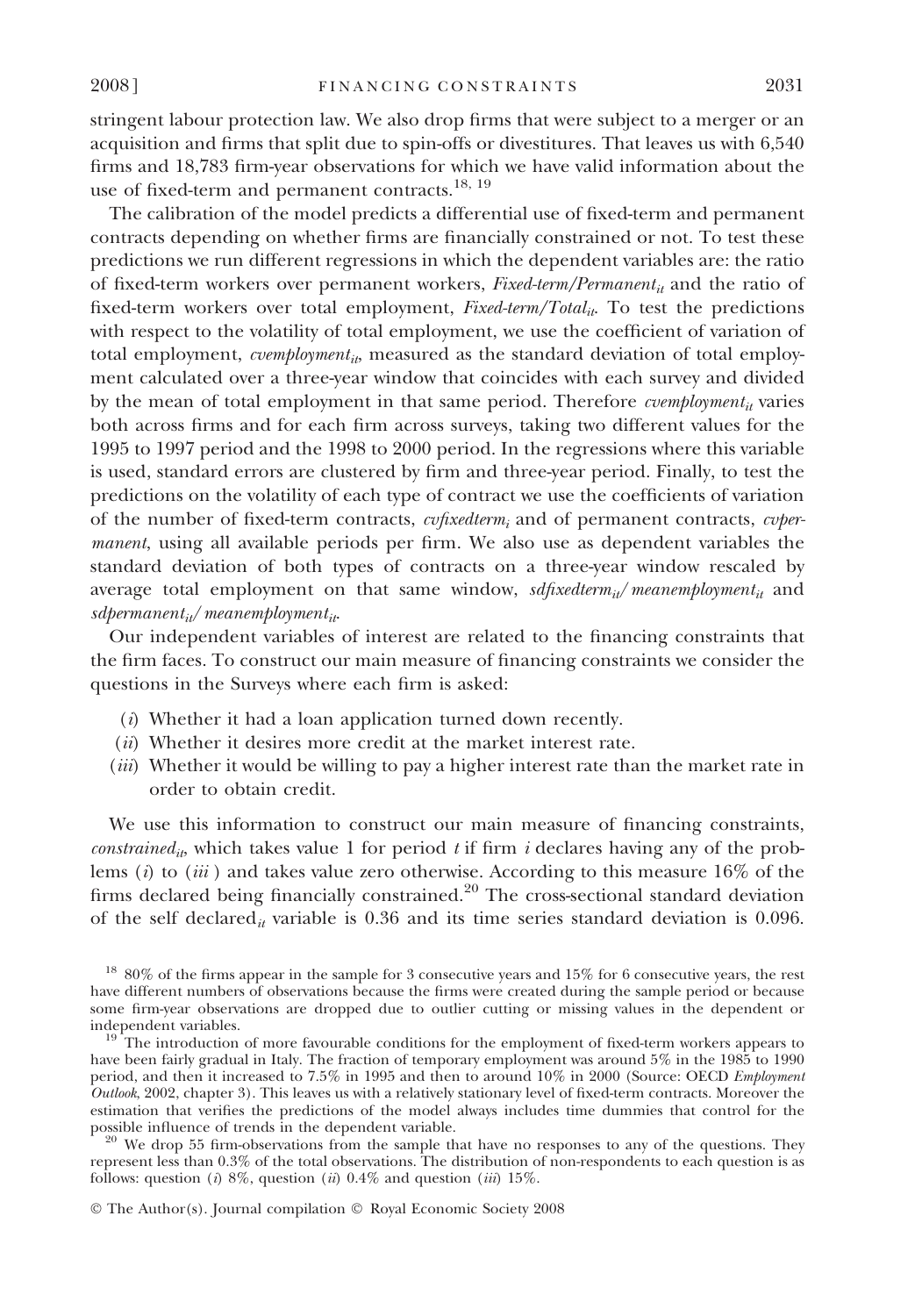Given that firm size is a major determinant of financing constraints, with smaller firms facing more problems when it comes to getting additional funding, we also use the size of the firm as an alternative measure of financing constraints. For that we construct a dummy variable,  $small_{ib}$ , that takes the value one if assets are smaller than 5,700 million lira and zero otherwise.<sup>21</sup> This threshold splits the sample roughly into two equal parts.

We include a number of control variables in all the regressions to account for possible heterogeneities between firms that are not present in the theoretical model. The first control variable is *fixed capital<sub>it</sub>*, which is constructed as fixed assets of the firm divided by the number of employees and controls for the fact that the model abstracts from the different intensities of labour versus fixed capital. The second control variable, *lsdsales<sub>it</sub>*, is the log standard deviation of the sales of the firm calculated over a three year window that coincides with each survey wave and corrects for the heterogeneity of the productivity shock across firms. Finally, we include growth assets<sub>it</sub>, which is the annual growth rate of assets calculated year by year. Appendix 3 shows that this variable controls for the effect of possible non-stationarities. We also include year and sector (defined as 2 digit ATECO91 classification) dummies in all the regressions. The qualitative results of the regressions are robust to the exclusion of the set of control variables; see Caggese and Cuñat (2007).

To summarise this Section: a generic specification of the regressions in this empirical part can be written as:

### $y_{it} = \gamma$  Financing Constraints<sub>it</sub> +  $\beta X_{it} + d_s + d_t + \varepsilon_{it}$

For the dependent variable  $y_{it}$  we consider the use of fixed-term contracts and the volatility of the different type of employment contracts. Among the explanatory variables Financing Constraints<sub>it</sub> is either the small<sub>it</sub> variable or the constrained<sub>it</sub> measure that is occasionally instrumented, as explained in the next Section.  $d_x$  and  $d_t$  are year and sector dummies and  $\beta X_{ii}$  is a vector of controls composed by fixed capital<sub>it</sub>, log standard deviation of sales<sub>it</sub> and growth assets<sub>it</sub>. Table 6 shows the summary statistics for these variables. Some of the variables calculated as ratios are subject to the presence of extreme values whenever they are not bounded by construction and the denominator is abnormally small. For this reason, we drop the observations corresponding to the top  $1\%$  of each of these variables (top and bottom 1% when the variable is not constrained to be positive) when calculating the statistics of Table 6 and whenever they are used in a regression.

The Table shows that the ratio of fixed-term workers to permanent workers is 3.7% for all firms and 4.6% for firms that declare they are constrained. It also shows that constrained firms are smaller and have a higher volatility of total employment and of permanent employment than unconstrained firms, while the volatility of fixed-term workers is similar in the two groups of firms. This unconditional evidence is broadly consistent with the predictions of the model, except for the fact that fixed-term workers seem to be equally volatile across firms. However, it does not provide a formal test of the effect of financing frictions on employment decisions. In the following Sections we first provide evidence that the measure of financing constraints is related to effective financing restrictions faced by firms. We then formally test the predictions of the model with respect to the effect of financing constraints on the use of fixed-term employment contracts.

 $21$  5,700 million lira corresponded to \$2.94 m according to December 1999 exchange rates.

<sup>©</sup> The Author(s). Journal compilation © Royal Economic Society 2008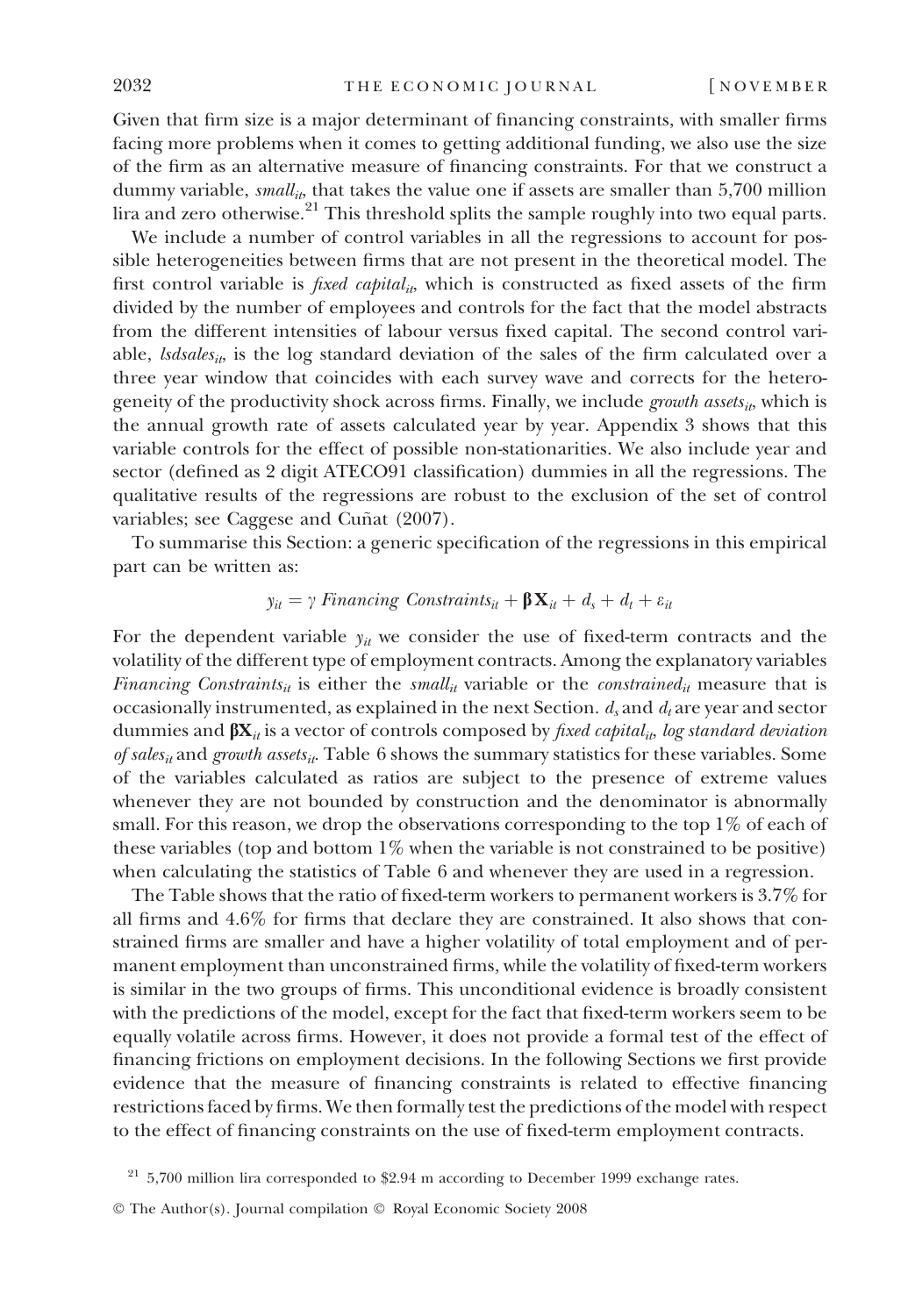|                                               |       | All firms |                | $Constrained_{ii} = 1$ |        |                |
|-----------------------------------------------|-------|-----------|----------------|------------------------|--------|----------------|
| Variable                                      | Mean  | Median    | <b>Std Dev</b> | Mean                   | Median | <b>Std Dev</b> |
| $Fixed-term/permannent_{it}$                  | 0.037 | $\Omega$  | 0.101          | 0.046                  | 0.000  | 0.107          |
| $cv(embloyment)_{it}$                         | 0.051 | 0.033     | 0.061          | 0.065                  | 0.045  | 0.097          |
| $cv(\text{fixed-term})$                       | 0.669 | 0.446     | 0.683          | 0.655                  | 0.433  | 0.680          |
| cv(bermanent)                                 | 0.065 | 0.042     | 0.089          | 0.077                  | 0.053  | 0.103          |
| $Constrained_{it}$                            | 0.16  | 0.00      | 0.36           |                        |        | $\Omega$       |
| Fixed capital,                                | 0.611 | 0.371     | 0.95           | 0.610                  | 0.372  | 0.80           |
| log standard deviation of sales <sub>it</sub> | 0.11  | 0.08      | 0.12           | 0.133                  | 0.099  | 0.181          |
| $Leverage_{it}$                               | 0.388 | 0.416     | 0.257          | 0.394                  | 0.433  | 0.274          |
| $Assets_{it}$                                 | 9.23  | 9.03      | 1.34           | 8.98                   | 8.84   | 1.17           |
| Growth $assets_{it}$                          | 0.094 | 0.063     | 0.210          | 0.102                  | 0.065  | 0.215          |

| Table 6                   |  |
|---------------------------|--|
| <b>Summary Statistics</b> |  |

The variables are defined as follows: fixed-term/permanent is fixed-term employment divided by permanent employment;  $cv()$  refers to the coefficient of variation of the relevant variable defined as its standard deviation over a three year period divided by its mean over the same period; constrained is a dummy variable that takes value 1 if the firm declares it is constrained and zero otherwise; fixed capital is fixed assets of the firm in billion lira divided by the number of employees; log standard deviation of sales is the log standard deviation of the sales of the firm; leverage is total debt divided by total assets; Non zero fixed-term is a dummy variable that takes value one if the firm uses some fixed-term workers and zero otherwise; growth assets is the yearly growth rate of assets; return on assets is profit before interest and taxes divided by total assets.

#### 3.2. Validation of the Financing Constraints Measure

In this Section we show how the *constrained*<sub>it</sub> measure of financing constraints relates to other indirect measures of financing frictions. The reason for this analysis is twofold. In the first place, it assesses the validity of the self declared variable as a reliable measure of financing constraints. In the second place it validates the subsequent use of some of the indirect measures of financing frictions as instrumental variables that correct for potential measurement errors in *constrained*<sub>it</sub>.<sup>22</sup> For this purpose we run a regression in which the dependent variable is the financing constraints variable (*constrained<sub>it</sub>*) and the independent variables are as follows: the first variable is the coverage ratio of interest payments, *coverage<sub>it</sub>*, calculated according to the following formula:  $coverage_{it} = (\pi_{i,t} - i_{i,t})/(\pi_{i,t} + i_{i,t})$  where  $\pi_{i,t}$  is profits before interest and taxes and  $i_{i,t}$  is interest paid on debt. The variable takes the value zero whenever the ratio is negative. The second variable is the net liquid assets of the firm,  $liquid$  assets<sub>it</sub>, measured as bank deposits and cash divided by total assets. The relationship of this measure with the existence of financing constraints is controversial. In general, firms with more liquid assets are less likely to be financially constrained; however it is also known that firms occasionally hoard liquidity when they expect future negative liquidity shocks that could be correlated with financing constraints.<sup>23</sup> We take an agnostic view and investigate its linear effect on the total sample. The next variable used is a measure of financial development at a regional level,  $fndev_i$ .

 $22$  It is important to remark here that the qualitative data about self declared financing constraints and the quantitative balance sheet data come from different surveys, so measurement errors are less likely to be

 $23$  See for example Almeida and Campello (2006).

<sup>©</sup> The Author(s). Journal compilation © Royal Economic Society 2008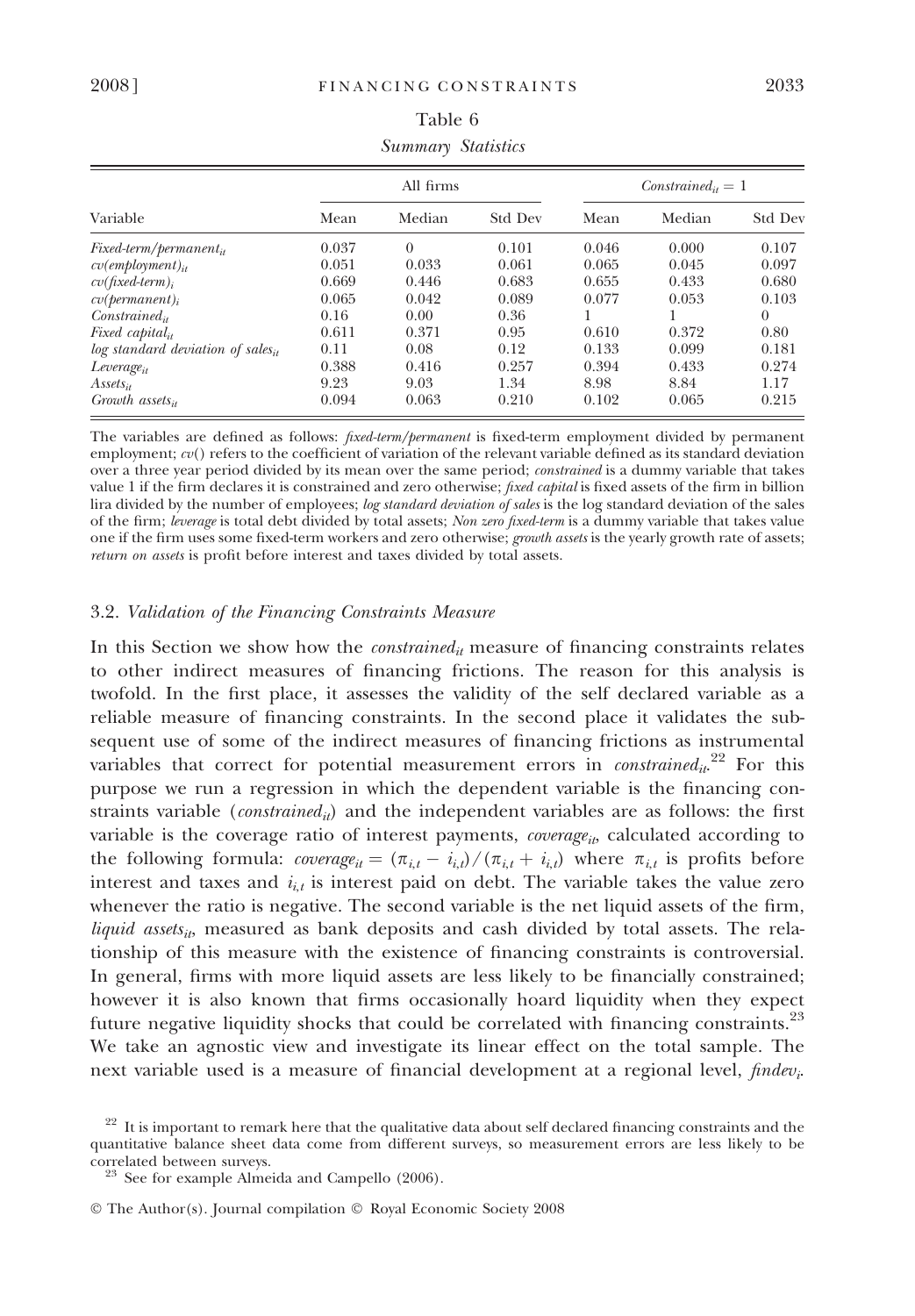This variable is calculated in Guiso et al. (2004) and it measures the likelihood that a consumer bank loan is denied in different Italian regions. The measured is 'inverted' and normalised, so that a value of zero indicates the highest probability of denial and that the maximum possible value is 0.56. We also include a number of variables that capture the reputation of the firm and the possible existence of relationship lending. These are a dummy variable that reflects whether the main office of the main lending bank of the firm is located in the same region as the headquarters of the firm, main  $region<sub>i</sub>$ ; the natural logarithm of the number of banks that the firm uses, number of banks<sub>it</sub>; the log of the age (in years) of the firm,  $age_{ib}$ ; the log of the length (in years) of the relationship with the main bank of the firm, age relation<sub>it</sub>, and the share of loans that the main bank has, share main<sub>it</sub>.<sup>24</sup>

We also add three control variables, the logarithm of firm assets  $assets_{it}$ , leverage measured as total debt over total assets, leverageit, and the change in stocks and work in progress,  $stock_{it}$ . These variables should jointly capture the size and level of activity of the firm. Finally, we include as additional control variables the same ones that we use in Section 3.3 (fixed capital<sub>it</sub>, lsdsales<sub>it</sub> and growth assets<sub>it</sub>) and sector specific year dummies to saturate the intercept of the regression at a sector-year level.<sup>25</sup>

The results can be seen in the first column of Table 7. Firms with higher coverage ratio, higher net liquid assets, more financial development in their region and those with headquarters in the same region as the headquarters of their main bank are less likely to be financially constrained. The results on these variables are sizeable and highly significant. In particular, the variables *findev<sub>i</sub>* and *main region<sub>i</sub>* have an important negative impact on the likelihood of being financially constrained. We believe that it is reasonable to assume that they affect employment decisions only through their effect on financing constraints and, therefore, we use them in the next Section as instruments to correct for potential answering biases in the *constrained*<sub>it</sub> variable. The coefficients of the variables relative to reputation and relationship banking are also significant and take values that are consistent with some of the ideas in the relationship banking literature: a higher number of banks makes a firm more likely to be constrained. On the contrary, firms with a longer bank relationship are also less likely to be constrained. Total leverage is negatively correlated with financing constraints, indicating that firms with less financing constraints in equilibrium do borrow more. Larger firms are also less financially constrained. This is a well-known result and, for this reason, we use the size of the firm as an alternative measure of financing constraints. The growth rate of assets yields insignificant results and the accumulation of stocks, that often indicates a negative sales shock, is related to more financing constraints.

The model makes predictions about how employment decisions are related to the perceived financing constraints of firms. In this sense, the  $\emph{constrained}_{it}$  variable seems ideal as a proxy for  $\bar{\lambda}_i$ , the average intensity of financing constraints for firm i in the simulated industry.

 $24$  These last four variables are reported in the 1998 and 2001 qualitative surveys and their value only changes every three years.

<sup>&</sup>lt;sup>25</sup> By construction, the variables *coverage* and *leverage* are highly correlated. However the correlation is far from perfect (correlation of  $-0.24$ ), as firms can have high or low leverage while experiencing a high or a low flow of profits. For this reason, including the leverage variable as an additional control improves the fit of the regression without incurring in multicolineality problems.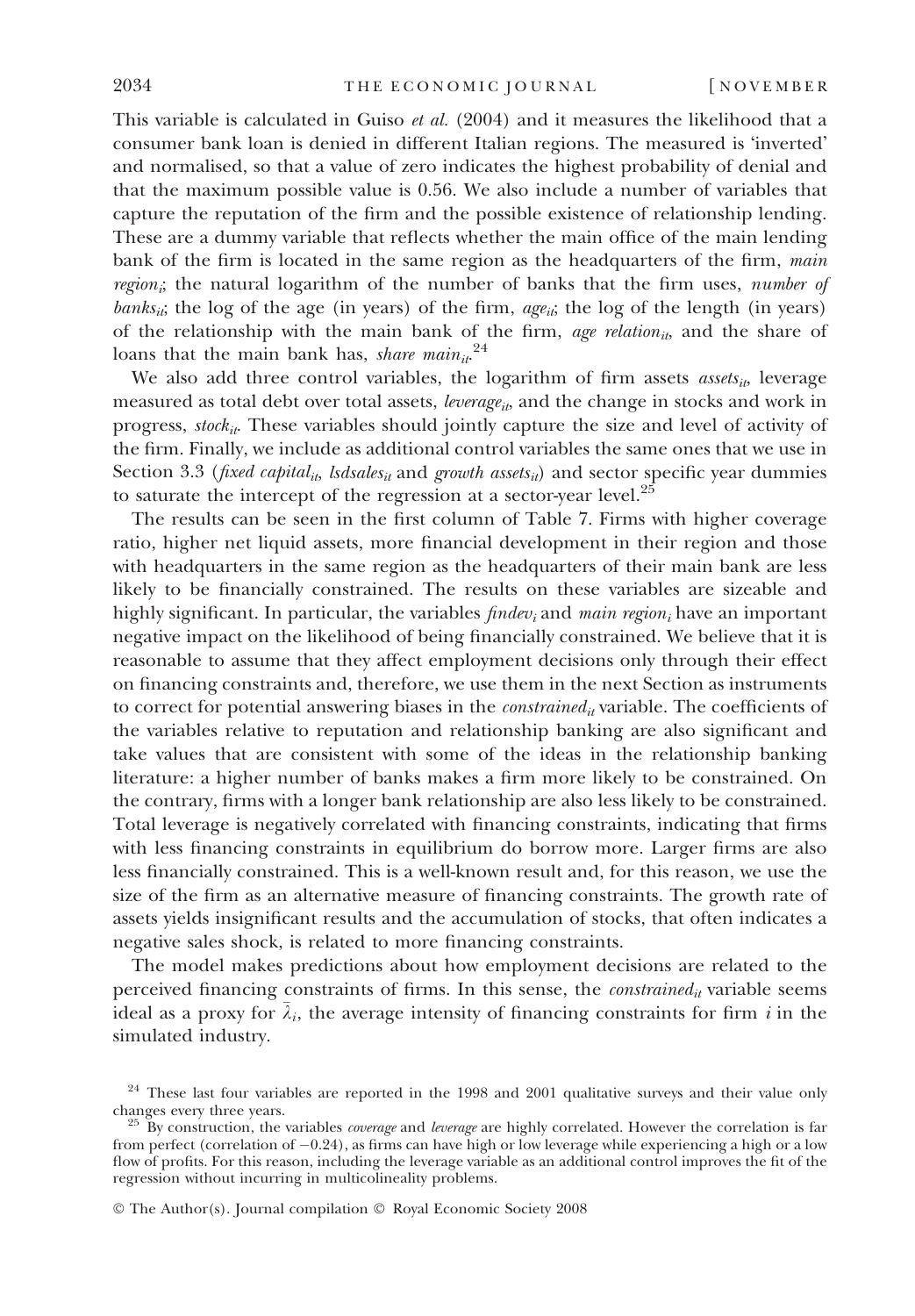|                                                  | Dependent variable: <i>constrained</i> <sub>it</sub> |                                  |  |
|--------------------------------------------------|------------------------------------------------------|----------------------------------|--|
|                                                  | ı<br>Validate variable                               | $\overline{2}$<br>First stage IV |  |
| Financial development of region,                 | $-0.0038***$                                         | $-0.004***$                      |  |
|                                                  | (0.00032)                                            | (0.00028)                        |  |
| $HQ$ of bank and firm in same region,            | $-0.038***$                                          | $-0.033***$                      |  |
|                                                  | (0.0081)                                             | (0.0073)                         |  |
| $coverage_{it}$                                  | $-0.078***$                                          |                                  |  |
|                                                  | (0.0070)                                             |                                  |  |
| liquid assets $_{it}$                            | $-0.193***$                                          |                                  |  |
|                                                  | (0.027)                                              |                                  |  |
| number of banks $_{it}$                          | $0.027***$                                           |                                  |  |
|                                                  | (0.0075)                                             |                                  |  |
| $age_{it}$                                       | 0.000090                                             |                                  |  |
|                                                  | (0.0056)                                             |                                  |  |
| age relation,                                    | $-0.012***$                                          |                                  |  |
|                                                  | (0.0045)                                             |                                  |  |
| share $main_{it}$                                | $0.00047***$                                         |                                  |  |
|                                                  | (0.00016)                                            |                                  |  |
| $leverage_{it}$                                  | $-0.172***$                                          |                                  |  |
|                                                  | (0.030)                                              |                                  |  |
| $assets_{it}$                                    | $-0.039***$                                          |                                  |  |
|                                                  | (0.0051)                                             |                                  |  |
| $stock_{it}$                                     | 0.065                                                |                                  |  |
|                                                  | (0.082)                                              |                                  |  |
| fixed capital $_{it}$                            | $-0.000094*$                                         | $-0.000015$                      |  |
|                                                  | (0.000048)                                           | (0.000038)                       |  |
| log standard deviation of sales <sub>it</sub>    | $0.011**$                                            | $-0.0097***$                     |  |
|                                                  | (0.0043)                                             | (0.0025)                         |  |
| growth in total assets                           | $0.075***$                                           | $0.035**$                        |  |
|                                                  | (0.020)                                              | (0.017)                          |  |
| Observations                                     | 8,594                                                | 107,05                           |  |
| R-squared                                        | 0.08                                                 | 0.037                            |  |
| R-squared of omitted instruments                 |                                                      | 0.020                            |  |
| F-test of joint significance omitted instruments |                                                      | 110***                           |  |
|                                                  |                                                      |                                  |  |

## Table 7 Financing Constraints Variable

Standard errors in parenthesis. \* Significant at 10%; \*\* significant at 5%; \*\*\* significant at 1%. Dependent variable is constrained that takes value 1 if the firm declares it is constrained, zero otherwise. Independent variables are: fixed capital – fixed assets of the firm divided by the number of employees; log standard deviation of sales – log standard deviation of the sales of the firm; growth assets – annual growth rate of assets; coverage – profits minus interest paid on debt over profits plus interest rate paid; liquid assets – bank deposits and cash over total assets; findev – regional financial development; logarithm of firm assets; grow sales – dummy if sales grew over the last year; leverage – total debt over total assets; stock – change in stocks and work in progress; number of banks – number of banks that the firm uses; age – the log of the age (in years) of the firm; age relation – the log of the length (in years) of the relationship with the main bank; share main share of loans of the main bank; assets – (these last four variables only change every three years), year and sector dummies included in all the regressions.

Two types of measurement error could potentially affect our regressions: first, firms could have an incentive to overstate or understate their financing constraints. Second, the *constrained<sub>it</sub>* measure could be correlated with the productivity shocks that the firm faces. The predictions of the model are robust to such correlation. However, in the model the intensity of financing constraints is determined by the shadow value of investing additional funds in the firm. Conversely, in reality, distressed and poor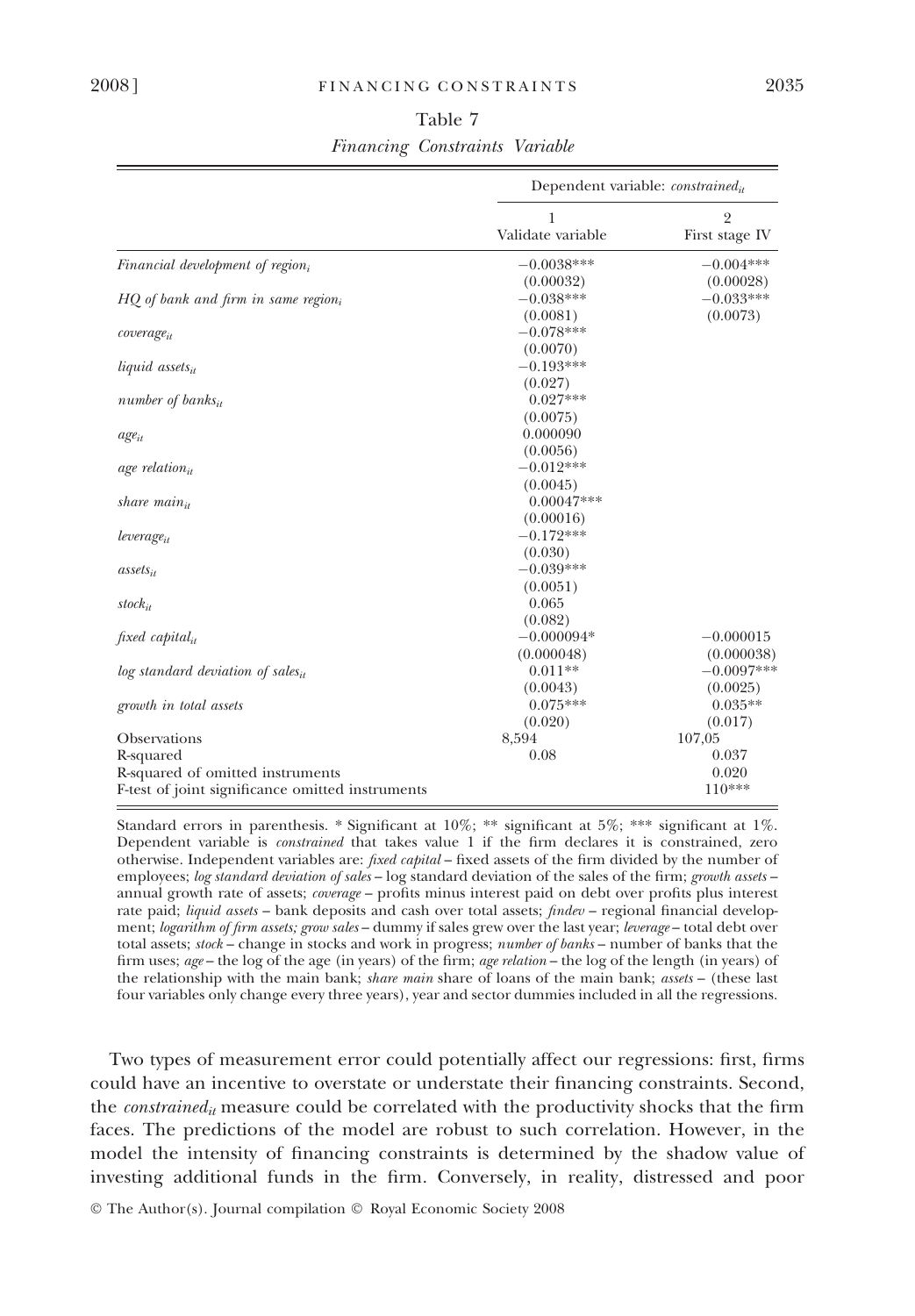performing firms may declare to be constrained simply because the banks judge them to be too risky and refuse them additional lending, even in the absence of profitable investment opportunities. We control for the potential bias induced by misreporting and distressed firms by using an instrumental variables approach where we restrict ourselves to the cross-sectional instruments *main region*<sub>i</sub> and  $\text{fndev}_i^{26}$  These instruments have the advantage that they are likely to be uncorrelated with any firm specific shock or misreporting. Furthermore, all the results presented below are robust to the exclusion of the worst performing firms from the sample.<sup>27</sup>

The second column of Table 7 is the first stage of the instrumental variable regressions used in Section 3.3, where the excluded instruments are *main region<sub>i</sub>* and  $f_{1}$ The R-squared of the excluded instruments is 2.0% which is relatively high considering that the total R-squared of the first-stage regression is 3.7%. The F-test of the joint significance of the omitted variables yields a value of 110.

Once we have established the validity of our main measure of financing constraints, we proceed, in the next Section, to test the main predictions of the model.

#### 3.3. Results

The first prediction of the model, that financially constrained firms hire a larger proportion of fixed-term employment with respect to permanent employment, is tested in Table 8. The ratio of fixed-term workers to permanent workers and to total employment is regressed with respect to the different measures of financing constraints, namely: a dummy variable that takes value one if the firm is small (column 1), the *constrained<sub>it</sub>* measure that captures the financing constraints that firms declare in the survey (column 2) and the *constrained*<sub>it</sub> measure instrumented using main region<sub>i</sub> and  $\hat{p}_i$  as instruments (column 3), Panel (a) in Table 8 uses Fixed-term/Permanent<sub>it</sub> as the dependent variable, that is, the ratio of fixed-term workers over permanent ones. This variable is more directly comparable with the predictions of the model but it includes some extreme observations from a small number of firms reporting a very small number of permanent workers. These observations (1% of the total) are eliminated as outliers. Conversely panel B uses  $Fixed-term/Total_{it}$ , which is the ratio of fixedterm workers to total employment, and it includes also the observations that have been eliminated above. All the regressions include as control variables the log volatility of sales, the amount of capital per worker, the yearly change in the assets of the firm, year and sector dummies.

The results in Panel (a) in Table 8 show that the difference in the ratio of fixed-term over permanent workers between small and large firms is 0.014. The results also point in the same direction when using the *constrained*<sub>it</sub> measure and the instrumented version of it, with a difference in the ratio between constrained and unconstrained firms equal to 0.045. This effect is statistically significant in all the regressions and also

 $26$  Papers such as Kaplan and Zingales (1997) and Fazzari *et al.* (1988) use objective balance sheet measures to construct indices as measures of financing constraints. In this respect the IV regressions used here can be seen as similar to their approach, using a financing constraints index that is a weighted measure of main region<sub>i</sub> and findev<sub>i</sub> with the weights that produce the best possible match with the self declared<sub>it</sub> measure in an OLS regression.

 $27$  See Caggese and Cunat (2007).

<sup>©</sup> The Author(s). Journal compilation © Royal Economic Society 2008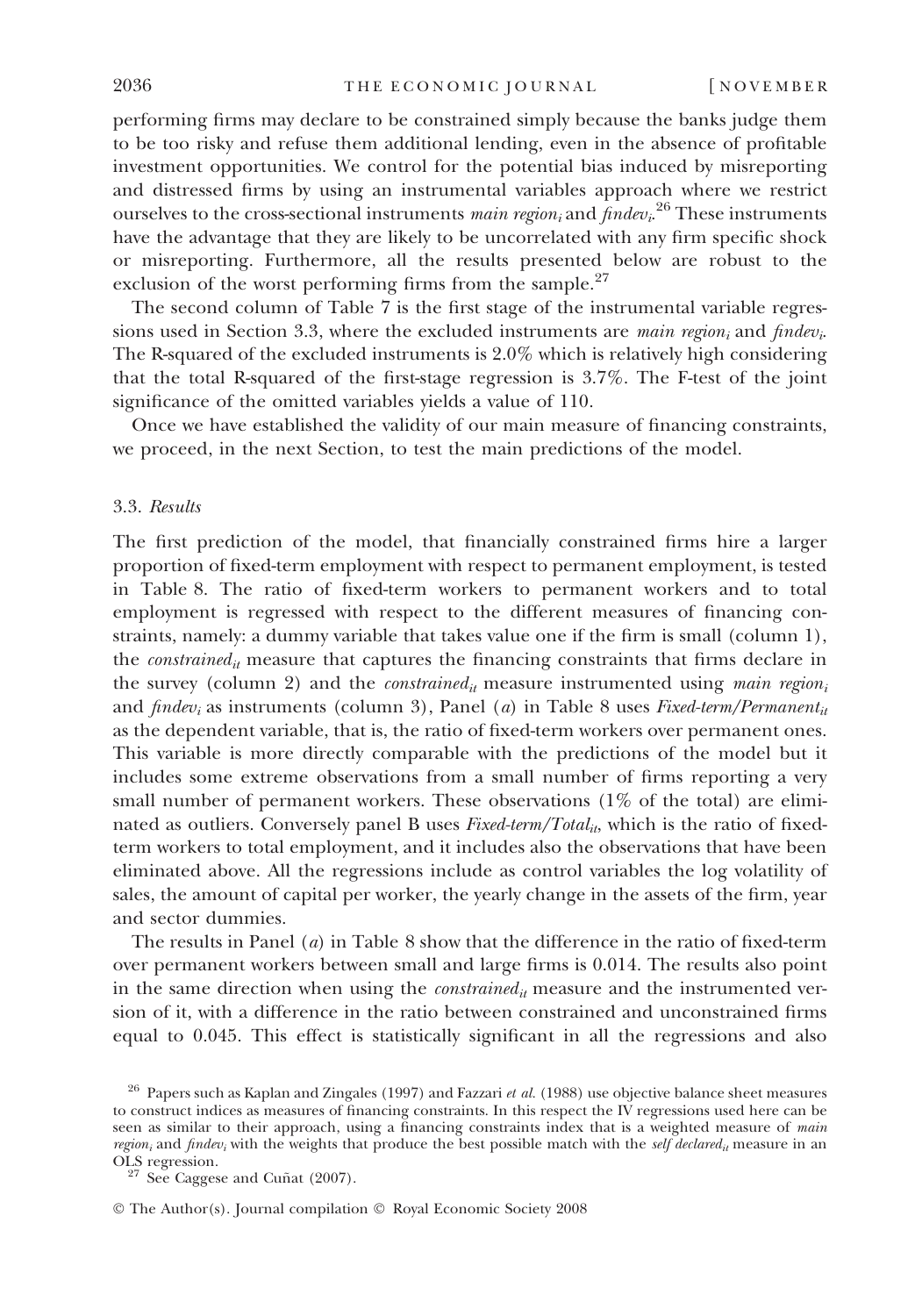|                                               | 1           | $\overline{2}$ | 3           |
|-----------------------------------------------|-------------|----------------|-------------|
| (a)                                           |             |                |             |
| $Small_{it}$                                  | $0.014***$  |                |             |
|                                               | (0.0023)    |                |             |
| $constructed_{it}$                            |             | $0.0042*$      | $0.045**$   |
|                                               |             | (0.0025)       | (0.018)     |
| fixed capital $_{it}$                         | $-0.0048$   | $-0.015$       | $-0.01601$  |
|                                               | (0.010)     | (0.010)        | (0.010)     |
| log standard deviation of sales <sub>it</sub> | $0.0030***$ | 0.0009         | $0.0014**$  |
|                                               | (0.00076)   | (0.00067)      | (0.00070)   |
| growth assets <sub>it</sub>                   | $0.016***$  | $0.014***$     | $0.013***$  |
|                                               | (0.0044)    | (0.0044)       | (0.0045)    |
| R-squared                                     | 0.10        | 0.10           | 0.07        |
| IV                                            | No          | No             | Yes         |
| (b)                                           |             |                |             |
| $small_{it}$                                  | $0.0094***$ |                |             |
|                                               | (0.0025)    |                |             |
| $constructed_{it}$                            |             | 0.00064        | $0.144***$  |
|                                               |             | (0.0027)       | (0.022)     |
| fixed capital $_{it}$                         | $-0.028**$  | $-0.035***$    | $-0.040***$ |
|                                               | (0.011)     | (0.01098)      | (0.01227)   |
| log standard deviation of sales <sub>it</sub> | $0.0031***$ | $0.0017**$     | $0.0032***$ |
|                                               | (0.00082)   | (0.00072)      | (0.00084)   |
| growth assets <sub>it</sub>                   | $0.012**$   | $0.011**$      | 0.0062      |
|                                               | (0.0047)    | (0.0048)       | (0.0054)    |
| R-squared                                     | 0.12        | 0.12           | 0.03        |
| IV                                            | No          | No             | Yes         |

Financing Constraints and Relative Use of Fixed-term Contracts (a) Dependent Variable: Fixed-term/Permanent<sub>is</sub> (b) Dependent Variable: Fixed-term/Total.

Standard errors in parenthesis. \* Significant at 10%; \*\* significant at 5%; \*\*\* significant at 1%. Dependent variable is the ratio of fixed-term workers to permanent workers in panel (a) and the ratio of fixed-term workers to total workers in panel (b). The dummy small takes the value one if assets are smaller than 5,700 million lira and zero otherwise. Constrained takes value 1 if the firm declares it is constrained and zero otherwise. The other independent variables and instruments are as described in Tables 6 and 7. Year and sector dummies included in all the regressions. Number of observations is 1,075 in Panel (a) and 10,953 in Panel (b).

economically sizeable, given that the average use of fixed-term contracts in the sample is also around  $4\%$ . The results in Panel (b) in Table 8 are broadly consistent with the ones in Panel (*a*), except that the coefficient of the *constrained*<sub>*it*</sub> measure is only statistically significant in the instrumented regressions. Overall, these results strongly support the main prediction of the model, that fixed-term workers should be hired more often by firms that are subject to financing constraints. The model predicts that this happens because constrained firms use fixed-term contracts as a buffer that protects them against the cost of firing or hoarding permanent workers in the future, conditional on a negative shock. The model also predicts that financially constrained firms should have a significantly higher volatility of total employment. This prediction is tested in Table 9. The dependent variable is the coefficient of variation of total employment, calculated on the three year windows that coincide with the periods covered by each survey. The independent variables follow the same pattern as in Table 8.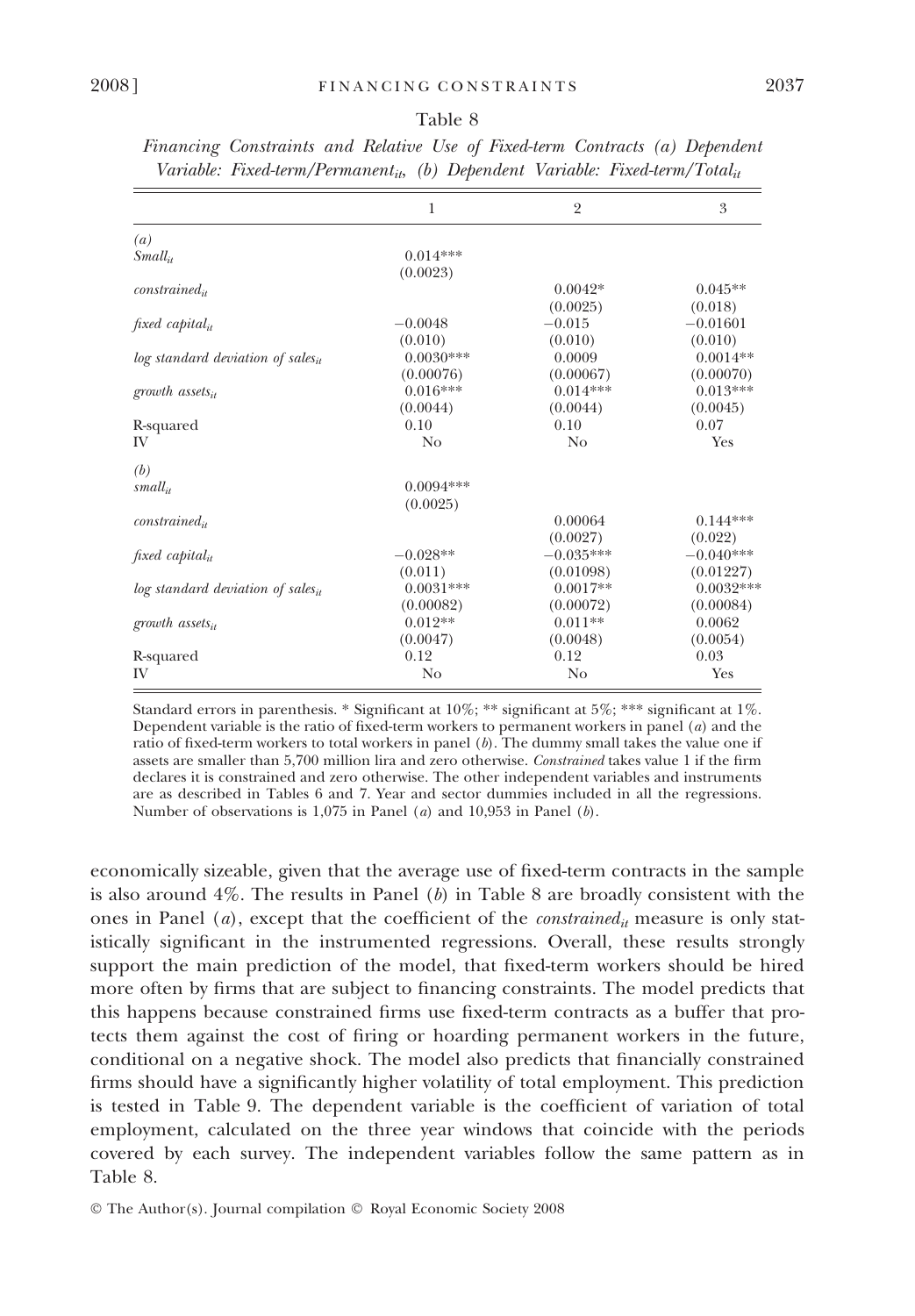|                                                 | Dependent variable: cv $Embloyment_{it}$ |                |             |  |
|-------------------------------------------------|------------------------------------------|----------------|-------------|--|
|                                                 | 1                                        | $\overline{2}$ | 3           |  |
| $small_{it}$                                    | $0.013***$                               |                |             |  |
|                                                 | (0.0015)                                 |                |             |  |
| $constrained_{it}$                              |                                          | $0.018***$     | $0.049***$  |  |
|                                                 |                                          | (0.0016)       | (0.011)     |  |
| fixed capital $_{it}$                           | 0.0075                                   | $-0.00235$     | $-0.00310$  |  |
|                                                 | (0.0066)                                 | (0.0065)       | (0.0066)    |  |
| $log$ standard deviation of sales <sub>it</sub> | $0.0064***$                              | $0.0047***$    | $0.0050***$ |  |
|                                                 | (0.00050)                                | (0.00043)      | (0.00046)   |  |
| growth $assets_{it}$                            | $0.022***$                               | $0.020***$     | $0.019***$  |  |
|                                                 | (0.0029)                                 | (0.0029)       | (0.0029)    |  |
| <b>Observations</b>                             | 10.705                                   | 10.705         | 10.705      |  |
| R-squared                                       | 0.03                                     | 0.03           | 0.02        |  |
| IV                                              | N <sub>0</sub>                           | N <sub>o</sub> | Yes         |  |

| Table 9 |  |  |                                                 |  |  |  |
|---------|--|--|-------------------------------------------------|--|--|--|
|         |  |  | Financing Constraints and Employment Volatility |  |  |  |

Standard errors in parenthesis. \* Significant at 10%; \*\* significant at 5%; \*\*\* significant at 1%. The dependent variable is the coefficient of variation of total employment calculated over the three year window of each survey. The dummy small takes the value one if assets are smaller than 5,700 million lira and zero otherwise. Self declared takes the value 1 if the firm declares to be constrained and zero otherwise. The other independent variables and instruments are as described in Tables 6 and 7. Year and sector dummies included in all the regressions. Standard errors clustered at the firm-survey level.

The results show that smaller firms (column 1) and the ones that declare themselves as constrained (columns 2 and 3) have higher volatility in total employment. The effect is highly significant both in statistical terms and in terms of economic impact. The volatility of total employment increases between 0.013 and 0.05 for financially constrained firms with respect to the unconstrained ones. This is a large difference, given that the average coefficient of variation of total employment for all firms is  $5.7\%$ <sup>28</sup> This higher volatility of total employment for constrained firms is partly a direct consequence of a higher use of fixed-term workers, because the unconditional coefficient of variation of fixed-term workers is a full order of magnitude higher than the coefficient of variation of permanent workers (see Table 6). In other words, a higher use of fixed-term contracts among constrained firms would mechanically imply a higher volatility of employment even if constrained and unconstrained firms were identical in terms of the volatility of each type of employment. However, the model also predicts a higher individual volatility of each type of contract among constrained firms. To explore further this issue, in Table 10 we disentangle the effect of financing constraints on the volatility of each of the different types of employment. Columns 1 and 2 correspond to the dummy variable that distinguishes small firms, columns 3 and 4 to the constrained<sub>it</sub> measure, and columns 5 and 6 to the instrumented constrained<sub>it</sub>. Odd (even) columns have as dependent variable the coefficient of variation of fixed-term (permanent) employment. In Panel (a) the dependent variable is the coefficient of

<sup>28</sup> The identification in Tables 8 and 9 relies both on cross-sectional and time series variation, given that we use sector dummies but not firm specific fixed effects. Auxiliary regressions with standard firm fixed-effects and between groups estimators at a firm level show that, in fact, an important part of the effect is due to cross sectional variation.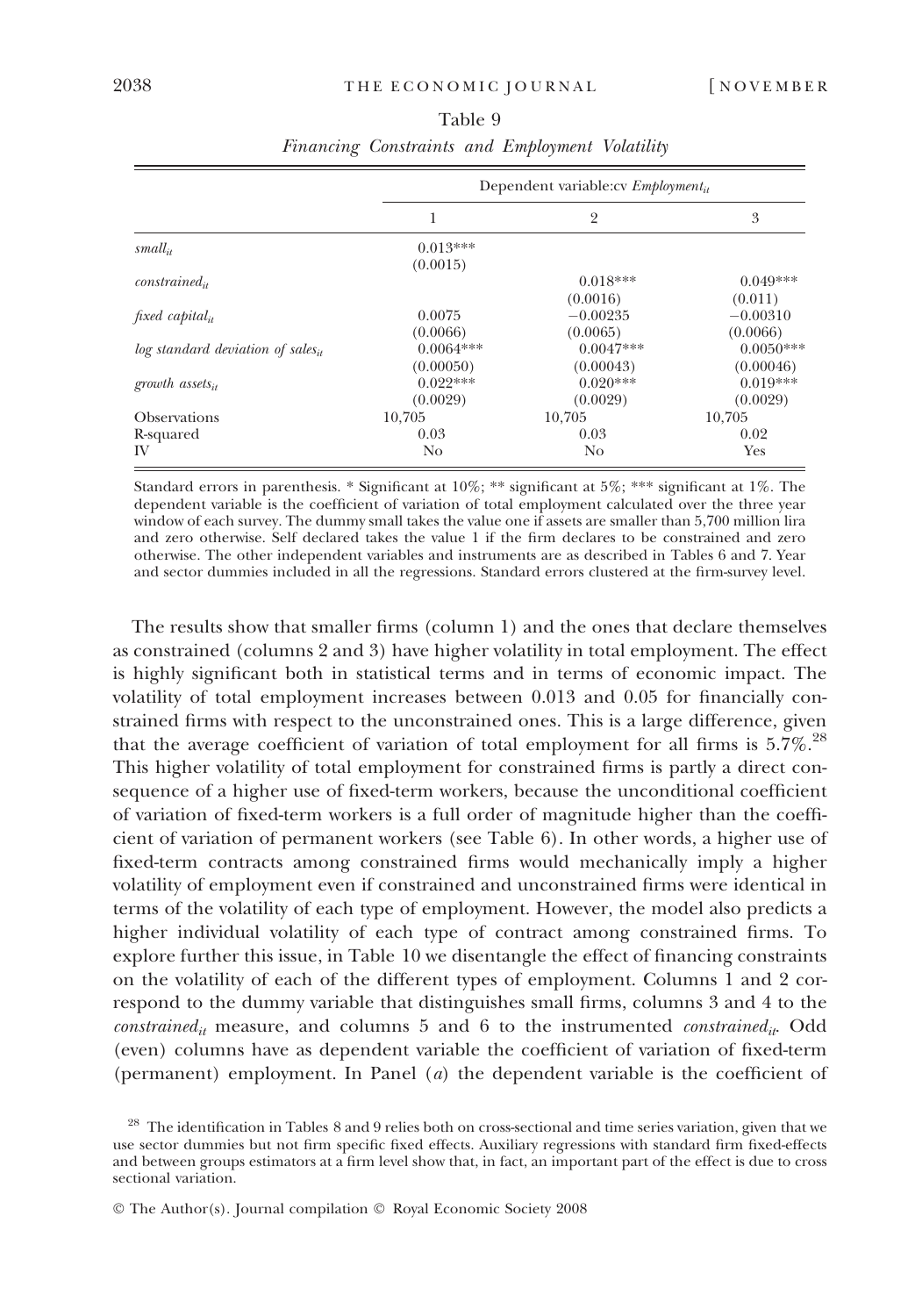|                                                        | 1                       | $\overline{2}$         | Fixed-term Fixed-term Fixed-term Permanent Permanent Permanent<br>3 | $\overline{4}$          | 5                       | 6                      |  |  |
|--------------------------------------------------------|-------------------------|------------------------|---------------------------------------------------------------------|-------------------------|-------------------------|------------------------|--|--|
| Dependent variable                                     | Instrumental variables  |                        |                                                                     |                         |                         |                        |  |  |
| (a) Coefficients of variation                          |                         |                        |                                                                     |                         |                         |                        |  |  |
| $small_{it}$                                           | 0.076<br>(0.048)        |                        |                                                                     | $0.017***$<br>(0.0057)  |                         |                        |  |  |
| $constrained_{it}$                                     |                         | 0.018<br>(0.043)       | $-0.024$<br>(0.37)                                                  |                         | $0.020***$<br>(0.0051)  | $-0.010$<br>(0.044)    |  |  |
| fixed capital,                                         | $-0.19$<br>(0.29)       | $-0.27$<br>(0.291)     | $-0.26$<br>(0.300)                                                  | $-0.024$<br>(0.035)     | $-0.047$<br>(0.034)     | $-0.040$<br>(0.036)    |  |  |
| log standard deviation of sales <sub>it</sub>          | $-0.017$<br>(0.014)     | $-0.028**$<br>(0.012)  | $-0.028**$<br>(0.014)                                               | $0.009***$<br>(0.0017)  | $0.006***$<br>(0.0015)  | $0.006***$<br>(0.0016) |  |  |
| growth $assets_{it}$                                   | $-0.23*$<br>(0.12)      | $-0.23*$<br>(0.12)     | $-0.221$<br>(0.146)                                                 | $0.047***$<br>(0.015)   | $0.045***$<br>(0.015)   | $0.051***$<br>(0.018)  |  |  |
| R-squared<br>IV                                        | 0.12<br>N <sub>o</sub>  | 0.12<br>N <sub>o</sub> | 0.11<br>Yes                                                         | 0.06<br>No              | 0.06<br>N <sub>o</sub>  | 0.04<br>Yes            |  |  |
| (b) Standard deviations normalised by total employment |                         |                        |                                                                     |                         |                         |                        |  |  |
| $small_{it}$                                           | $0.0024***$<br>(0.0009) |                        |                                                                     | $0.0156***$<br>(0.0026) |                         |                        |  |  |
| $constrained_{it}$                                     |                         | $0.0024*$<br>(0.0012)  | $0.0290***$<br>(0.0113)                                             |                         | $0.0193***$<br>(0.0037) | $0.0426*$<br>(0.0246)  |  |  |
| $(\%$ diff. vs mean)                                   | $(27.9\%)$              | $(27.3\%)$             | $(331\%)$                                                           | $(26.9\%)$              | $(33.4\%)$              | $(73.8\%)$             |  |  |
| fixed capital <sub>it</sub>                            | $-0.00022$<br>(0.0035)  | $-0.0033$<br>(0.0030)  | $-0.0031$<br>(0.0037)                                               | 0.0106<br>(0.0121)      | $-0.0013$<br>(0.0097)   | $-0.0022$<br>(0.0095)  |  |  |
| log standard deviation of sales <sub>it</sub>          | $0.001**$<br>(0.0004)   | 0.0006<br>(0.0004)     | $0.0009**$<br>(0.0004)                                              | $0.009***$<br>(0.0010)  | $0.006***$<br>(0.0009)  | $0.007***$<br>(0.0009) |  |  |
| growth $assets_{it}$                                   | $0.0038**$<br>(0.0017)  | $0.0035**$<br>(0.0017) | $0.0025*$<br>(0.0017)                                               | $0.025***$<br>(0.0047)  | $0.023***$<br>(0.0047)  | $0.022***$<br>(0.0047) |  |  |
| R-squared<br>IV                                        | 0.02<br>N <sub>o</sub>  | 0.02<br>No             | 0.03<br>Yes                                                         | 0.04<br>No              | 0.04<br>N <sub>0</sub>  | 0.03<br>Yes            |  |  |

## Table 10 Differential Effect on Employment Volatilites

Standard errors in parenthesis. \* Significant at 10%; \*\* significant at 5%; \*\*\* significant at 1%. The dependent variables in panel (a) are the coefficient of variation of fixed-term and permanent employment, the regression is a between groups specification. The dependent variables in panel (b) are the standard deviation of fixed-term and permanent employment, over average total employment both calculated over the three year window of each survey. Standard errors in panel  $(b)$  are clustered at the firm, survey level. The dummy small takes the value one if assets are smaller than 5,700 million lira and zero otherwise. Constrained takes the value 1 if the firm declares it is constrained and zero otherwise. The other independent variables are: fixed capital – fixed assets of the firm in billion lira divided by the number of employees; *Isdsales* – log standard deviation of the sales of the firm; growth assets – annual growth rate of assets. Year and sector dummies are included in all the regressions. In the IV regressions the *self declared<sub>it</sub>* variable is instrumented with *findev<sub>i</sub>*, which is a measure of financial development at the regional level, and with main region<sub>it</sub>, which is a dummy variable that reflects whether the main office of the main lending bank of the firm is located in the same region as the headquarters of the firm. Number of observations is  $1,675$  in Panel (a) and 10,830 in Panel (b).

variation, which is not defined for firms that have no workers of a particular type throughout the calculation period, and it is also poorly defined when there is only one period with non-zero fixed-term workers.<sup>29</sup> To minimise the frequency of these firms, the coefficient of variation is calculated over the whole period for each firm. Therefore,

 $29$  For firms with all observations equal to zero, the coefficient of variation is not defined. For firms with two observations equal to zero and a positive one have a coefficient of variation of 1.73 regardless of the value of their only positive observation. This is a quite high value and could be artificially driving the results if we used a three year window.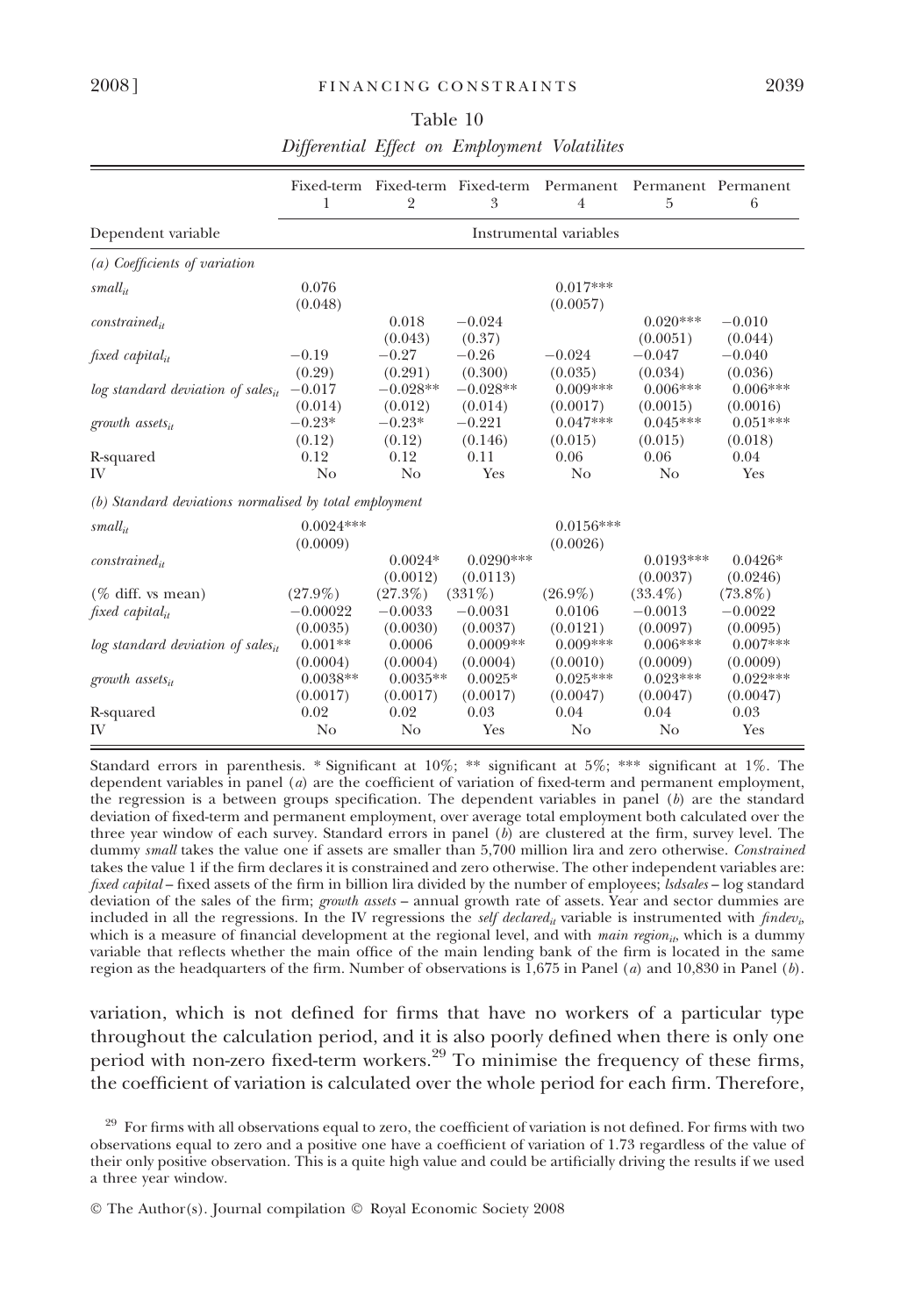these are cross-sectional measures and for this reason we perform between groups estimation. To avoid the difference in results being driven by a different sample in each regression, we restrict each sample to firms that have a valid observation in both the coefficient of variation of fixed-term employment and permanent employment.

In Panel (b) the dependent variable is the standard deviation of each type of contract divided by the average total employment. This measure of volatility also us allows to include firms with no fixed-term workers in many periods, so it is calculated for 3 year windows, as for the coefficient of variation of total employment in Table 9.

The results in Panel  $(a)$  in Table 10 show that smaller firms and those that declare they are financially constrained have higher volatility in permanent employment than the complementary sample, while they do not show a significant difference in the volatility of fixed-term workers.

The results in Panel (b) consistently show that both types of contract are more volatile among constrained firms. Moreover the instrumented regression shows that the increase in relative terms is much larger for fixed-term workers, as predicted by the model. Overall, the results in Table 10 provide some supporting evidence of the prediction of the model that the higher volatility of total employment for constrained firms is driven by a higher volatility for both types of workers, and especially for fixedterm employment.

The model also predicts that most of the difference in the hiring behaviour of constrained versus unconstrained firms is driven by the behaviour of hiring firms (see Table 3). To test this prediction, we introduce dummy variables in Table 11 that split the sample between firms that have hired additional workers over the last year  $(hire_{it})$ , firms that have reduced their amount of workers from the previous year ( $fire_{it}$ ) and firms that keep the same amount of total employment as in the previous year (*neutral<sub>il</sub>*). We then interact these dummy variables with the *constrained*<sub>it</sub> variable to see the different effect of financing constraints in each situation. In this regression the control variable growth  $assets_{it}$  is also interacted with the three employment dummies, because we want to distinguish the behaviour driven by changes in employment from the behaviour driven by changes in the total assets of the firm.

Columns 1 and 2 consider the ratio of fixed-term to permanent workers. Columns 3 and 4 consider the ratio of fixed-term over total employment. Odd columns show the regressions using  $\emph{constrained}_{it}$  as the explanatory variable, while even columns show the regressions where *constrained<sub>it</sub>* is instrumented. The instruments are also interacted with the dummy variables  $\text{hire}_{it}$ , fire<sub>it</sub>, neutral<sub>it</sub> to give more flexibility to the first stage of the regression.

The results confirm the prediction that most of the effect of constrained firms using a higher amount of fixed-term workers is the result of these firms using them more when they are hiring new workers. Constrained and hiring firms have a significantly higher level of fixed-term workers than unconstrained and hiring firms in three out of four specifications (coefficient of  $\text{hire}_{i,t} \times \text{constrained}_{i}$ ). Conversely, in general we do not find a significant difference in the use of fixed-term workers between non hiring constrained and non-hiring unconstrained firms.

With respect to the coefficients of the variables that do not interact with financing constraints, the coefficient of  $hire_{it}$  is positive and statistically significant in two out of four regressions, while the coefficient *neutral<sub>it</sub>* is not statistically significant (*fire<sub>it</sub>* is the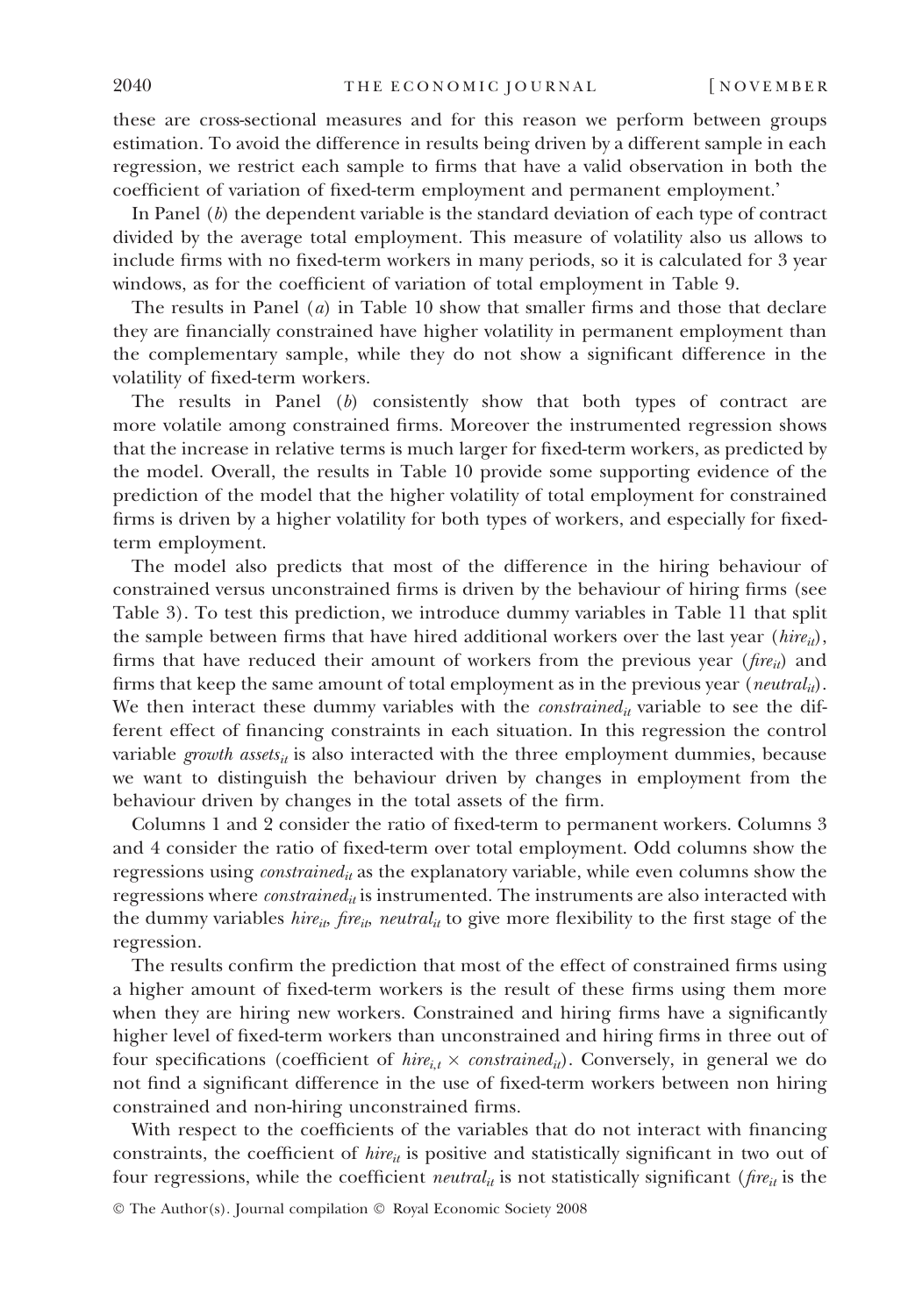|                                               |                | $Fixed-term/Permannent_{it}$ | $Fixed-term / Total_{ii}$ |                |  |
|-----------------------------------------------|----------------|------------------------------|---------------------------|----------------|--|
| Dependent Variable                            | 1              | $\overline{2}$               | 3                         | $\overline{4}$ |  |
| hire $\times$ constrained,                    | $0.011**$      | $0.114***$                   | 0.0057                    | $0.233***$     |  |
|                                               | (0.0043)       | (0.035)                      | (0.0047)                  | (0.043)        |  |
| fire $\times$ constrained <sub>it</sub>       | $-0.0016$      | $-0.011$                     | $-0.0041$                 | 0.036          |  |
|                                               | (0.0057)       | (0.053)                      | (0.0063)                  | (0.063)        |  |
| neutral $\times$ constrained <sub>it</sub>    | 0.0013         | $-0.0012$                    | 0.0022                    | $0.105***$     |  |
|                                               | (0.0048)       | (0.031)                      | (0.005)                   | (0.038)        |  |
| hire                                          | $0.010***$     | $-0.006$                     | $0.0061*$                 | $-0.019$       |  |
|                                               | (0.0030)       | (0.011)                      | (0.0034)                  | (0.0127)       |  |
| neutral                                       | 0.00087        | 0.00043                      | $-0.0022$                 | $-0.0094$      |  |
|                                               | (0.0032)       | (0.011)                      | (0.0036)                  | (0.013)        |  |
| fixed capital <sub>it</sub>                   | $-0.016$       | $-0.017$                     | $-0.035***$               | $-0.037**$     |  |
|                                               | (0.012)        | (0.012)                      | (0.013)                   | (0.015)        |  |
| log standard deviation of sales <sub>it</sub> | 0.270          | 0.00077                      | 0.0013                    | $0.0029***$    |  |
|                                               | (0.00075)      | (0.00086)                    | (0.00083)                 | (0.0010)       |  |
| hire $\times$ growth assets <sub>it</sub>     | 0.0120         | 0.0062                       | 0.012                     | $-0.0016$      |  |
|                                               | (0.0075)       | (0.0079)                     | (0.0082)                  | (0.0097)       |  |
| fire $\times$ growth assets <sub>it</sub>     | $-0.018*$      | $-0.018$                     | $-0.018$                  | $-0.018$       |  |
|                                               | (0.011)        | (0.011)                      | (0.012)                   | (0.013)        |  |
| neutral $\times$ growth assets <sub>it</sub>  | $0.017*$       | $0.017*$                     | 0.0082                    | 0.0018         |  |
|                                               | (0.0090)       | (0.0094)                     | (0.010)                   | (0.012)        |  |
| <b>Observations</b>                           | 8,611          | 8,611                        | 8,806                     | 8,806          |  |
| R-squared                                     | 0.21           | 0.19                         | 0.22                      | 0.18           |  |
| IV                                            | N <sub>o</sub> | Yes                          | N <sub>o</sub>            | Yes            |  |

Table 11 Effect When Increasing or Reducing Total Employment

Standard errors in parenthesis. \* Significant at 10%; \*\* significant at 5%; \*\*\* significant at 1%. The dependent variable is the ratio of fixed-term workers to permanent workers in columns 1 and 2 and the ratio of fixed-term workers to total workers in columns 3 and 4. The dummy small takes the value one if assets are smaller than 5,700 million lira and zero otherwise. Constrained takes the value 1 if the firm declares to be constrained and zero otherwise. The other independent variables and instruments are as described in Tables 6 and 7. Year and sector dummies are included in all the regressions.

omitted category). The relevant prediction of the model is the fact that the coefficient of  $hire_{it}$  should be positive and significant, because the less constrained firms also use fixed-term workers mainly during expansion periods.

The overall picture from the empirical results shows that financially constrained firms use a higher fraction of fixed-term contracts and have a higher volatility of total employment. The higher volatility of total employment is partly due to the unconditional higher volatility of fixed-term workers, but also to the fact that conditional on being financially constrained, both fixed-term and permanent contracts seem to be more volatile. Finally, most of the difference in the use of fixed-term workers by constrained and unconstrained firms is explained by the firms that increase employment. These results confirm the predictions of the calibrated model.

## 4. Conclusions

We develop a model to study the firing and hiring decisions of firms in the presence of financing constraints and dual labour markets in which both fixed-term contracts and permanent contracts coexist. We calibrate the model using a representative sample of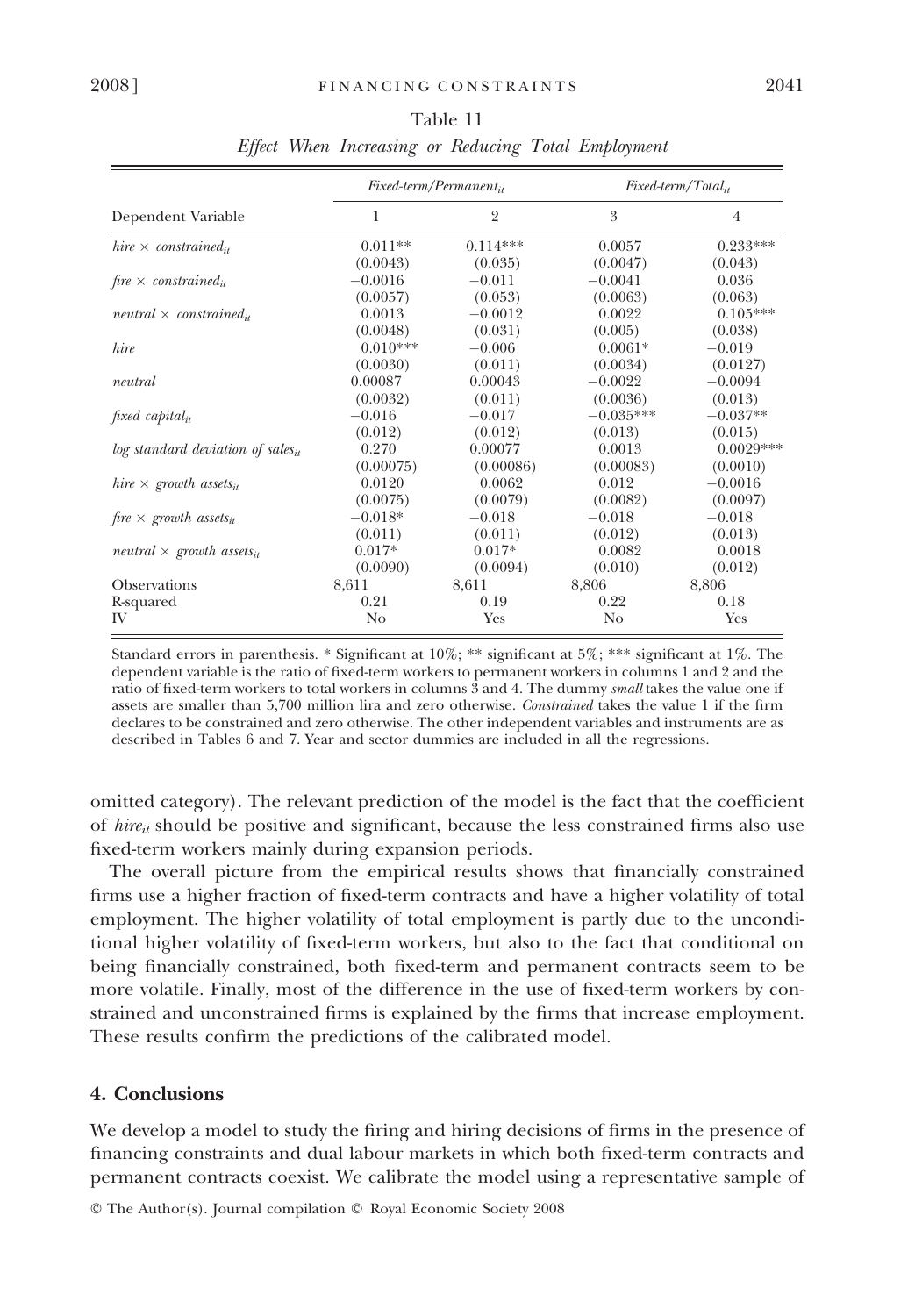Italian firms and we simulate an artificial industry with many heterogeneous firms. We first use the simulations to derive robust predictions about the relationship between financing constraints and employment decisions of firms. We show that financial market imperfections increase expected firing costs, thus making permanent contracts implicitly more expensive and therefore encourage the hiring of fixed-term workers in expansion phases. We then analyse the effect on the simulated industry of relaxing the borrowing constraints and of introducing fixed-term workers in an industry where only permanent workers are available. We show that financially constrained firms not only hire more fixed-term workers but also use them to absorb a larger part of total employment volatility. The consequence is that the introduction of fixed-term contracts makes permanent contracts of financially constrained firms less volatile than before.

We then test the main predictions of the model on our sample of Italian manufacturing firms. We consider several different measures of financing constraints:

- $(i)$  the size of firm;
- $(ii)$  a 'self-declared' measure of financing constraints that is constructed using direct qualitative information;
- (*iii*) an instrumented version of this measure.

The estimation results confirm the predictions of the model. In particular, financially constrained firms have a larger proportion of fixed-term contracts and a higher volatility of total employment. Both fixed-term and permanent contracts are more volatile among constrained firms.

Our results shed some light on the role of fixed-term contracts in absorbing productivity shocks in the presence of financing constraints. The firing costs associated with permanent contracts make them less likely to absorb employment fluctuations due to productivity shocks. We show that the presence of financing constraints emphasises this effect, not only by increasing the usage of fixed-term workers but also by making fixed-term contracts more volatile.

The article is also a step forward in understanding how financing constraints affect the real activity of firms. Previous literature has mainly focused on the effect of financing constraints on fixed capital investment. We focus instead on the employment decision of firms. Importantly, we show that the interactions between financing frictions and employment decisions allow us to distinguish between the effect of current and future expected financing problems. The theoretical and empirical results of the article confirm that, while a small fraction of firms is currently financially constrained at any point in time, future expected financing constraints matter for a much larger fraction of firms and are an important factor in determining employment decisions.

The policy implications of our results are interesting. The introduction of fixed-term contracts helps firms to reduce their exposure to financing constraints and makes total employment of financially constrained firms more volatile but permanent employment less volatile. Policies that relax financing constraints that firms face will have a positive impact on the stability of total employment and in particular on fixed-term contracts. Therefore policies that aim to reduce the financing constraints faced by firms would not only decrease job instability in general, but would also help to close the gap in terms of job instability between fixed-term and permanent contracts.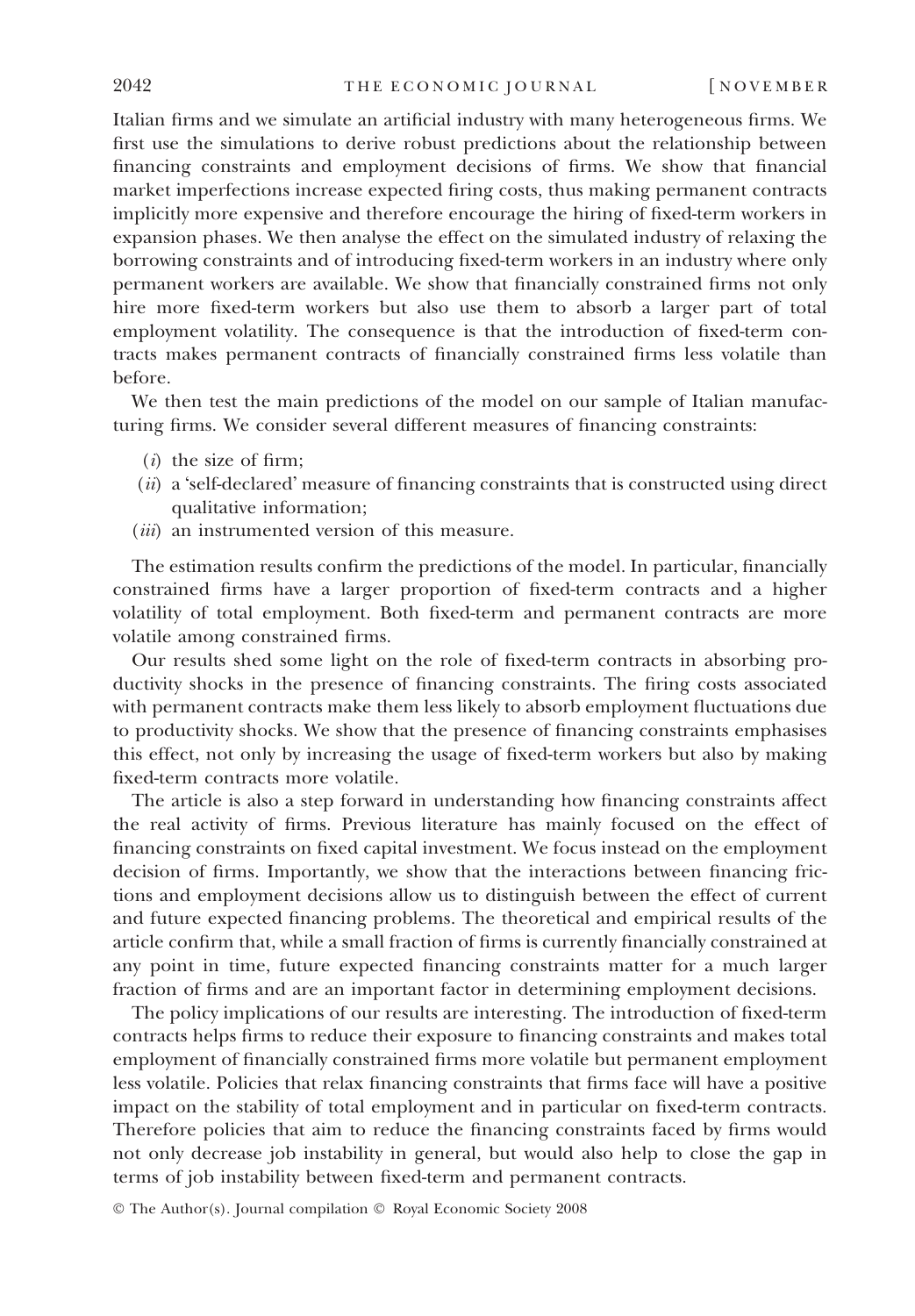## Appendix 1

In this Section we show that the normalisation of wages of both fixed-term and permanent workers to one is without loss of generality and simply indicates that the amount of labour force of each type is measured in the model in monetary units.

Consider a more general model in which labour is measured in worked hours and the hourly wages for fixed-term and for permanent workers are  $w^f$  and  $w^{\,p}$ , respectively. Both wages are assumed to be constant over time.

Let  $l'^p_i$  and  $l'^f_i$  denote the number of total hours worked by permanent and fixed-term workers, respectively. The production function in which labour is measured in hours can be expressed as:

$$
y_t = \theta'_t \left( t'^p_t + \rho' t'^f_t \right)^{\alpha}
$$
 with  $0 < \rho' < 1$ ;  $0 < \alpha < 1$ ,

where  $\rho'$  measures the difference in productivity per hour worked of each type of contract and  $\theta'_{t}$ the productivity level per hour of permanent labour worked. The parameter  $\alpha$  is identical to the one in (3). The budget constraint of the firm can be written as:

$$
d_t + w^p l_{t+1}^p + w^f l_{t+1}^f - F_t^p S_t = a_t + \frac{b_t}{R}.
$$
\n(26)

We introduce the following changes of variables:  $l_t^b = w^p l_t^{b}$  and  $l_t^f = w^f l_t^{f}$ , which indicate that labour is now measured in total monetary units paid and not in worked hours. The new budget constraint is therefore identical to the one in (5). The production function becomes:

$$
y_t = \theta'_t \left(\frac{l_t^b}{w^b} + \rho' \frac{l_t^f}{w^f}\right)^{\alpha} \text{ or equivalently } y_t = \frac{\theta'_t}{w^{p^{\alpha}}} \left(l_t^b + \rho' \frac{w^b}{w^f} l_t^f\right)^{\alpha}.
$$
 (27)

Now we can introduce two further changes of variable  $\theta_t = \theta'_t/w^{p^x}$  and  $\rho = \rho'w^p/w^f$  to reach expression (3), in which the productivity parameter  $\theta_t$  is re-scaled to reflect productivity per unit of pay of a permanent worker and  $\rho$  reflects the productivity differential between fixed-term and permanent workers net of their wage differential. Recall that the model requires that  $\rho = \rho' w^b / w^b$ is smaller than one. There are several combinations of wages and productivity that can achieve this result. For example fixed-term and permanent workers could be equally productive per hour, but fixed-term workers may require a wage differential to compensate for a higher job instability. Another possibility would be that fixed-term workers are paid less than permanent workers due to labour market frictions and they are less productive per hour worked, with the productivity differential being larger than the wage differential. This second possibility is the most likely one in the Italian case, given that the unconditional wage ratio  $w^p/w^f$  is 1.35 according to the OECD.<sup>30</sup>

### Appendix 2

In this Section we illustrate a proof of Proposition 1. Using the definition of  $\Omega_t$  in (14), we define  $E_t(\Omega_{t+1})$  as follows:

$$
E_t(\Omega_{t+1}) = E_t [(F - \mu_{t+1}) S_{t+1}] + E_t (\mu_{t+1}).
$$

Conditional on  $a_t$  and  $l_{t+1}^p$ , the realisation of the shock  $\theta_{t+1}$  determines  $a_{t+1}$  and the policy functions  $\mu_{t+1}(\theta_{t+1} | a_t, t_{t+1}^p)$ ,  $S_{t+1}(\theta_{t+1} | a_t, t_{t+1}^p)$  and  $l_{t+2}^p(\theta_{t+1} | a_t, t_{t+1}^p)$ . Therefore the value of  $E_t(\Omega_{t+1})$  can be defined as follows:

$$
\mathcal{E}_{t}(\Omega_{t+1}) = \sum_{j=1}^{N} \Gamma(\theta_{t+1}/\theta_{t}) \left\{ \left[ F - \mu_{t+1} \left( \theta_{t+1} | a_{t}, t_{t+1}^{p} \right) \right] S_{t+1} \left( \theta_{t+1} | a_{t}, t_{t+1}^{p} \right) + \mu_{t+1} \left( \theta_{t+1} | a_{t}, t_{t+1}^{p} \right) \right\}.
$$
 (28)

<sup>30</sup> To our knowledge there is no paper that calculates this wage differential conditional on observables.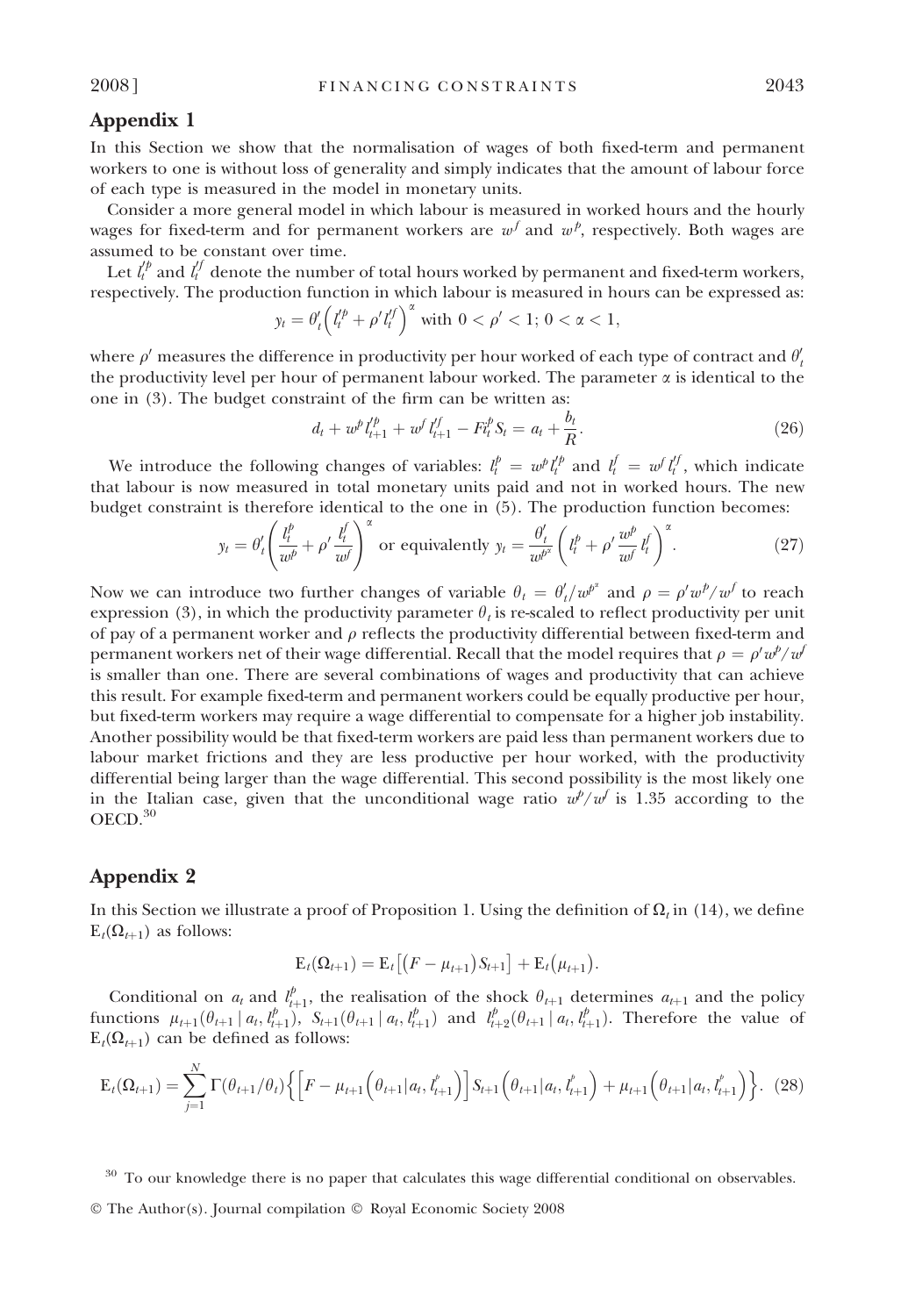Using the definition of  $\theta_t$  in (2), we define  $\theta_A$  as the minimum value of  $\theta_{t+1}$  such that the firm hires more permanent workers and  $\theta_B$  as the minimum value of  $\theta_{t+1}$  such that the firm does not fire permanent workers. It follows that  $A \geq B$ . Assuming that  $A > B > 1$ , (28) can be defined as follows:

$$
\mathbf{E}_{t}(\Omega_{t+1}) = F \sum_{j=1}^{B-1} \Gamma(\theta_{t+1}/\theta_{t}) + \sum_{j=B}^{A-1} \Gamma(\theta_{t+1}/\theta_{t}) \mu_{t+1}(\theta_{t+1} | a_{t}, t_{t+1}^{p}).
$$
\n(29)

We can use (29) to interpret the effect of  $l_{t+1}^p$  on  $E_t(\Omega_{t+1})$ . We define  $\hat{l}_{t+2}^p(\theta_{t+1}|a_t)$  as the optimal number of permanent workers in period  $t + 1$  if the firing costs do not apply in that period only. The assumptions about the production function imply that  $\hat{l}^b_{t+2}$  is increasing in  $\theta_{t+1}$ , and that  $\hat{l}_{t+2}^p(\theta_1|a_t) > 0$ . Suppose now that  $l_{t+1}^p = 0$ . In this case  $A = B = 1$  and  $E_t(\Omega_{t+1}) = 0$ . As  $l_{t+1}^p$  increases, eventually  $(1 - \delta)l_{t+1}^p$  becomes larger than  $\hat{l}_{t+2}^p(\theta_1|a_t)$  and A becomes larger than 1.<br>This implies that  $\mathbb{E}_t(\Omega_{t+1})$  becomes positive and equal to  $\sum_{j=1}^A \Gamma(\theta_{t+1}/\theta_t) \mu_{t+1}(\theta_{t+1$  $l_{t+1}^{p}$  further increases, there are four possibilities:

- (i) A and B do not change. In this case  $E_t(\Omega_{t+1})$  increases because  $\sum_{j=1}^A \Gamma(\theta_{t+1}/\theta_t) \mu_{t+1}(\theta_{t+1}|a_t, t'_{t+1})$  increases in  $l'_{t+1}$ , due to the fact that  $\mu_{t+1}$  increases.
- (ii) A increases, B does not change. In this case  $E_t(\Omega_{t+1})$  increases. The effect described in (i) is still at work. In addition now  $\mu_{t+1}$  is positive for a wider range of values of  $\theta$ .
- (*iii*) B increases, A does not change. In this case  $E_t(\Omega_{t+1})$  increases. The effect described in (*i*) is still at work. In addition, now, for some values of  $\theta$ , the firm fires the workers. Conditional on these outcomes  $E_t(\Omega_{t+1})$  increases by F rather than by  $\mu_{t+1}(\theta_{t+1} | a_t, l_{t+1}^p)$ . Since F is the upper bound to  $\mu$ , this increases  $E_t(\Omega_{t+1})$ .
- (iv) Both A and B increase. In this case the effects described in (i), (ii) and (iii) are contemporaneously at work, and  $E_t(\Omega_{t+1})$  increases.

This proves Proposition 1.

### Appendix 3

In this Section we briefly describe a version of the model with a non-stationary productivity shock. First, we rewrite the production function as follows:

$$
y_t = \bar{\theta}_t^{1-\alpha} (l_t^{\dot{p}} + \rho l_t^f)^{\alpha}
$$
  
0 < \rho < 1; 0 < \alpha < 1

where:

$$
\bar{\theta}_t \equiv \theta_t^{\frac{1}{1-s}}.\tag{31}
$$

Then we assume that the productivity shock  $\theta_t$  is non-stationary:

$$
\log \theta_t = \log \theta_{t-1} + \log \varepsilon_t. \tag{32}
$$

Where  $\varepsilon_t$  is a stationary and possibly persistent stochastic process. It follows that also  $\bar{\theta}_t$  is a non stationary stochastic process:

$$
\log \bar{\theta}_t = \log \bar{\theta}_t + \frac{1}{1-\alpha} \log \varepsilon_t.
$$
\n(33)

Therefore:

$$
\frac{\overline{\theta}_t}{\overline{\theta}_{t-1}} = \varepsilon_t^{\frac{1}{1-z}}.
$$
\n(34)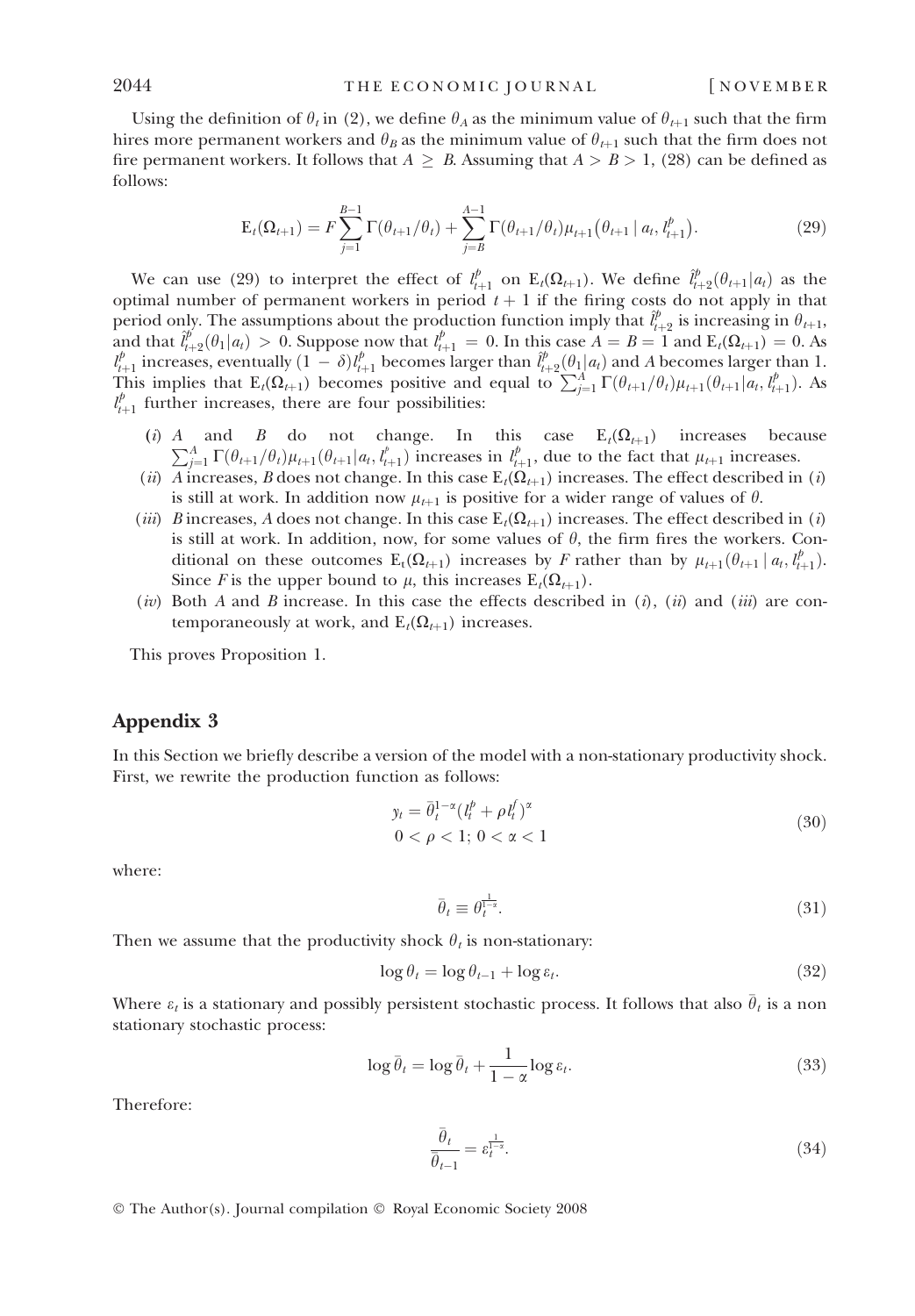By dividing both sides of (30) by  $\theta_{t-1}$ , we obtain a stationary transformation of the production function:

$$
\hat{y}_t = \varepsilon_t (\hat{l}_t^p + \rho \hat{l}_t^f)^{\alpha},
$$
\n
$$
\hat{y}_t \equiv \frac{y_t}{\overline{\theta}_{t-1}}; \ \hat{l}_t^p \equiv \frac{l_t^p}{\overline{\theta}_{t-1}}; \ \hat{l}_t^f \equiv \frac{\hat{l}_t^f}{\overline{\theta}_{t-1}}.
$$
\n(35)

Therefore the firm's problem can be reformulated in terms of stationary variables:

$$
V_t(\hat{l}_t^p, \varepsilon_t, \hat{a}_t) = \max_{\{\hat{l}_{t+1}^p, \hat{l}_{t+1}^j, \hat{b}_t\}} \hat{d}_t + \frac{1}{R} \mathcal{E}_t \big[ V_{t+1}(\hat{l}_{t+1}^p, \varepsilon_{t+1}, \hat{a}_{t+1}) \big]. \tag{36}
$$

This transformed problem can be solved in the same way as the original problem, and yields similar predictions. Importantly, the key prediction of the model hold true for both the original and the transformed variables. For instance, the optimal ratio between the transformed variables predicted by the model,  $\hat{l}_t^f / \hat{l}_t^b$ , is by construction also equal to the optimal ratio between the original variables,  $l_t^f / l_t^p$ .

Moreover also the predictions about the volatility of employment for constrained and unconstrained firms are likely to be robust to the presence of a non-stationary shock. As an illustration, consider the following approximation of the average value of  $\hat{l}_i^f$ :

$$
\overline{\hat{l}}_t^f = \sum_{t=1}^T \frac{l_t^f}{T} \left(\frac{1}{\overline{\theta}_{t-1}}\right) \approx \left(1/\overline{\overline{\theta}}\right) \sum_{t=1}^T \frac{l_t^f}{T},\tag{37}
$$

where  $\bar{\hat{i}}_t^f$  is the average value of  $\hat{i}_t^f$  for a generic firm, and  $\bar{\bar{\theta}}$  is the average value of  $\bar{\theta}_t$  during the sample period. Under this approximation, it follows that the coefficient of variation of  $\hat{l}_t^f$  is the same as the coefficient of variation of the original variable  $l_t^f$ . This approximation is reasonable for our empirical data, because the sample period is very short. Nonetheless it is the less accurate the more  $\theta_t$  grows or shrinks during the sample period for a firm. In order to control for this problem, in the empirical section we include the growth of assets of the firms as a regressor in the estimations of the coefficients of variation, and we show that the main results are robust to the inclusion of this variable.

#### Universitat Pompeu Fabra

Submitted: 17 October 2005 Accepted: 10 October 2007

## References

- Almeida, E. and Campello, M. (2006). 'Financial constraints, asset tangibility and corporate investment', NBER Working Paper No. 12087.
- Almeida, E., Campello, M. and Weisbach, M. (2004). 'The cash flow sensitivity of cash', *Journal of Finance*, vol. 59(4), pp. 1777–804.
- Alonso-Borrego, C., Fernandez-Villaverde, C. and Galdón-Sánchez, J.E. (2004). 'Evaluating labour market reforms: a general equilibrium approach', IZA Working Paper No. 1129.
- Amuedo-Dorantes, C. and Malo, M.A. (2005). -Are temporary work contracts used as a buffer against changing expectations? An analysis of gross flows by type of work contract, William Davidson Institute Working Paper No. 646.
- Ausubel, L.M. (1991). 'The failure of competition in the credit card market', American Economic Review, vol. 81(1), pp. 50–81.
- Basile, R., Giunta, A. and Nugent, J.B. (2003). 'Foreign expansion by Italian manufacturing firms in the nineties: an ordered probit analysis', Review of Industrial Organization, vol. 23(1), pp. 1–24.
- Benito, A. and Hernando, I. (2003). 'Labour demand, flexible contracts and financial factors: new evidence from Spain', Banco de España Working Paper No. 312.